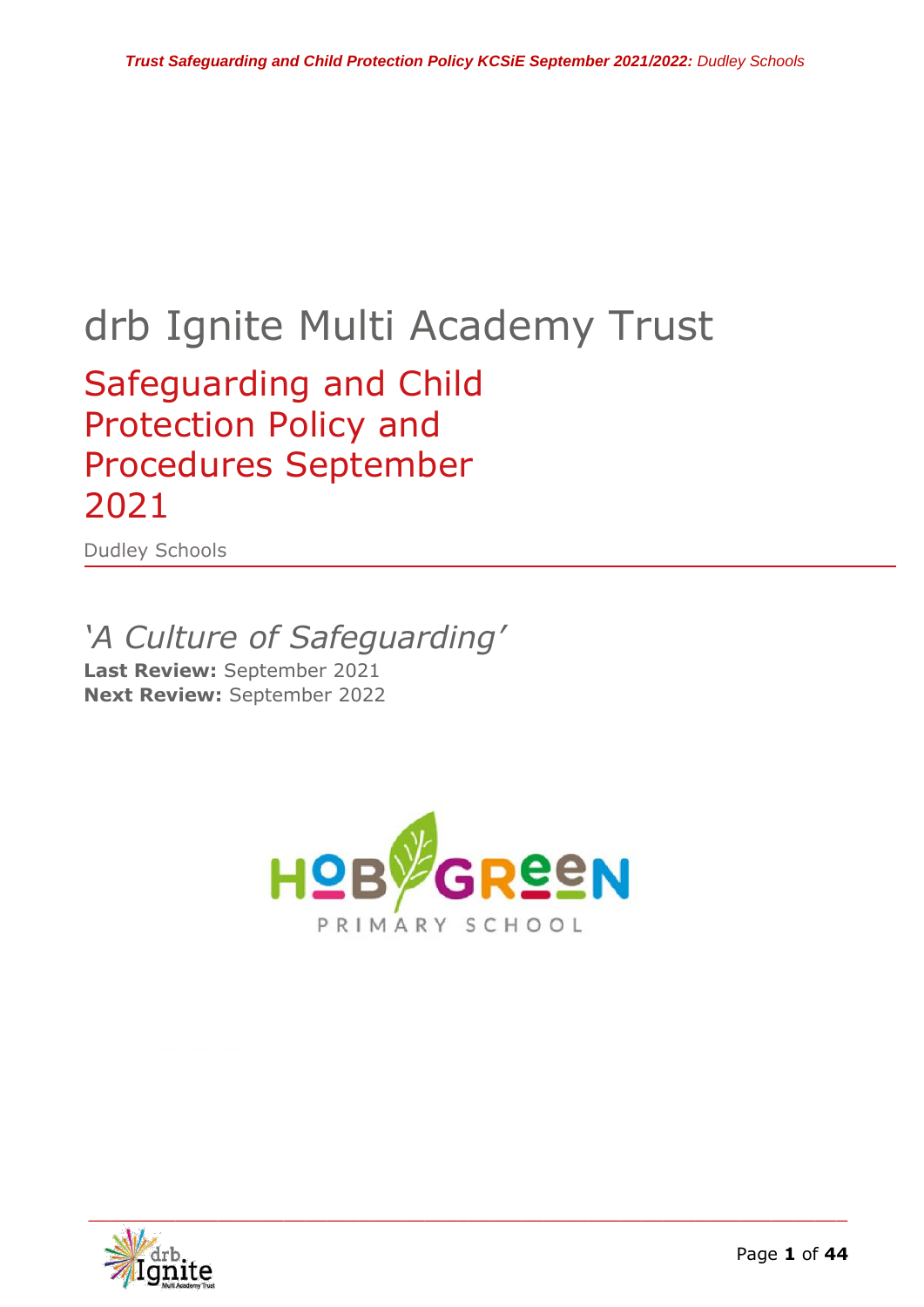#### **Background to Trust Safeguarding Arrangements**

This Trust Policy has been designed to be adapted by headteachers and safeguarding leads to reflect each school's contextual information.

The Policy and procedures are set out in four parts:

- Part 1: Policy statement
- Part 2: Key procedures
- Part 3: Quality assurance
- Part 4: Appendices

The Policy is reviewed annually, revised and updated in line with changes to the statutory DfE guidance, *Keeping Children Safe in Education* (KCSiE). The Trust Board review and formally approve the Policy annually and the *Trust Safeguarding Leads* accept updates in matters of detail between reviews, informing headteachers and staff of these changes. The details of any changes are listed in a codicil insert.

In developing the *Trust's Safeguarding & Child Protection Policy*, the Trust has considered the range of people who will use it i.e., trustees, leaders, staff, volunteers and visitors as well as pupils and parents.

The Trust monitors the implementation of the Policy as part of its regular monitoring cycle and gives consideration to:

- full compliance with DfE KCSIE 2021 and the Trust's *culture of safeguarding*
- how the Trust and schools demonstrate that staff understand and implement the agreed safeguarding principles and practices in their work every day
- how supply staff, volunteers and visitors are made aware of the Trust's *culture of safeguarding* and the expectations this places on them
- how easy it is for parents and other stakeholders to raise concerns about practice in a Trust school
- provision for related training and professional development for designated safeguarding leads, other staff, trustees and leaders
- pupil awareness of how to keep safe and the activity/impact of each school's Children's Safeguarding Board

**For note:** schools should produce a bespoke pamphlet for visitors and volunteers outlining the school's *culture of safeguarding* and other safeguarding information e.g. name of the school DSL and deputies and how to raise a concern.

#### **Links to other Trust Policies**

The Policy is linked to wider safeguarding and child protection information and support provision. This includes other Trust policies and documentation:

- Whistleblowing Policy
- Anti-Bullying Policy
- Behaviour Policy
- Platforming Policy
- Staff Code of Conduct
- Trustee Code of Conduct
- DBS and Safer Recruitment policies
- Covid Safeguarding Addendum

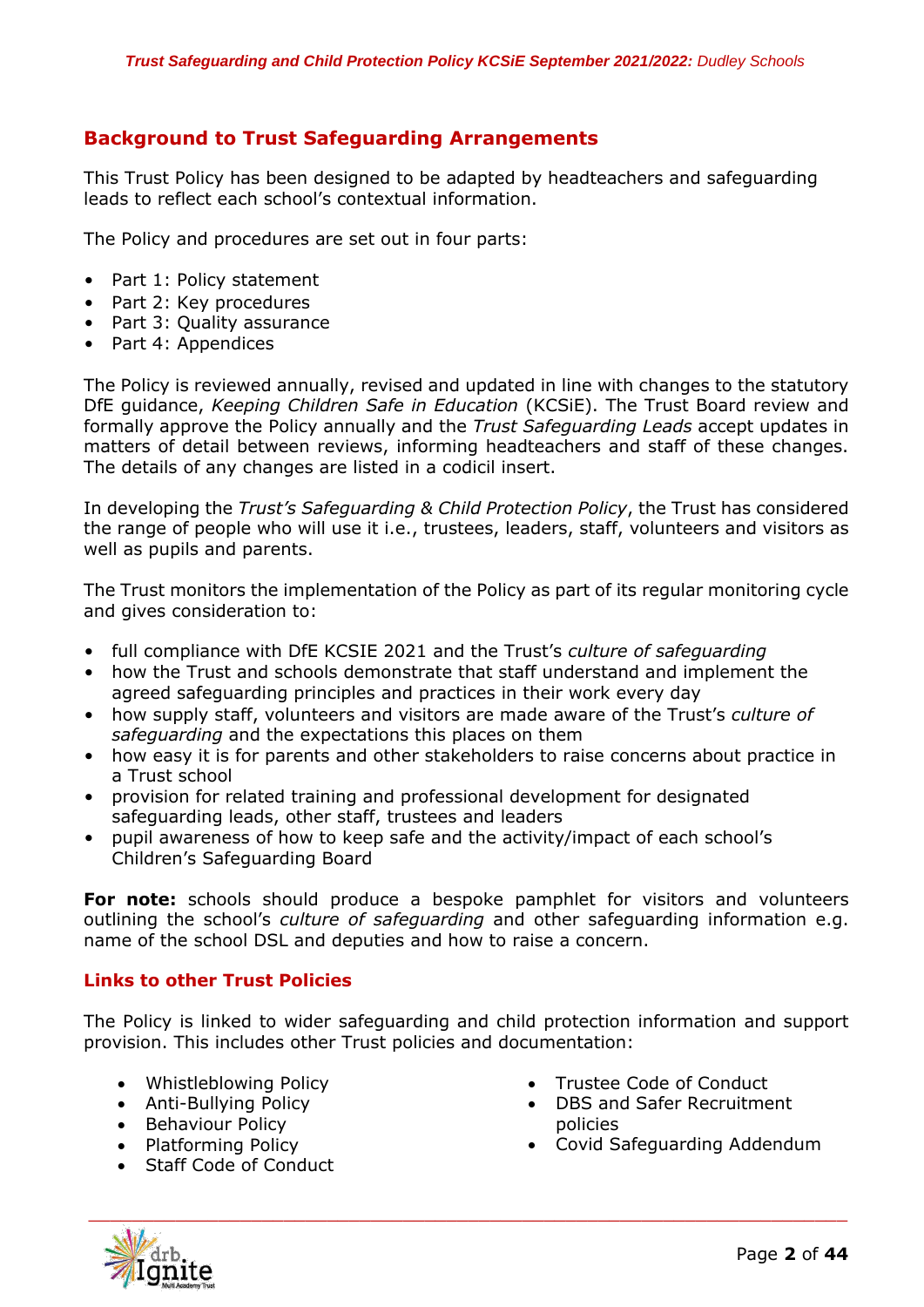**For note:** In drawing up the Policy, the Trust has followed the procedures of *[Dudley](https://safeguarding.dudley.gov.uk/safeguarding/child/)  [Safeguarding Children Partnership.](https://safeguarding.dudley.gov.uk/safeguarding/child/)*

# **Contents**

| 1.0  |                                                                          |
|------|--------------------------------------------------------------------------|
| 2.0  |                                                                          |
| 3.0  |                                                                          |
| 4.0  |                                                                          |
| 5.0  |                                                                          |
| 6.0  |                                                                          |
| 7.0  |                                                                          |
| 8.0  |                                                                          |
| 9.0  |                                                                          |
| 10.0 |                                                                          |
| 10.1 |                                                                          |
| 10.2 |                                                                          |
| 11.0 |                                                                          |
| 12.0 |                                                                          |
| 13.0 | What we will do when we are concerned - Early Help response  18          |
| 14.0 | Safeguarding students who are vulnerable to radicalisation 19            |
|      |                                                                          |
|      |                                                                          |
| 15.0 | Pupils vulnerable to exploitation, trafficking, or honour-based abuse 21 |
| 16.0 |                                                                          |
| 17.0 |                                                                          |
| 18.0 |                                                                          |
|      |                                                                          |
|      |                                                                          |
| 20.0 |                                                                          |
| 21.0 |                                                                          |
| 22.0 |                                                                          |
| 23.0 | Responding to an Allegation about a Member of Staff 27                   |
| 24.0 |                                                                          |
| 25.0 |                                                                          |
| 26.0 | Links to additional information about safeguarding and forms of abuse28  |
|      |                                                                          |
|      |                                                                          |
|      |                                                                          |

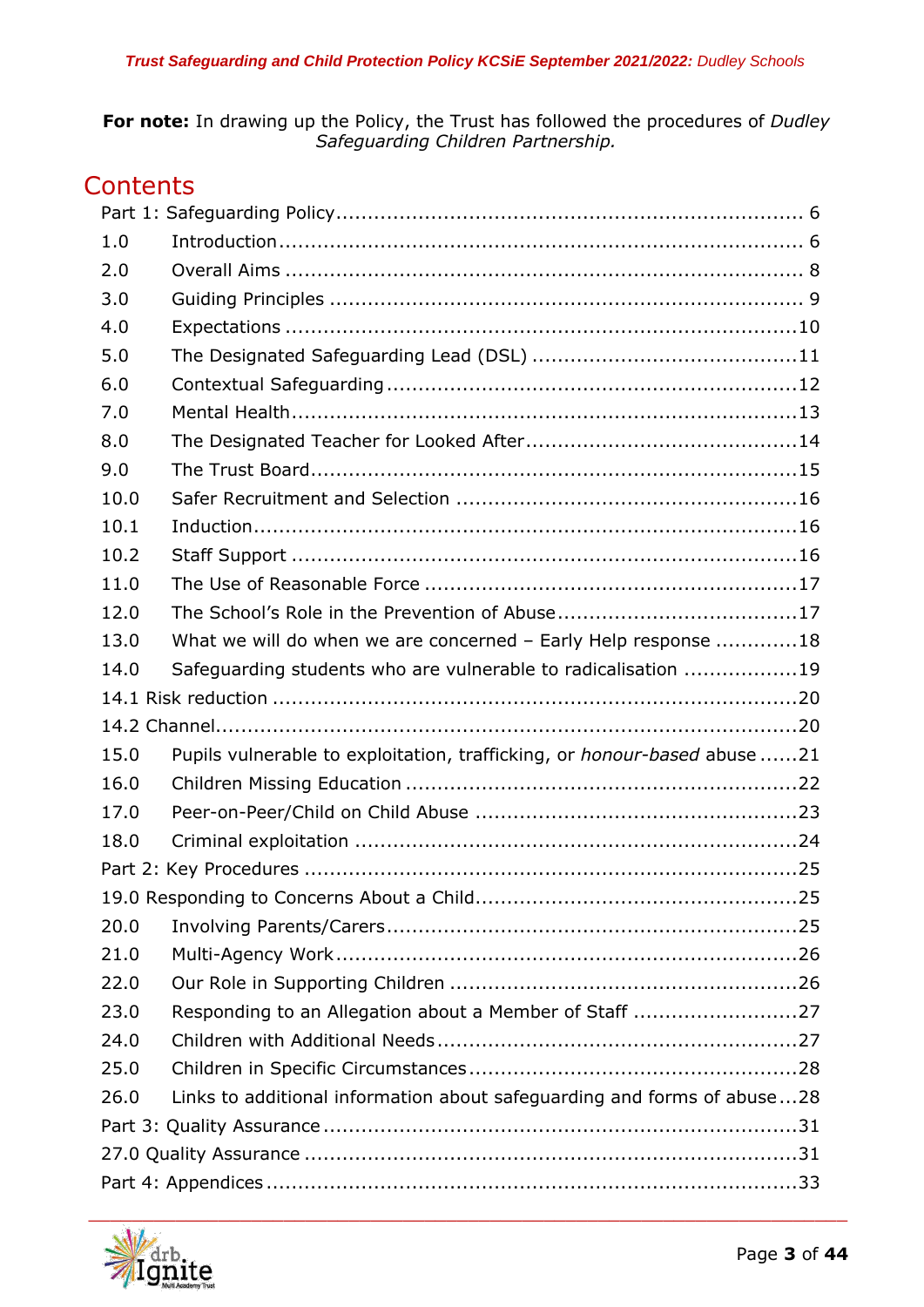| Allegations about a Member of Staff, Trustee or Volunteer38         |
|---------------------------------------------------------------------|
|                                                                     |
|                                                                     |
|                                                                     |
|                                                                     |
|                                                                     |
|                                                                     |
|                                                                     |
|                                                                     |
|                                                                     |
| Roles and Responsibilities of the Single Point of Contact (SPOC) 41 |
|                                                                     |
|                                                                     |

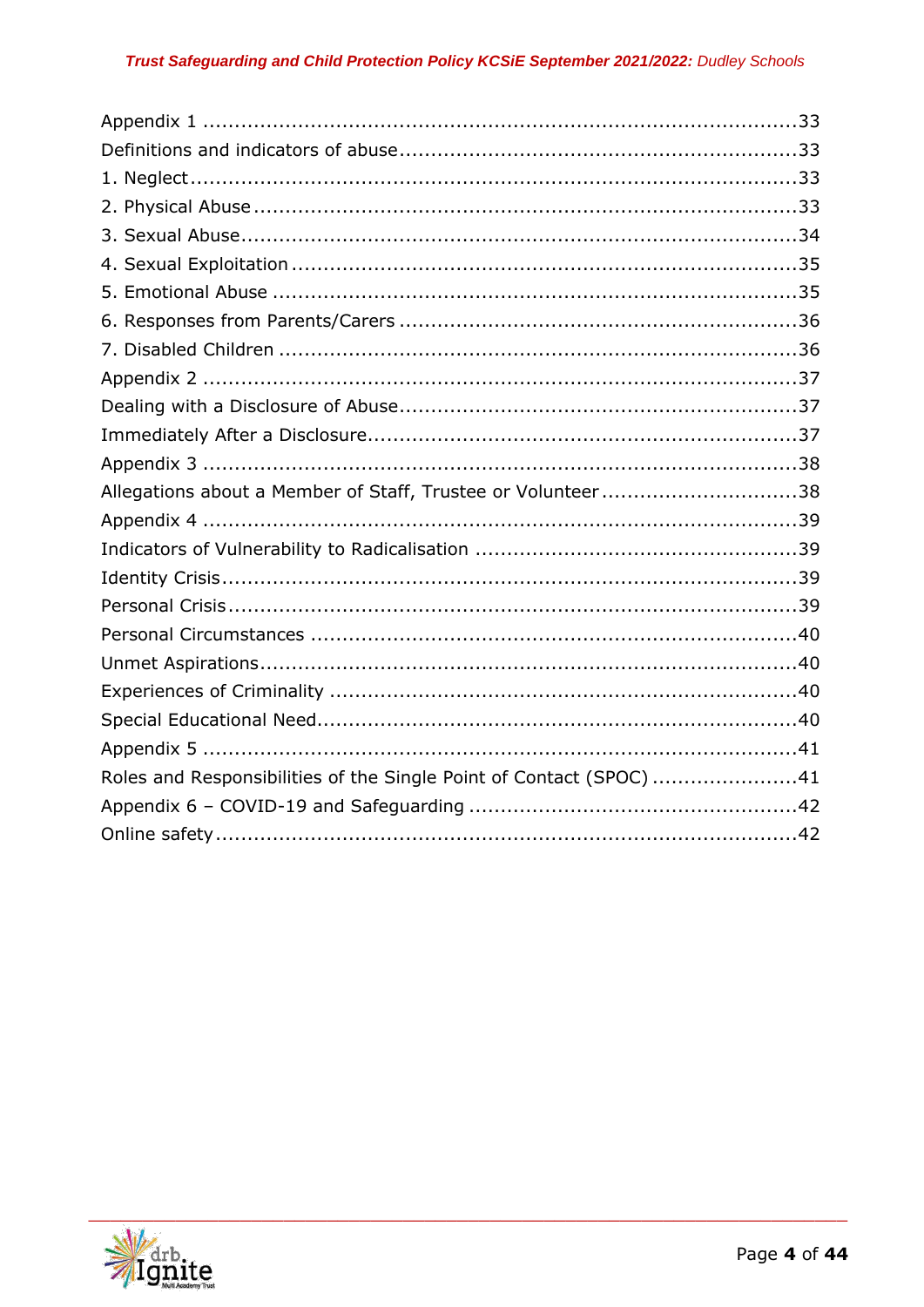*Trust Safeguarding and Child Protection Policy KCSiE September 2021/2022: Dudley Schools*

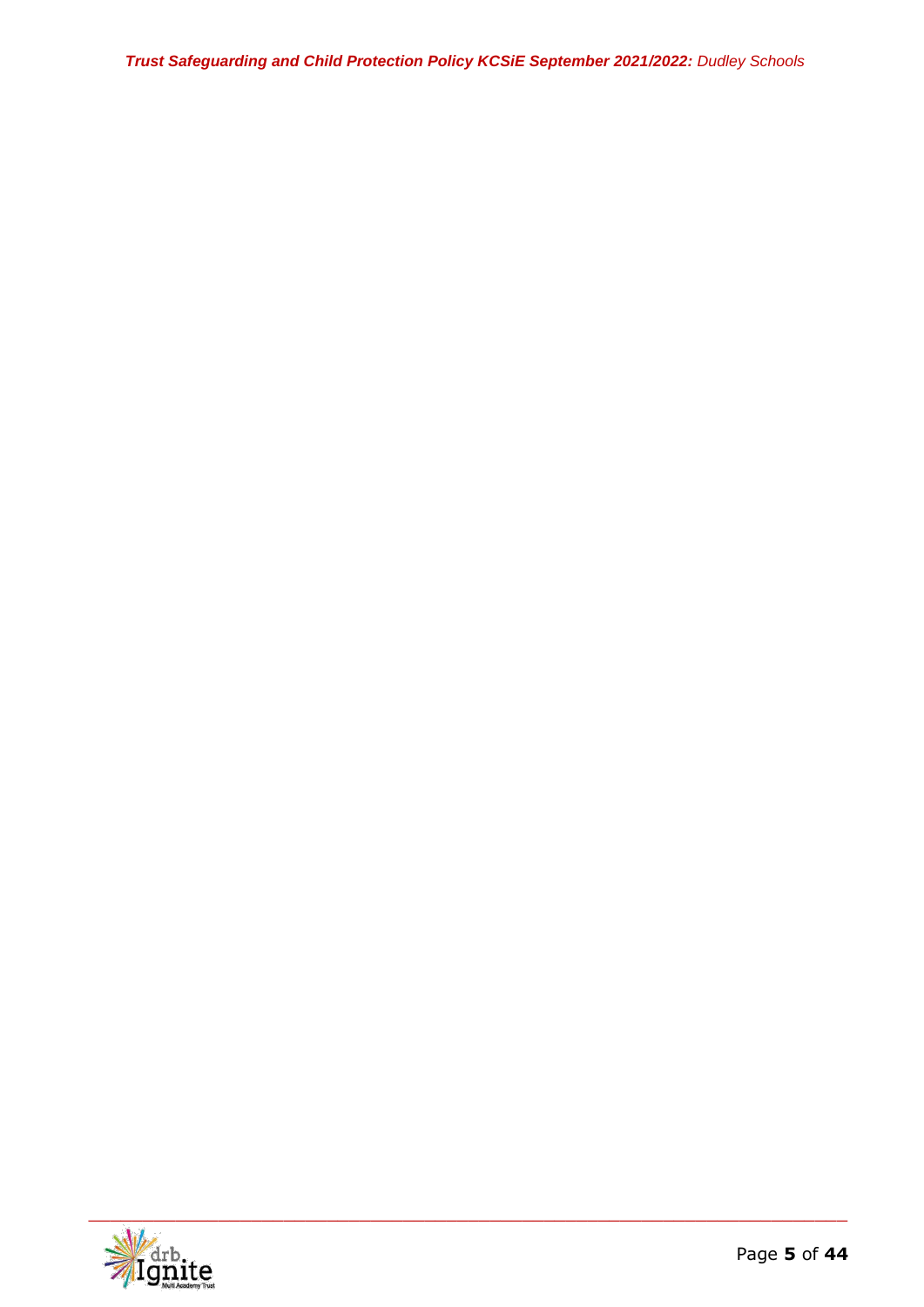<span id="page-5-1"></span><span id="page-5-0"></span>

| <b>Part 1: Safeguarding Policy</b>                                                                                                                                                                                                                                                                                                                                                                                                                                                                                                             | This means that our school is<br>committed to safeguarding and                                                                                                                                                                                                                                                                                                                                                                                                                                                                                                                                                                                                                                                                                                                                                                                                      |
|------------------------------------------------------------------------------------------------------------------------------------------------------------------------------------------------------------------------------------------------------------------------------------------------------------------------------------------------------------------------------------------------------------------------------------------------------------------------------------------------------------------------------------------------|---------------------------------------------------------------------------------------------------------------------------------------------------------------------------------------------------------------------------------------------------------------------------------------------------------------------------------------------------------------------------------------------------------------------------------------------------------------------------------------------------------------------------------------------------------------------------------------------------------------------------------------------------------------------------------------------------------------------------------------------------------------------------------------------------------------------------------------------------------------------|
| <b>Introduction</b><br>1.0                                                                                                                                                                                                                                                                                                                                                                                                                                                                                                                     | promoting the welfare of all pupils.<br>We believe that:                                                                                                                                                                                                                                                                                                                                                                                                                                                                                                                                                                                                                                                                                                                                                                                                            |
| Safeguarding and promoting the welfare of children<br>is defined as<br>protecting children from maltreatment<br>preventing impairment of children's mental and<br>$\bullet$                                                                                                                                                                                                                                                                                                                                                                    | Our children have the right to<br>be protected from harm, abuse<br>and neglect<br>Our children have the right to<br>experience their optimum                                                                                                                                                                                                                                                                                                                                                                                                                                                                                                                                                                                                                                                                                                                        |
| physical health or development<br>ensuring that children are growing up in<br>$\bullet$<br>circumstances consistent with the provision of<br>safe and effective care<br>taking action to enable all children to have the<br>best outcomes                                                                                                                                                                                                                                                                                                      | mental and physical health<br>Every child has the right to an<br>education and children need to<br>be safe and to feel safe in<br>school<br>children need support that<br>matches their individual needs,                                                                                                                                                                                                                                                                                                                                                                                                                                                                                                                                                                                                                                                           |
| Children includes everyone under the age of<br>18.                                                                                                                                                                                                                                                                                                                                                                                                                                                                                             | including those who may have<br>experienced abuse<br>Our children have the right to<br>$\bullet$<br>express their views, feelings                                                                                                                                                                                                                                                                                                                                                                                                                                                                                                                                                                                                                                                                                                                                   |
| For note: The KCSIE 2021 statutory guidance is<br>now also applicable to government funded post 16<br>Education; 16-19 Academies, Special Post-16<br>institutions and Independent Training Providers,<br>who are now required to have regard to KCSIE<br>2021 following the enactment of The Education and<br>Training (Welfare of Children) Act 2021.<br>Please refer to KCSIE 2021 Part One<br>Safeguarding information for all staff<br>What school staff should know and do<br>A child centred and coordinated approach to<br>safeguarding | and wishes and voice their own<br>values and beliefs<br>Our children should be<br>$\bullet$<br>encouraged to respect each<br>other's values and support each<br>other<br>Our children have the right to<br>$\bullet$<br>be supported to meet their<br>emotional, social and mental<br>health needs as well as their<br>educational needs. Our school<br>will ensure clear systems and<br>processes are in place to enable<br>identification of these needs.<br>Including consideration of when<br>mental health needs may<br>become a safeguarding need.<br>Our school will contribute to the<br>$\bullet$<br>prevention of abuse,<br>risk/involvement in serious<br>violent crime, victimisation,<br>bullying (including homophobic,<br>biphobic, transphobic and cyber<br>bullying), exploitation, extreme<br>behaviours, discriminatory<br>views and risk-taking |

*All staff and visitors have an important role to play in safeguarding and protecting them from abuse and considering when mental health may become a safeguarding issue.*

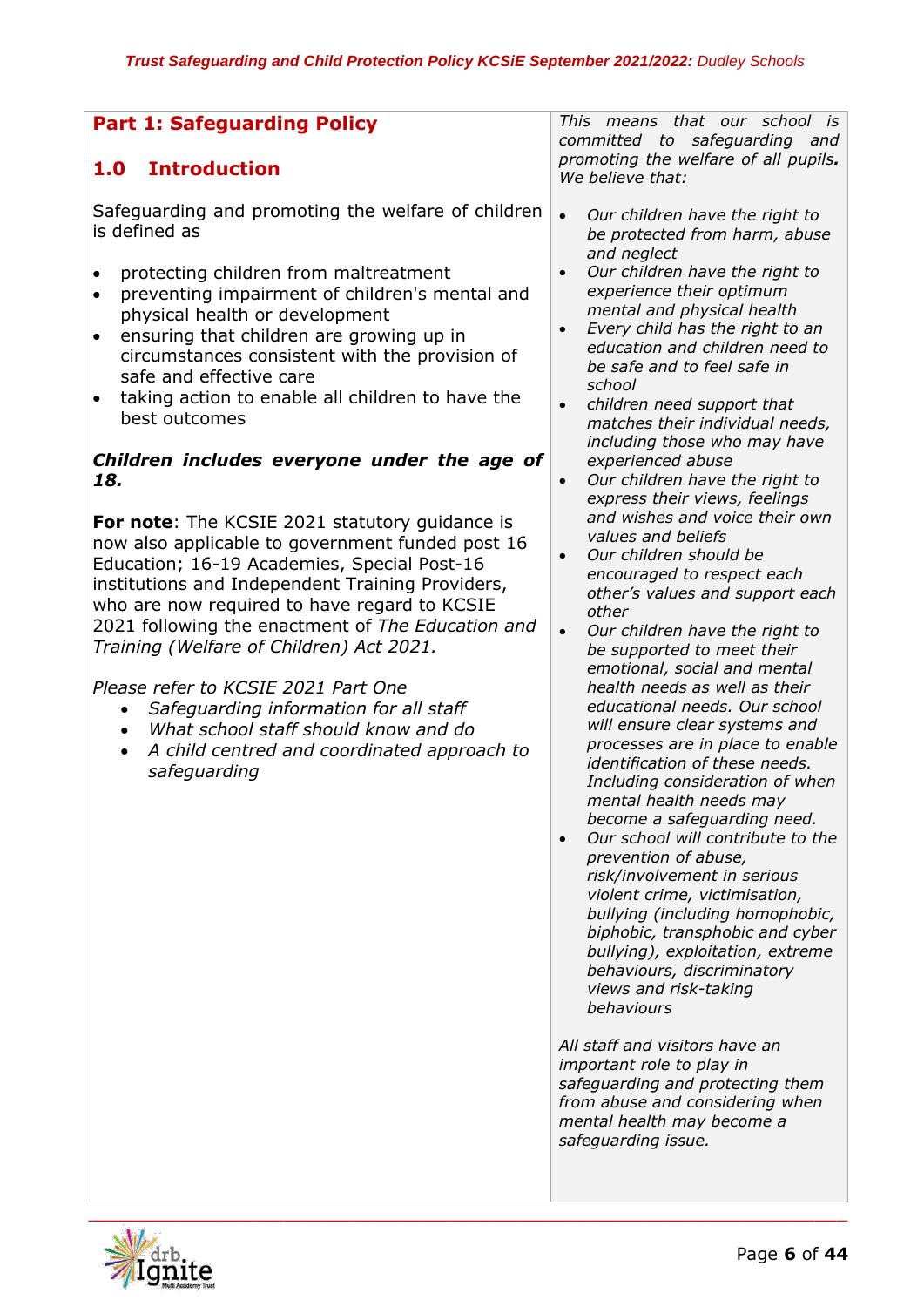| will<br>fulfil<br>national<br><b>Schools</b><br>their<br>local<br>and<br>responsibilities<br>laid<br>the<br>following<br>out<br>in<br>as<br>documents: |                                                                                                                 | In our school the following people<br>will take the lead in these areas: |
|--------------------------------------------------------------------------------------------------------------------------------------------------------|-----------------------------------------------------------------------------------------------------------------|--------------------------------------------------------------------------|
|                                                                                                                                                        | Working Together to Safeguard Children (DfE)                                                                    | Our Data Protection officer is:<br><b>Alvin Walters</b>                  |
|                                                                                                                                                        | Keeping Children Safe in Education                                                                              | Our lead for Mental Health is:                                           |
|                                                                                                                                                        | West Midlands Safeguarding Children Procedures                                                                  | <b>Amy Humphreys</b>                                                     |
| ٠                                                                                                                                                      | The Education Act 2002 S175                                                                                     | Our Safeguarding Trustee is:<br><b>David Sheldon</b>                     |
| ٠                                                                                                                                                      | <b>General Data Protection Legislation (2018)</b>                                                               | Our Operation Encompass Key                                              |
| $\bullet$                                                                                                                                              | Mental Health & Behaviour in Schools                                                                            | Adult is:<br><b>Maggie Bostock</b>                                       |
|                                                                                                                                                        | <b>Threshold Guidance and Framework for Support</b>                                                             |                                                                          |
| ٠                                                                                                                                                      | Child Exploitation Strategy- March-20                                                                           |                                                                          |
| $\bullet$                                                                                                                                              | Multi-agency Statutory Guidance on Female<br><b>Genital Mutilation</b>                                          |                                                                          |
|                                                                                                                                                        | Protecting Children from Radicalisation: The<br>Prevent Duty, 2015                                              |                                                                          |
|                                                                                                                                                        | Relationships Education, Relationships and Sex<br><b>Education (RSE) and Health Education</b>                   |                                                                          |
| $\bullet$                                                                                                                                              | Sharing nudes and semi-nudes: advice for<br>education settings working with children and<br><u>young people</u> |                                                                          |
|                                                                                                                                                        | Voyeurism Offences Act 2019                                                                                     |                                                                          |
|                                                                                                                                                        | DfE statutory guidance on Children Missing<br>Education                                                         |                                                                          |
|                                                                                                                                                        |                                                                                                                 |                                                                          |

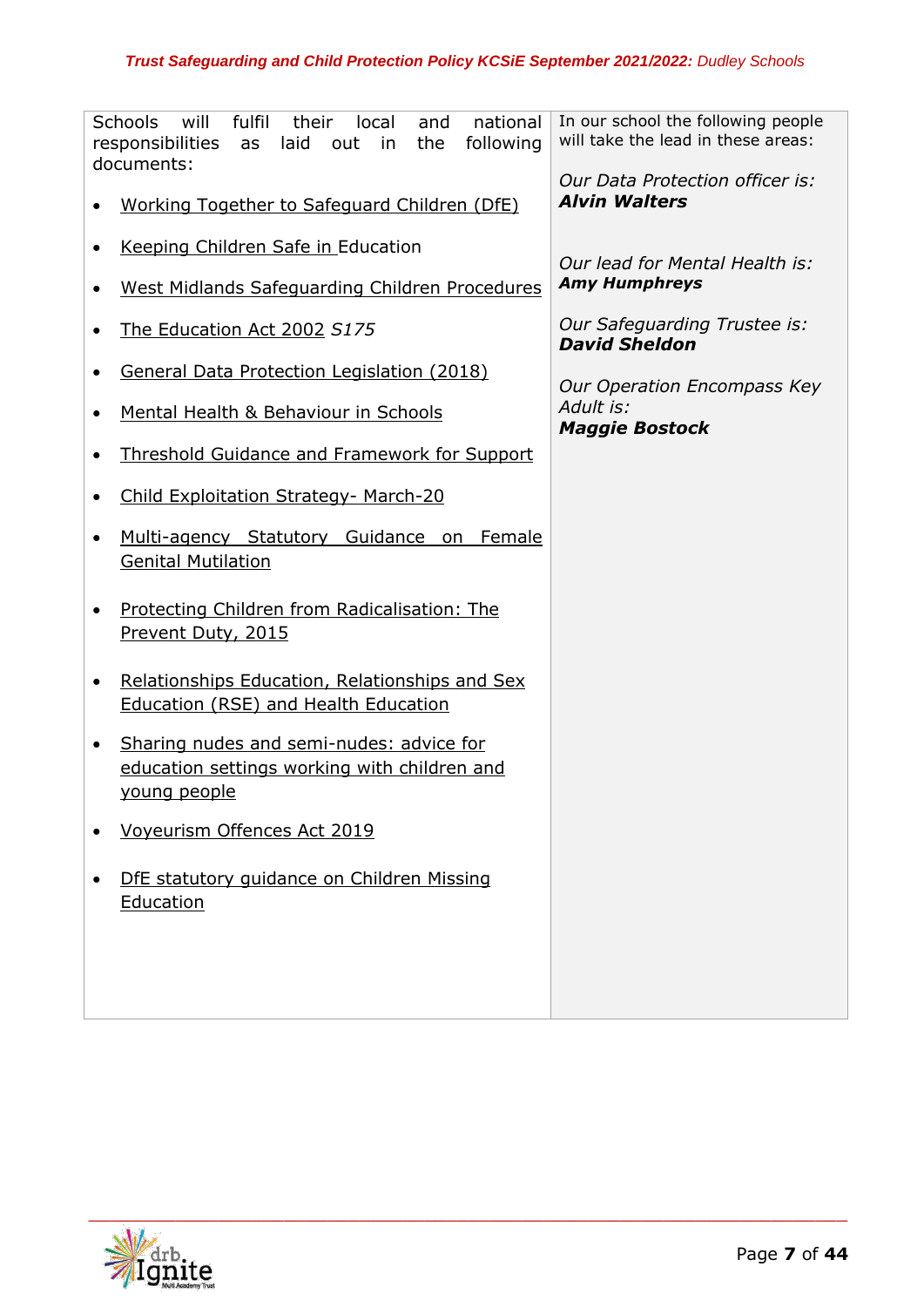<span id="page-7-0"></span>

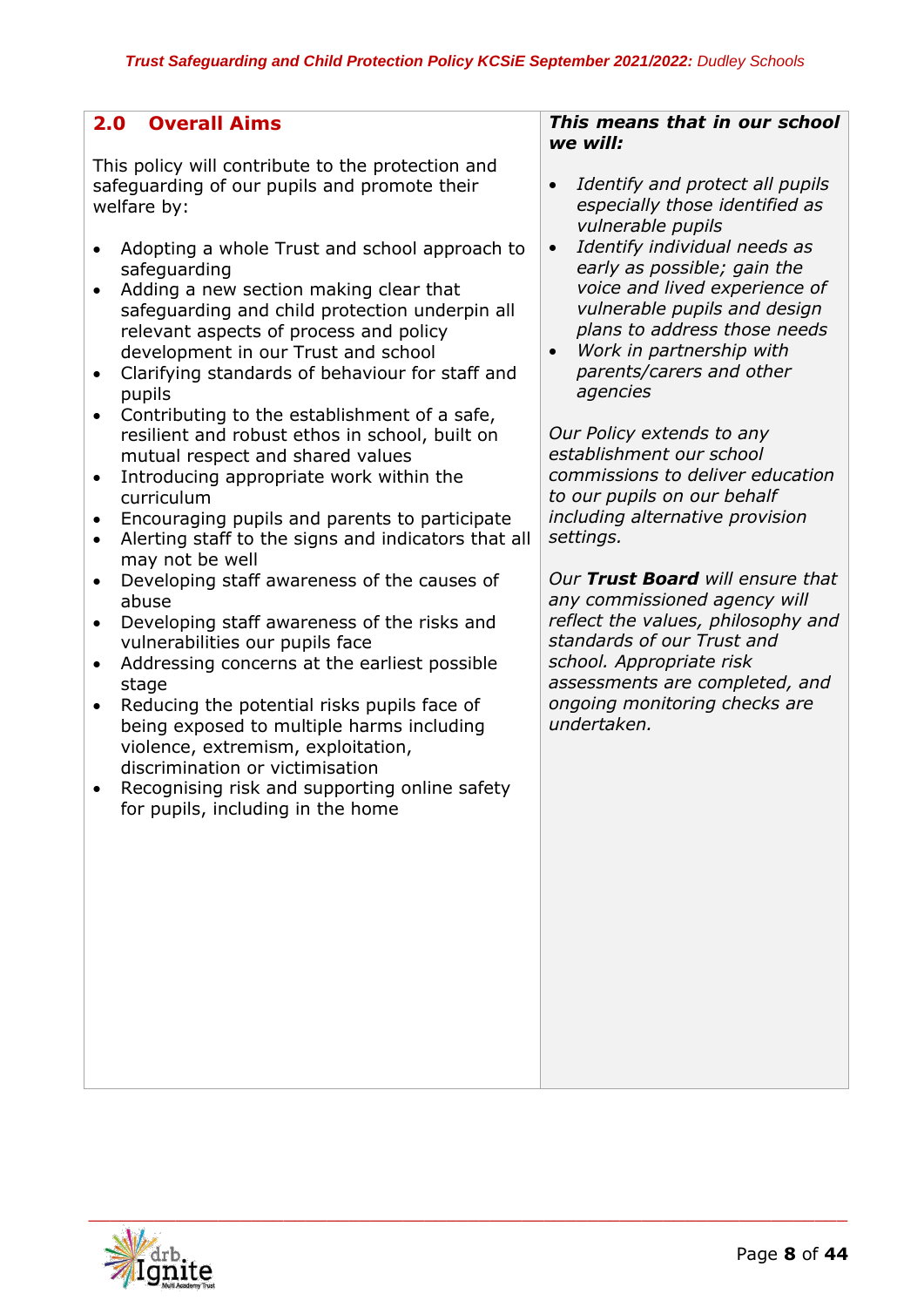<span id="page-8-0"></span>

| 3.0<br><b>Guiding Principles</b>                                                                                                                                                                                                                                                                                                                                                                                                                                                         | This means that in our school<br>all staff will be aware of the                                                                                                                                                                                                                                                                                                                                                                                                                                                                                                                                                                                                                                                                                                                                                                                                        |
|------------------------------------------------------------------------------------------------------------------------------------------------------------------------------------------------------------------------------------------------------------------------------------------------------------------------------------------------------------------------------------------------------------------------------------------------------------------------------------------|------------------------------------------------------------------------------------------------------------------------------------------------------------------------------------------------------------------------------------------------------------------------------------------------------------------------------------------------------------------------------------------------------------------------------------------------------------------------------------------------------------------------------------------------------------------------------------------------------------------------------------------------------------------------------------------------------------------------------------------------------------------------------------------------------------------------------------------------------------------------|
| The Trust works to seven guiding principles of<br>safeguarding:                                                                                                                                                                                                                                                                                                                                                                                                                          | quidance issued by Dudley<br>Safeguarding People Partnership<br>Threshold and procedures for                                                                                                                                                                                                                                                                                                                                                                                                                                                                                                                                                                                                                                                                                                                                                                           |
| Have conversations and listen to children and<br>their families as early as possible<br>Understand the child's lived experience<br>$\bullet$<br>Work collaboratively to improve children's life<br>$\bullet$<br>experience<br>Be open, honest and transparent with families in<br>$\bullet$<br>our approach<br><b>Empower families by working with them</b><br>$\bullet$<br>Work in a way that builds on families' strengths<br>Build resilience in families to overcome<br>difficulties | <b>Early Help</b><br>All staff will be enabled to listen<br>and understand the lived<br>experience of children by<br>facilitating solution focused<br>conversations appropriate to the<br>child's preferred communication<br>style.<br>It also means that where early<br>help is appropriate, the<br>designated safeguarding<br>lead/deputy will liaise with other<br>agencies and complete an inter-<br>agency assessment as<br>appropriate. If required to, all<br>staff will support other agencies<br>and professionals in an early<br>help assessment, in some cases<br>acting as the lead practitioner.<br>Early help cases will be kept<br>under constant review, and if the<br>child's situation does not<br>improve/ is getting worse,<br>consideration will be given to a<br>referral to children's social care<br>for assessment for statutory<br>services. |

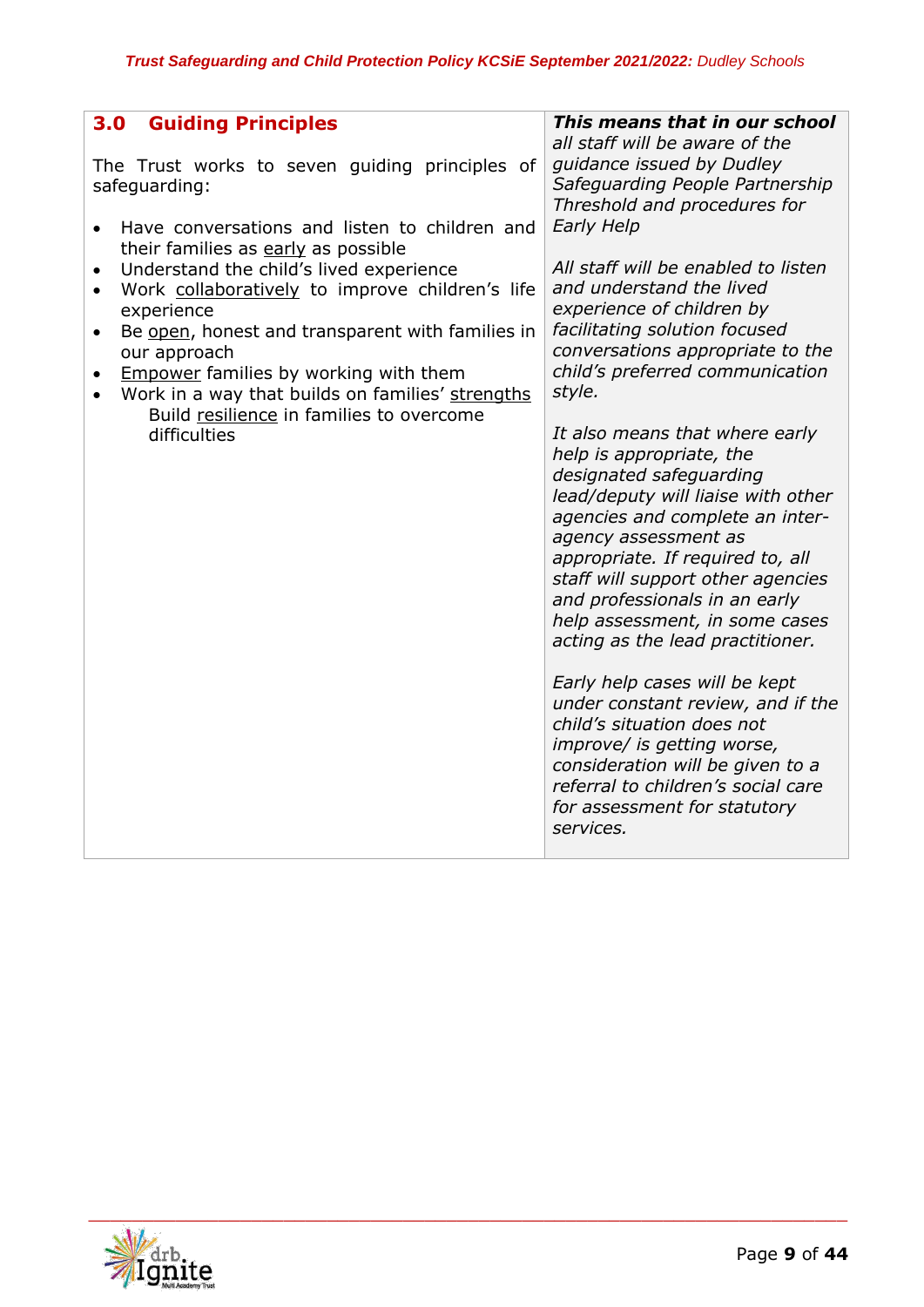#### *Trust Safeguarding and Child Protection Policy KCSiE September 2021/2022: Dudley Schools*

<span id="page-9-0"></span>

| 4.0 | <b>Expectations</b>                                                                                                                                                                                                     | This means that in our<br>school:                                                                                  |
|-----|-------------------------------------------------------------------------------------------------------------------------------------------------------------------------------------------------------------------------|--------------------------------------------------------------------------------------------------------------------|
|     | All staff and visitors will:                                                                                                                                                                                            | All staff will receive annual                                                                                      |
|     | Be familiar with this Safeguarding & Child<br><b>Protection Policy</b>                                                                                                                                                  | safeguarding training and update<br>briefings as appropriate.                                                      |
|     | Understand their role in relation to<br>safeguarding                                                                                                                                                                    | Key staff will undertake more<br>specialist safeguarding training<br>as agreed by the Trust Board.                 |
|     | Be alert to signs and indicators of possible<br>abuse (See Appendix 1 for current definitions<br>and indicators)                                                                                                        | In recognition of the impact of<br>COVID-19, additional disclosure<br>training will be undertaken by all<br>staff. |
|     | Record concerns and give the record to the DSL<br>or deputy DSL                                                                                                                                                         | <b>Our Members and Trustees</b><br>will be subjected to an enhanced                                                |
|     | Deal with disclosures of abuse from children in<br>line with the guidance in Appendix 2, informing<br>the DSL immediately and providing a written<br>account as soon as possible                                        | DBS check and 'Section 128'<br>check.<br>We will follow Safer Recruitment<br>processes and checks for all          |
|     | Be involved, where appropriate, in the<br>implementation of individual school-focused<br>interventions, Early Help Assessments and Our<br>Family Plans, Child in Need Plans and inter-<br>agency Child Protection Plans | staff.                                                                                                             |

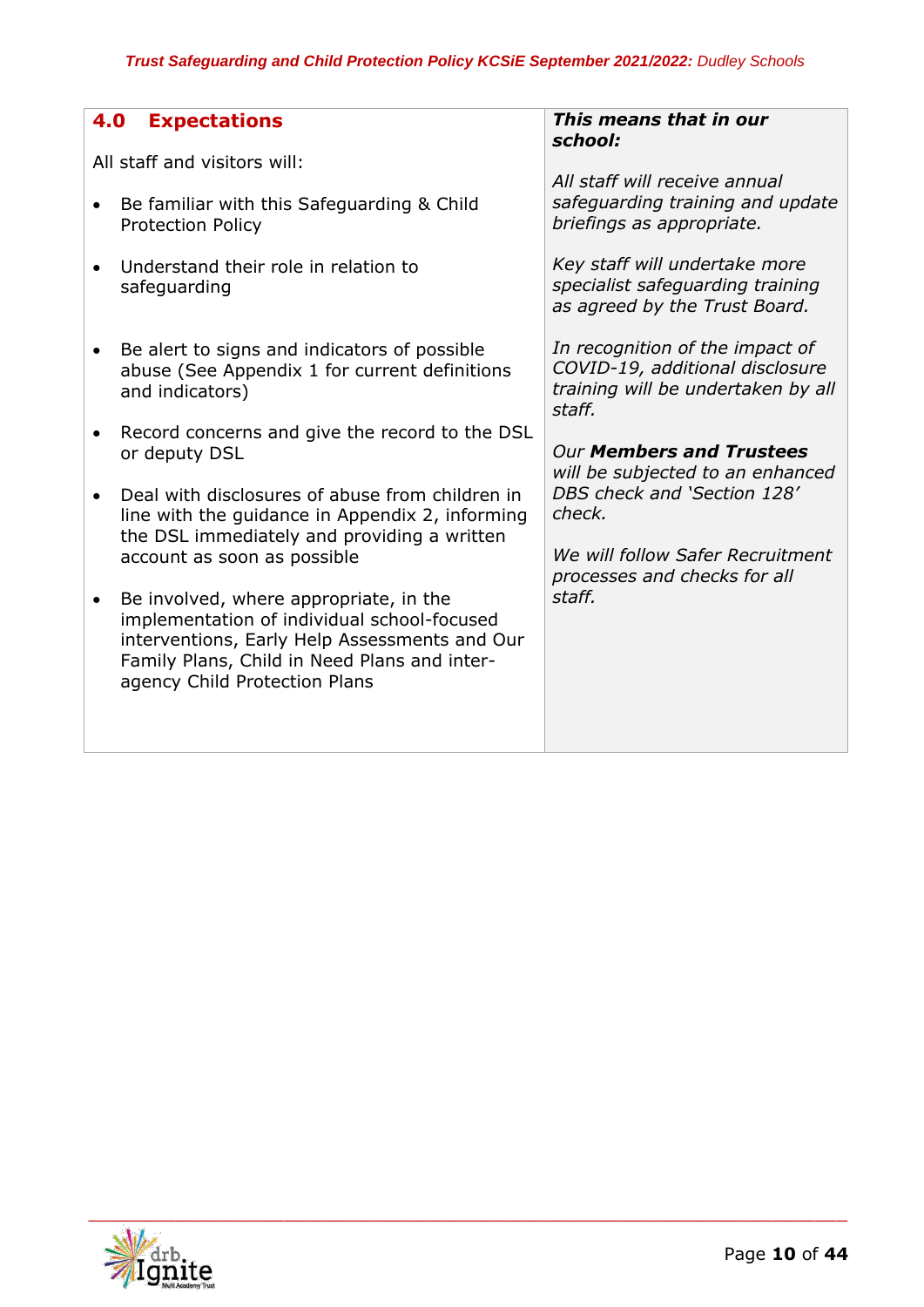<span id="page-10-0"></span>

|           | 5.0 The Designated Safeguarding Lead<br>(DSL)                                                                                                                                                                                                                                                                                                                                                     | This means the DSL team in our<br>school is:                                                                                                                                                                                                                                                     |
|-----------|---------------------------------------------------------------------------------------------------------------------------------------------------------------------------------------------------------------------------------------------------------------------------------------------------------------------------------------------------------------------------------------------------|--------------------------------------------------------------------------------------------------------------------------------------------------------------------------------------------------------------------------------------------------------------------------------------------------|
|           | The DSL will be a member of the Senior<br>Leadership Team.                                                                                                                                                                                                                                                                                                                                        | Lead: Maggie Bostock                                                                                                                                                                                                                                                                             |
|           | Whilst the activities of the DSL can be delegated<br>to appropriately trained deputies, the ultimate                                                                                                                                                                                                                                                                                              | Deputies: Lucy Williams<br><b>Amy Humphreys</b>                                                                                                                                                                                                                                                  |
| $\bullet$ | lead responsibility for safeguarding and child<br>remains with the<br>DSL.<br><b>This</b><br>protection<br>responsibility will not be delegated.<br>DSLs will help promote educational outcomes by<br>working closely with teachers about children's                                                                                                                                              | Any steps taken to support a<br>child who has a safeguarding<br>vulnerability must be reported to<br>the lead DSL.                                                                                                                                                                               |
| $\bullet$ | welfare, safeguarding and child<br>protection<br>concerns.<br>The Trust Board ensure that the DSL role is<br>explicit in the post-holder's job description and<br>appropriate time is made available to the DSL<br>and deputy DSL(s) to allow them to undertake<br>their duties.                                                                                                                  | Staff will be informed of relevant<br>details only when the DSL feels<br>their having knowledge of a<br>situation will improve their<br>ability to support an individual<br>child and/or family. A written<br>record will be made of what<br>information has been shared,<br>with whom and when. |
| $\bullet$ | Safeguarding and child protection information<br>will be dealt with in a confidential manner.<br>The DSL will ensure that the school is clear on                                                                                                                                                                                                                                                  | Because we use <b>CPOMS</b> and<br>store our records electronically<br>we do not hold paper files.                                                                                                                                                                                               |
| $\bullet$ | parental responsibility for children on roll, and<br>identified<br>fostering<br>report<br>all<br>private<br>arrangements to the local authority.<br>Safeguarding records will be stored securely in a<br>central place separate from academic records.<br>Individual files will be kept for each pupil: the                                                                                       | We will not disclose to a<br>parent any information held<br>on a child if this would put<br>the child at risk of significant<br>harm                                                                                                                                                             |
|           | school will not keep family files. Files will be kept<br>for at least the period during which the pupil is<br>attending the school, and beyond that in line with<br>current data legislation and guidance.                                                                                                                                                                                        | We will record where and to<br>whom the records have been<br>passed and the date.                                                                                                                                                                                                                |
| ٠         | If a pupil moves from our school, child protection<br>and safeguarding records will be forwarded on to<br>the DSL at the new school, with due regard to<br>their confidential nature and in line with current<br>government guidance on the transfer of such<br>records. Direct contact between our two schools<br>may be necessary, especially on transfer from<br>primary to secondary schools. | This will allow the new setting to<br>continue supporting victims of<br>abuse and have that support in<br>place for when the child arrives.                                                                                                                                                      |
|           | All in-year applications and transfers will also be<br>reported to the Trust and local authority.                                                                                                                                                                                                                                                                                                 |                                                                                                                                                                                                                                                                                                  |

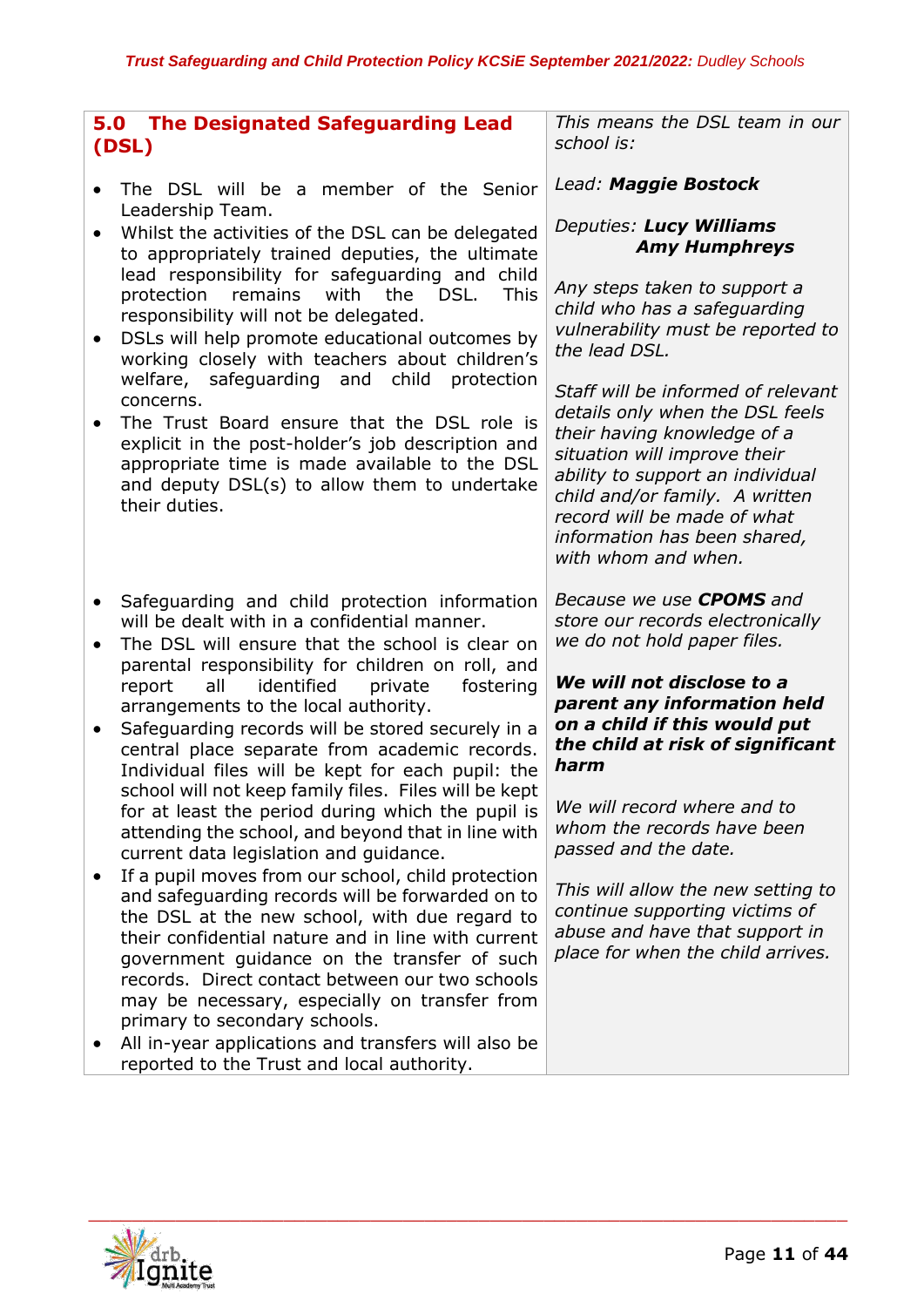<span id="page-11-0"></span>

| <b>6.0 Contextual Safeguarding</b><br>Contextual safeguarding is about the impact of the                                                                                                                                                                                                                                                                                                                          | DSLs will consider contextual<br>safeguarding and give due<br>regard to the effectiveness of the                                                                                                                          |
|-------------------------------------------------------------------------------------------------------------------------------------------------------------------------------------------------------------------------------------------------------------------------------------------------------------------------------------------------------------------------------------------------------------------|---------------------------------------------------------------------------------------------------------------------------------------------------------------------------------------------------------------------------|
| public/social context on children's lives, and<br>consequently their safety. It seeks to identify and<br>respond to harm and abuse posed to children<br>outside their home, either from adults or other<br>children/young people. As an approach it looks at<br>how interventions can change the processes and<br>environments, to make them safer for all children,<br>as opposed to focussing on an individual. | school safeguarding system<br>within the wider system. This will<br>be evidenced in:<br>Informal and formal<br>$\bullet$<br>assessments of need/ risk for<br>the child<br>Case discussions in DSL<br>supervision sessions |

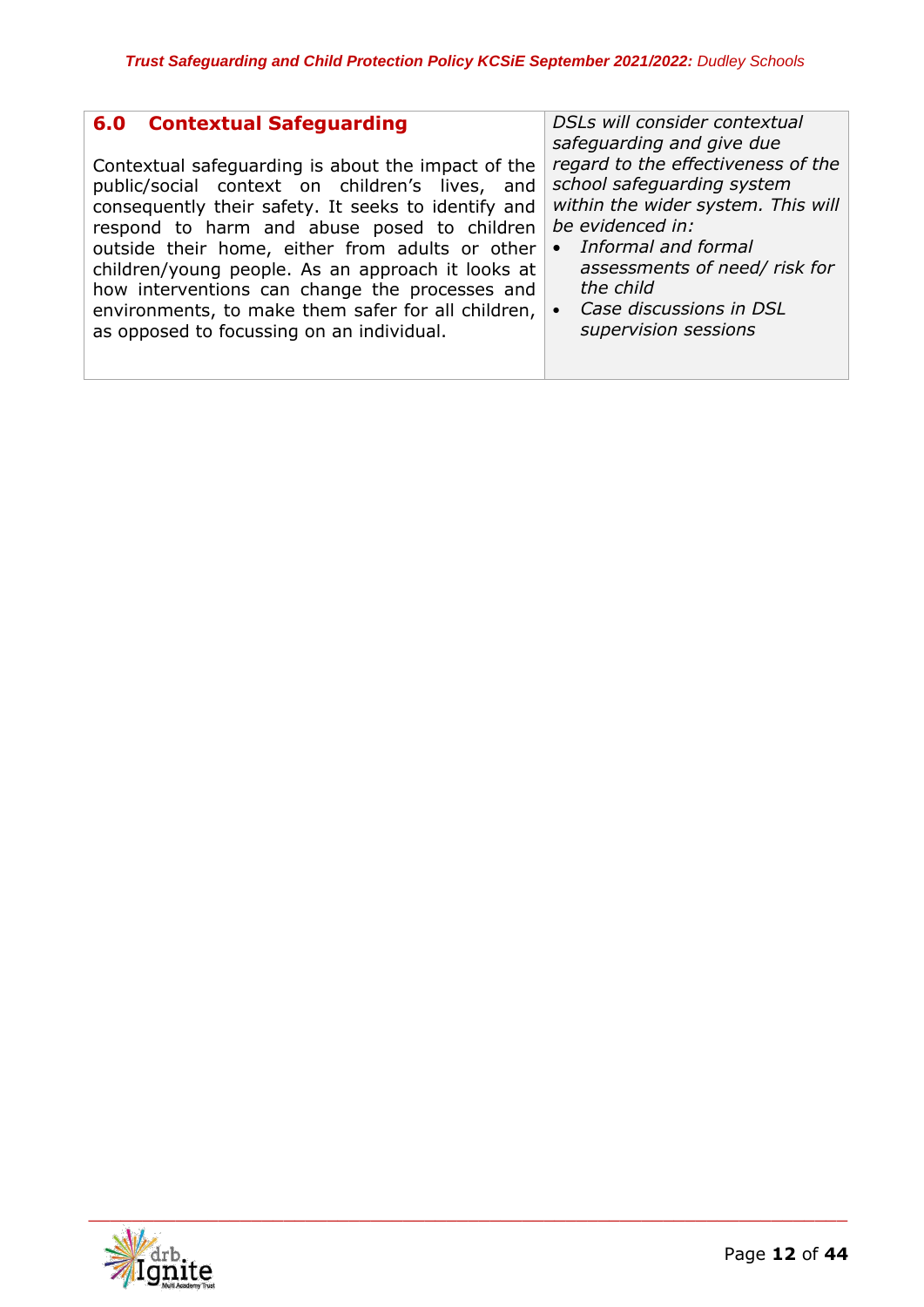#### <span id="page-12-0"></span>**7.0 Mental Health**

KCSiE 2021 requires all staff to be aware that mental health problems can, in some cases, be an indicator that a child has suffered or is at risk of suffering abuse, neglect or exploitation.

#### **Mental Health Support**

Additional information has been added to help Trust schools prevent and tackle bullying and support pupils whose mental health problems manifest themselves in behaviour.

[Department for Education \(DfE\) \(2017\) Preventing](https://www.gov.uk/government/publications/preventing-and-tackling-bullying)  [bullying.](https://www.gov.uk/government/publications/preventing-and-tackling-bullying)

[Department for Education \(DfE\) \(2018\) Mental](https://www.gov.uk/government/publications/mental-health-and-behaviour-in-schools--2)  [health and behaviour in schools](https://www.gov.uk/government/publications/mental-health-and-behaviour-in-schools--2)

Schools may choose to appoint a mental health lead, though this is not mandatory. The mental health lead should be supported by the senior leadership team and could be the pastoral lead, special educational needs coordinator (SENCO) or DSL.

*In our school this means that:*

- *All staff will be alert to signs of mental ill-health and be aware that mental health problems can, in some cases, be an indicator that a child has suffered or is at risk of suffering abuse, neglect or exploitation*
- *All staff will take immediate action and speak to a DSL if they have a mental health concern about a child that is also a safeguarding concern*
- *We will take seriously our organisational and professional role in supporting and promoting mental health and wellbeing of children through:*
	- **-** *Prevention: creating a safe and calm environment where mental health problems are less likely, improving the mental health and wellbeing of the whole school population, and equipping pupils to be resilient so that they can manage the normal stress of life effectively. This will include teaching pupils about mental wellbeing through the curriculum and reinforcing this teaching through school activities and ethos*
	- **-** *Identification: recognising emerging issues as early and accurately as possible*
	- **-** *Early support: helping pupils to access evidence based early support and interventions*
	- **-** *Access to specialist support: working effectively with external agencies to provide swift access or referrals to specialist support and treatment*

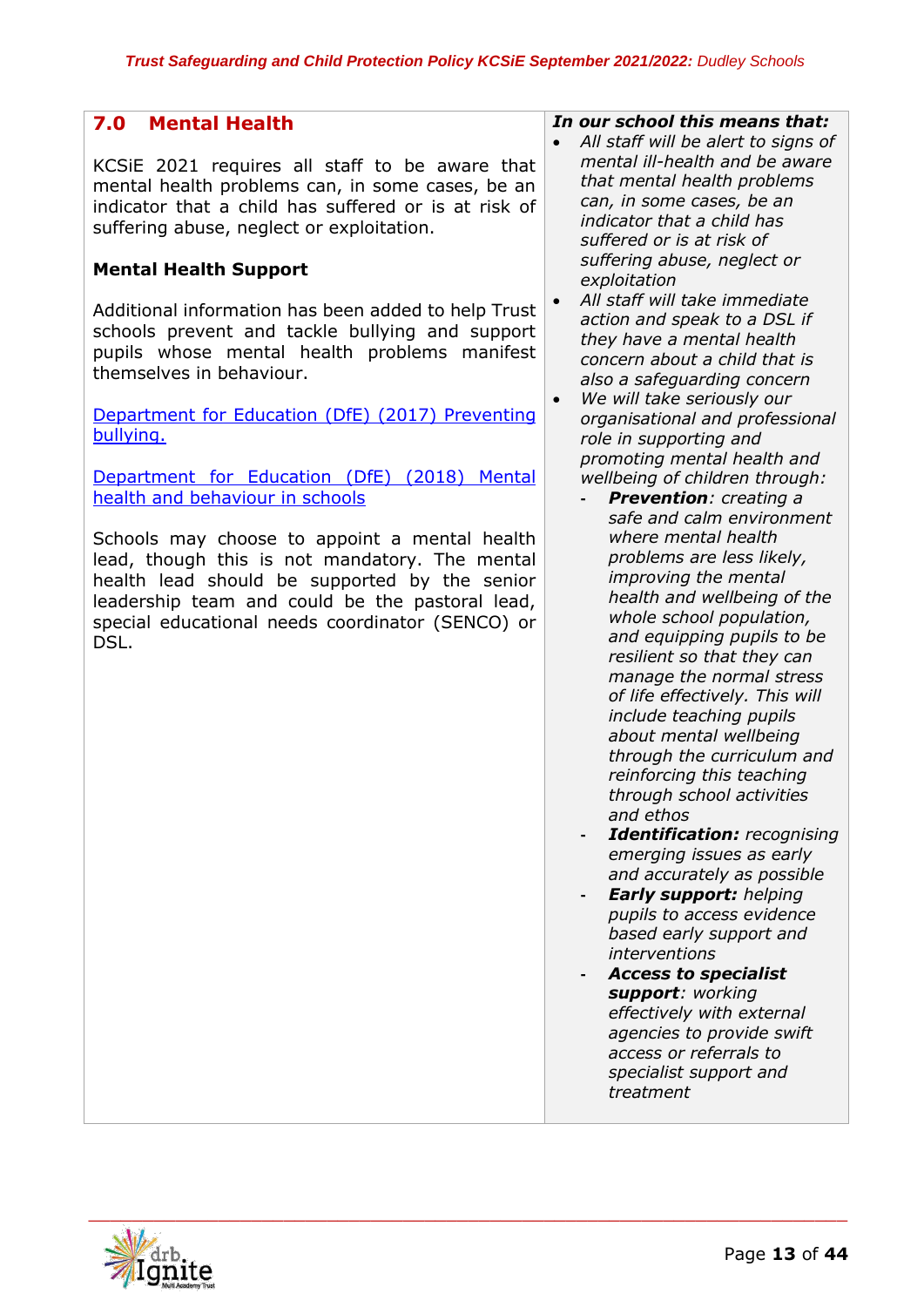#### <span id="page-13-0"></span>**8.0 The Designated Teacher for Looked After**

- The Trust Board must ensure schools appoint a designated teacher and should work with local authorities to promote the educational achievement of registered pupils who are looked after.
- Designated teachers will have responsibility for promoting the educational achievement of children who have left care through adoption, special guardianship or child arrangement orders or who were adopted from state care outside England and Wales.

**For note***: Dudley Children and Family Care* has ongoing responsibilities to the young people who cease to be looked after and become care leavers. That includes keeping in touch with them, preparing an assessment of their needs and appointing a personal adviser who develops a pathway plan with the young person.

#### **Promoting the educational outcomes of children with a social worker**

- Children with a social worker may face barriers to education because of complex circumstances
- Effective support for children with a social worker needs education settings and local authorities to work together. All agencies can play a crucial role in establishing a culture where every child is able to make progress.
- Education settings and local authorities will have different responsibilities but establishing shared priorities can help to drive change for children.

\_\_\_\_\_\_\_\_\_\_\_\_\_\_\_\_\_\_\_\_\_\_\_\_\_\_\_\_\_\_\_\_\_\_\_\_\_\_\_\_\_\_\_\_\_\_\_\_\_\_\_\_\_\_\_\_\_\_\_\_\_\_\_\_\_\_\_\_\_\_

*In our school the Designated Teacher is: Name: Maggie Bostock*

*Our Designated Teacher will:*

- *Work with the Virtual School to provide the most appropriate support utilising the pupil premium plus to ensure they meet the needs identified in the child's personal education plan.*
- *Work with the Virtual School headteacher to promote the educational achievement of previously looked after children.*
- *In our school an appropriately trained teacher will take the lead.*

*Our school will work with partners to effectively identify the needs of children with a social worker and ensure they can access interventions that make a difference to their education*

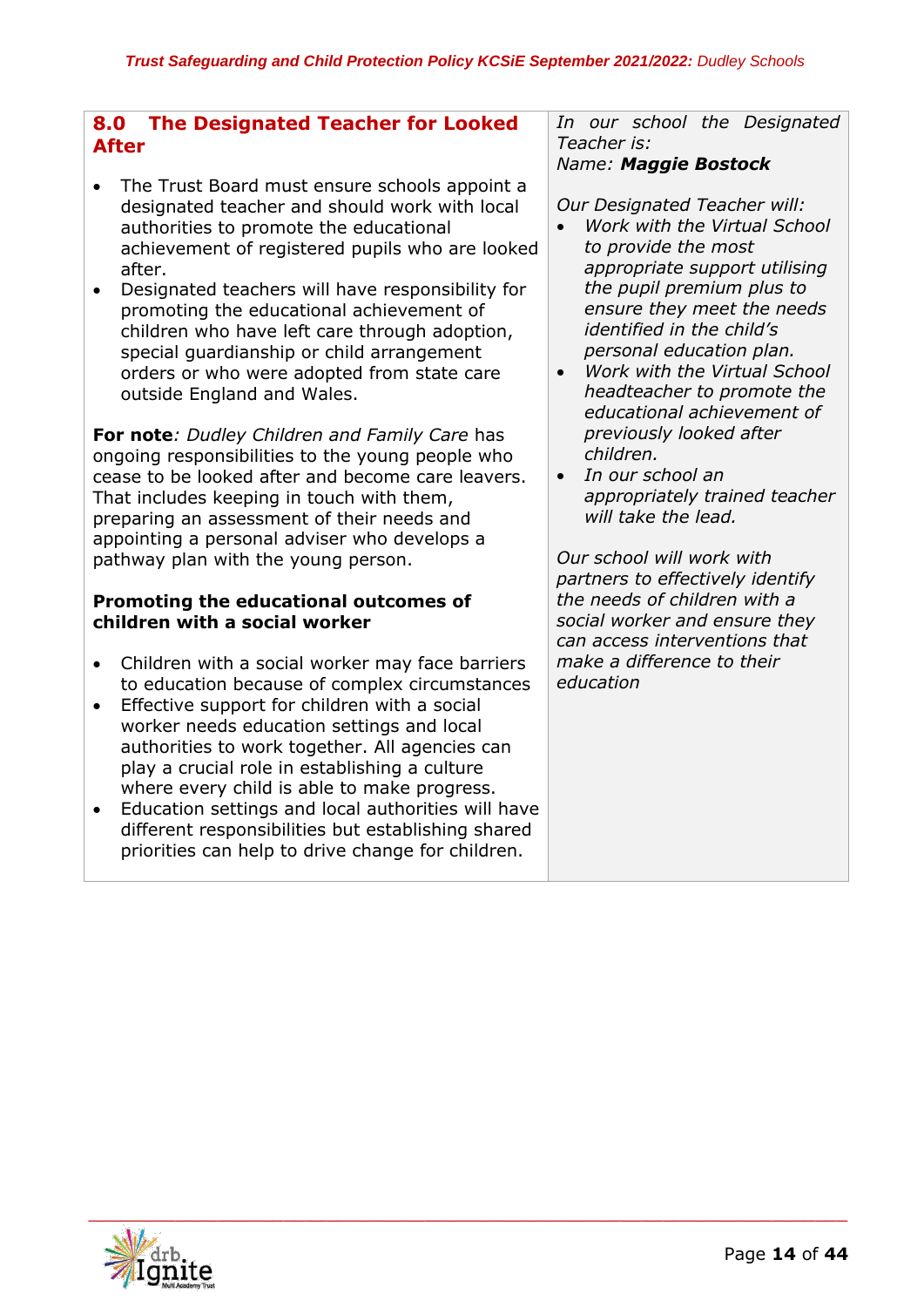<span id="page-14-0"></span>

| 9.0 The Trust Board                                                                                                                                                                                                                                                                                                                                                        | In our school this means that:                                                                                                                                                                                                                                      |  |  |
|----------------------------------------------------------------------------------------------------------------------------------------------------------------------------------------------------------------------------------------------------------------------------------------------------------------------------------------------------------------------------|---------------------------------------------------------------------------------------------------------------------------------------------------------------------------------------------------------------------------------------------------------------------|--|--|
| The Trust Board will ensure that there<br>are<br>appropriate policies and procedures in place for<br>appropriate action to be taken in a timely manner to<br>safeguard and promote children's welfare:<br>The school operates Safer Recruitment<br>procedures and ensures that appropriate checks<br>are carried out on all new staff, relevant<br>volunteers and trustees | All trustees must read part 2 of<br>'KCSIE'<br>Our Designated Trustee Lead for<br>safeguarding and child<br>protection is:<br>Name: David Sheldon<br>This trustee will receive<br>safeguarding training relevant to                                                 |  |  |
| The Headteacher and all other staff who work<br>with children undertake safeguarding training<br>on an annual basis with additional updates as                                                                                                                                                                                                                             | the governance role and this will<br>be updated every two years.                                                                                                                                                                                                    |  |  |
| necessary within a two-year framework and a<br>training record maintained<br>Temporary staff and volunteers are made aware<br>of the school's arrangements for safeguarding<br>and child protection and their responsibilities                                                                                                                                             | The Trust Board will review all<br>policies/procedures that relate<br>to safeguarding and child<br>protection annually.                                                                                                                                             |  |  |
| The school remedies any deficiencies or<br>$\bullet$<br>weaknesses brought to its attention without<br>delay<br>The Trust Board have a written policy and<br>$\bullet$<br>procedures for dealing with allegations of abuse<br>against members of staff, visitors, volunteers or<br>trustees that complies with all DSPP procedures                                         | The Chair of the Trust Board is<br>nominated to be responsible for<br>liaising with Dudley Children's<br>Trust in the event of allegations<br>of abuse being made against the<br>Headteacher.                                                                       |  |  |
| The Designated Trustee is responsible for<br>$\bullet$<br>liaising with the Headteacher and DSL over all<br>matters regarding safeguarding and child<br>protection issues. The trustee role is strategic<br>rather than operational - they will not be<br>involved in concerns about individual pupils.                                                                    | The Designated Trustee<br>Safeguarding Lead will liaise<br>with the Headteacher and the<br>DSL to produce a report at least<br>annually for trustees and ensure<br>the annual Section 175<br>safequarding self-assessment is<br>completed and submitted on<br>time. |  |  |

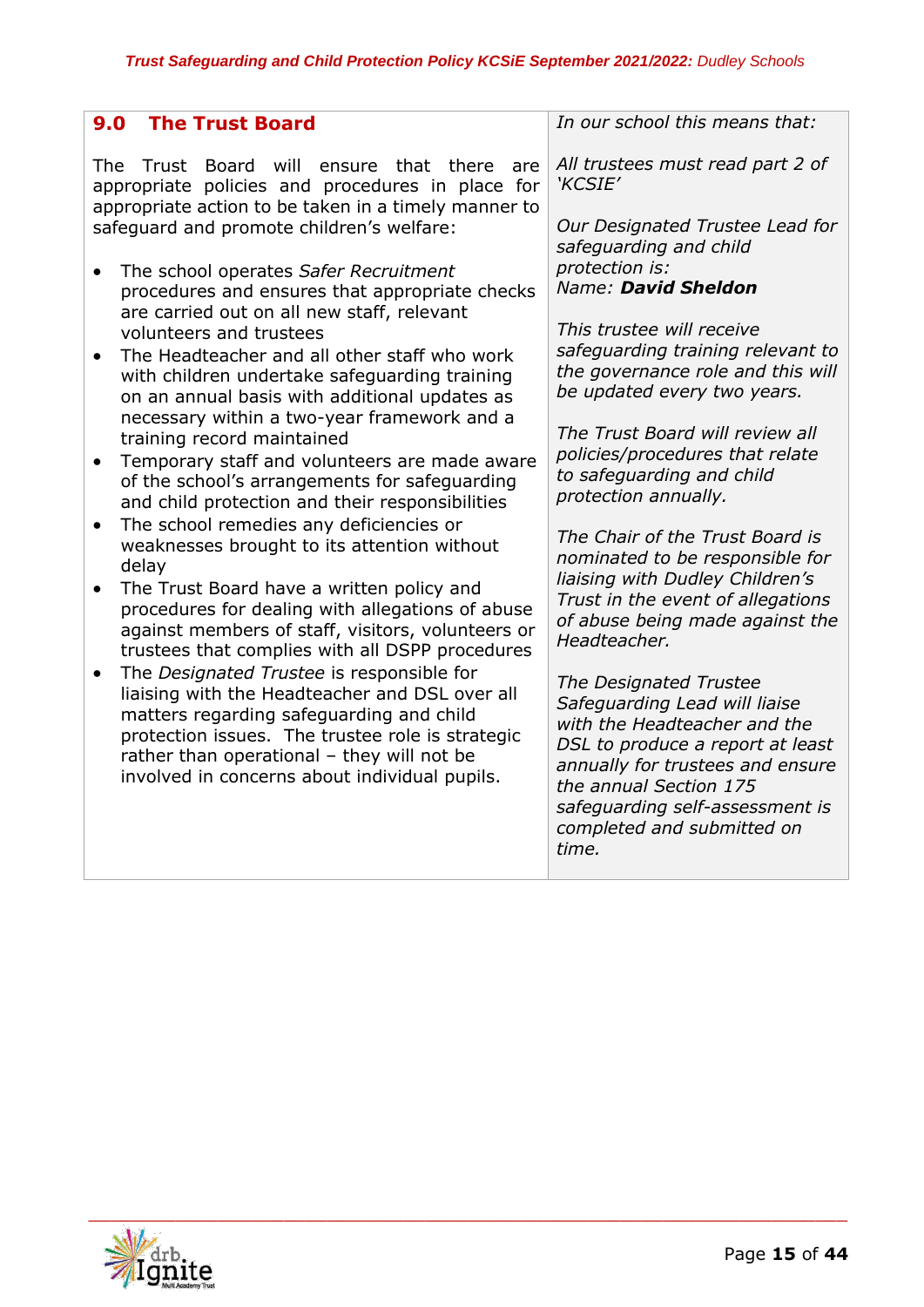<span id="page-15-1"></span><span id="page-15-0"></span>

| <b>10.0 Safer Recruitment and Selection</b>                                                                                                                                                                                                                                                                                                                                                                                                                                                                                                                                                                                                                                                                                                                                                 | This means that in our                                                                                                                                                                                                                                                                                                                                                                                                                                                                                                           |
|---------------------------------------------------------------------------------------------------------------------------------------------------------------------------------------------------------------------------------------------------------------------------------------------------------------------------------------------------------------------------------------------------------------------------------------------------------------------------------------------------------------------------------------------------------------------------------------------------------------------------------------------------------------------------------------------------------------------------------------------------------------------------------------------|----------------------------------------------------------------------------------------------------------------------------------------------------------------------------------------------------------------------------------------------------------------------------------------------------------------------------------------------------------------------------------------------------------------------------------------------------------------------------------------------------------------------------------|
| The school will follow Part 3 of Keeping Children Safe in<br>Education 2021 (KCSIE) and pay full regard to Safer<br>Recruitment requirements including but not limited to:<br>verifying candidates' identity and academic or<br>$\bullet$<br>vocational qualifications<br>obtaining professional and character references<br>٠<br>checking previous employment history<br>and<br>$\bullet$<br>ensuring that a candidate has the health and<br>physical capacity for the job,<br>UK Right to Work<br>$\bullet$<br>clear enhanced DBS check<br>$\bullet$<br>any further checks as appropriate to gain all the<br>$\bullet$<br>relevant information to enable<br>checks on<br>suitability to work with children.<br>Evidence of these checks will be recorded on the Single<br>Central Record. | school:<br>The following school staff<br>have undertaken Safer<br>Recruitment training:<br><b>1 Lucy Williams</b><br><b>2 Sue Wells</b><br><b>3 Maggie Bostock</b><br>The following members of<br>the Trust Board have also<br>been trained:<br><b>1 David Sheldon</b><br><b>2 Robert Bowater</b><br><b>3 Viv Randall</b><br>One of these will be involved<br>in staff recruitment<br>processes and sit on the                                                                                                                   |
| All recruitment materials will include reference to the<br>Trust/school's<br>commitment<br>to<br>safeguarding<br>and<br>promoting the wellbeing of pupils.                                                                                                                                                                                                                                                                                                                                                                                                                                                                                                                                                                                                                                  | recruitment panel.                                                                                                                                                                                                                                                                                                                                                                                                                                                                                                               |
| <b>10.1 Induction</b>                                                                                                                                                                                                                                                                                                                                                                                                                                                                                                                                                                                                                                                                                                                                                                       | Our staff induction process will<br>cover:                                                                                                                                                                                                                                                                                                                                                                                                                                                                                       |
| All staff, including staff who have been redeployed in<br>response to COVID-19, must be aware of systems within<br>their school which support safeguarding, and these<br>should be explained to them as part of staff induction.                                                                                                                                                                                                                                                                                                                                                                                                                                                                                                                                                            | The Trust Safeguarding &<br>$\bullet$<br><b>Child Protection Policy</b><br>The Behaviour Policy<br>$\bullet$<br>The Staff Code of Conduct<br>$\bullet$<br>The safeguarding response<br>$\bullet$<br>to children who go missing                                                                                                                                                                                                                                                                                                   |
| <b>10.2 Staff Support</b>                                                                                                                                                                                                                                                                                                                                                                                                                                                                                                                                                                                                                                                                                                                                                                   | from education<br>The role of the DSL<br>$\bullet$                                                                                                                                                                                                                                                                                                                                                                                                                                                                               |
| Regular safeguarding supervision will be offered<br>to the lead DSL within school<br>Usually offered half termly, safeguarding<br>supervision may need to be offered more<br>frequently and extended to other members of<br>staff as deemed appropriate by the school.<br>DSLs will be supported to access training as<br>٠<br>appropriate including training in behaviour and<br>mental health.                                                                                                                                                                                                                                                                                                                                                                                            | (including the identity of<br>the DSL and any deputies)<br>Copies of policies and a copy of<br>part one of KSCIE 2021 are<br>provided to staff at induction.<br>We recognise the importance of<br>practice oversight and multiple<br>perspectives in safeguarding<br>and child protection work. We<br>will support staff by providing<br>opportunities for<br>reflective<br>practice including opportunity to<br>talk through all aspects of<br>safeguarding work with the DSL<br>and to seek further support as<br>appropriate. |

<span id="page-15-2"></span>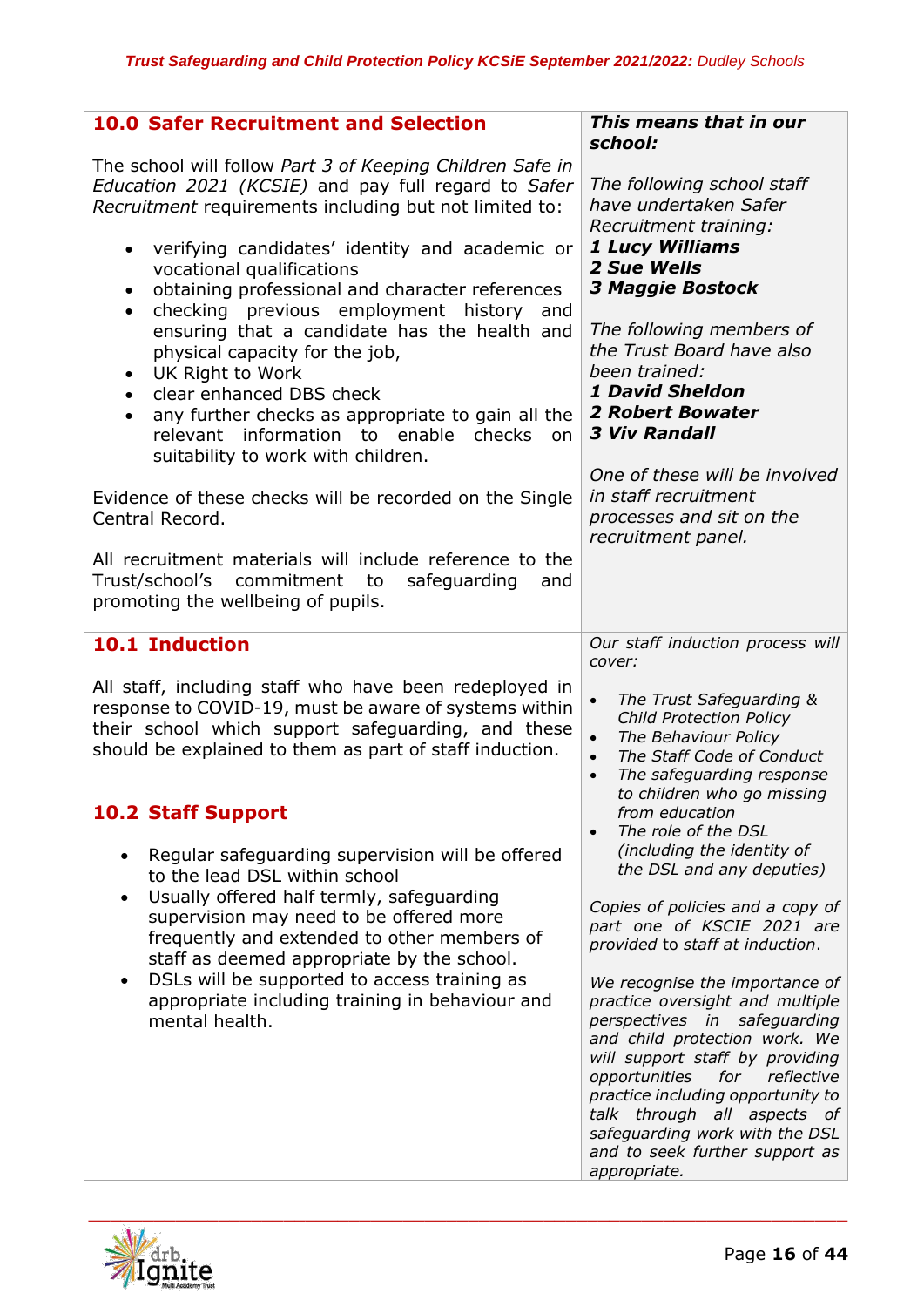<span id="page-16-0"></span>

| 11.0 The Use of Reasonable Force                                                                                                                                                                          | This means in our school:                                                                                                                             |
|-----------------------------------------------------------------------------------------------------------------------------------------------------------------------------------------------------------|-------------------------------------------------------------------------------------------------------------------------------------------------------|
| There are circumstances when it is appropriate for<br>staff in school to use reasonable force to safeguard<br>children.                                                                                   | By planning positive and<br>proactive behaviour support, the<br>occurrence of challenging<br>behaviour and the need to use                            |
| The term 'reasonable force' covers the broad range<br>of actions used by staff that involve a degree of<br>physical contact to control or restrain children.                                              | reasonable force will reduce.<br>We will write individual behaviour<br>plans for our more vulnerable                                                  |
| This can range from guiding a child to safety by the<br>arm, to more extreme circumstances such as<br>breaking up a fight or where a child needs to be<br>restrained to prevent violence or injury.       | children and agree them with<br>parents and carers.<br>We will not have a 'no contact'                                                                |
| 'Reasonable' in these circumstances means using<br>no more force than is needed. The use of force may<br>involve either passive physical contact, such as                                                 | policy as this could leave our<br>staff unable to fully support and<br>protect their pupils.                                                          |
| standing between pupils or blocking a pupil's path,<br>or active physical contact such as leading a pupil by<br>the arm out of the classroom.                                                             | When using reasonable force in<br>response to risks presented by<br>incidents involving children<br>including any with SEN or                         |
| Government advice<br>οf<br>For<br>note:<br>for<br>Use<br>Reasonable Force in Schools, is available here.                                                                                                  | disabilities, or with medical<br>conditions, our staff will consider<br>the risks carefully.                                                          |
|                                                                                                                                                                                                           |                                                                                                                                                       |
| 12.0 The School's Role in the Prevention<br>of Abuse                                                                                                                                                      | This means that in our school:                                                                                                                        |
| This Safeguarding & Child Protection Policy cannot<br>be separated from the general ethos of the school,<br>which should ensure that pupils:                                                              | All staff will be made aware of<br>the Trust's unauthorised absence<br>and children missing from<br>education procedures.                             |
| are treated with respect and dignity<br>are taught to treat each other with respect<br>feel safe<br>have a voice and are listened to                                                                      | We will provide opportunities for<br>children to develop skills,<br>concepts, attitudes and<br>knowledge that promote their<br>safety and well-being. |
| Safeguarding issues, including online safety, peer<br>on peer abuse, sexual harassment and extra<br>familial harm (multiple harms) will be addressed<br>through the curriculum in an age-appropriate way. | All our policies which address<br>issues of power and potential<br>harm will be inter-linked to<br>ensure a whole school approach.                    |
|                                                                                                                                                                                                           | We recognise the particular<br>vulnerability of children who have                                                                                     |

<span id="page-16-1"></span>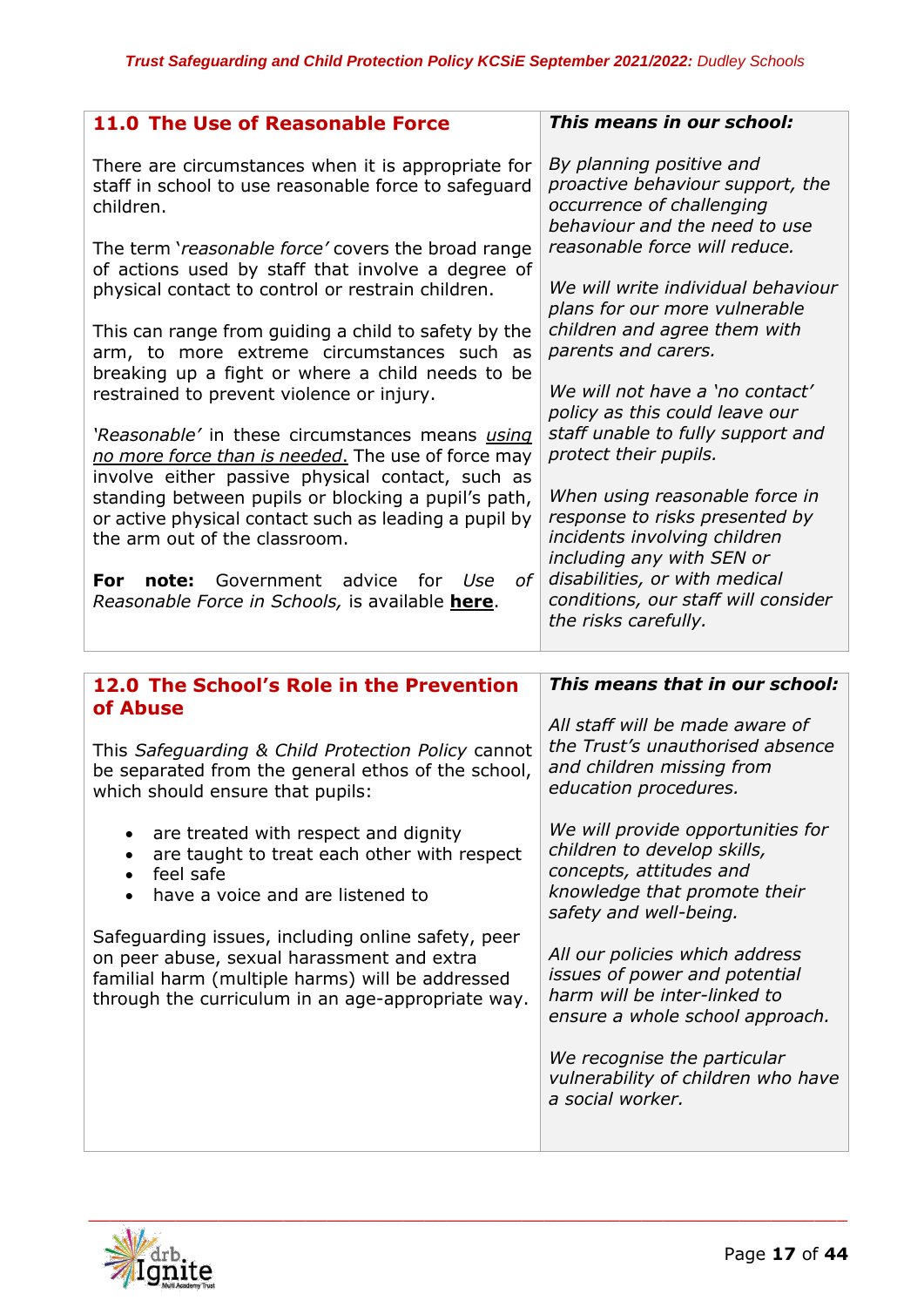<span id="page-17-0"></span>

| 13.0 What we will do when we are<br>concerned - Early Help response                                                                                                                                                                                             | This means that in our school we<br>will: implement Dudley Threshold<br><b>Model</b>                                                                 |
|-----------------------------------------------------------------------------------------------------------------------------------------------------------------------------------------------------------------------------------------------------------------|------------------------------------------------------------------------------------------------------------------------------------------------------|
| Where unmet needs have been identified for a child<br>utilising the Dudley Threshold Guidance and Framework<br>for support model but there is no evidence of a<br>significant risk, the DSL will oversee the delivery of an<br>appropriate Early Help response. | All staff will notice and listen to<br>children and young people, sharing<br>their concerns with the DSL in<br>writing.                              |
| The child's voice must remain paramount within a<br>solution focused practice framework.                                                                                                                                                                        | Safeguarding leads will assess, plan,<br>do and review plans.                                                                                        |
| The primary assessment document is the Early Help<br>Assessment Form.                                                                                                                                                                                           | Senior leaders<br>will<br>analyse<br>safeguarding data and practice to<br>inform strategic planning and staff                                        |
| If a Think Family or social care response is needed to<br>meet an unmet safeguarding need, the DSL will initiate<br>a Request for Support, seeking advice from the Multi<br>Agency Safeguarding Hub (MASH) as required.                                         | CDP.<br>The DSL will generally lead on<br>liaising with other agencies. Any<br>multi-agency plan<br>will then be                                     |
| The DSL will then oversee the agreed intervention from<br>school as part of the multi-agency safeguarding<br>response and ongoing school-focused support.                                                                                                       | reviewed regularly with progress<br>updated towards the goals until the<br>unmet safeguarding needs have<br>been addressed.                          |
|                                                                                                                                                                                                                                                                 | In our school although any member<br>of staff can refer a situation to MASH,<br>it is expected that the majority are<br>passed through the DSL team. |
|                                                                                                                                                                                                                                                                 |                                                                                                                                                      |

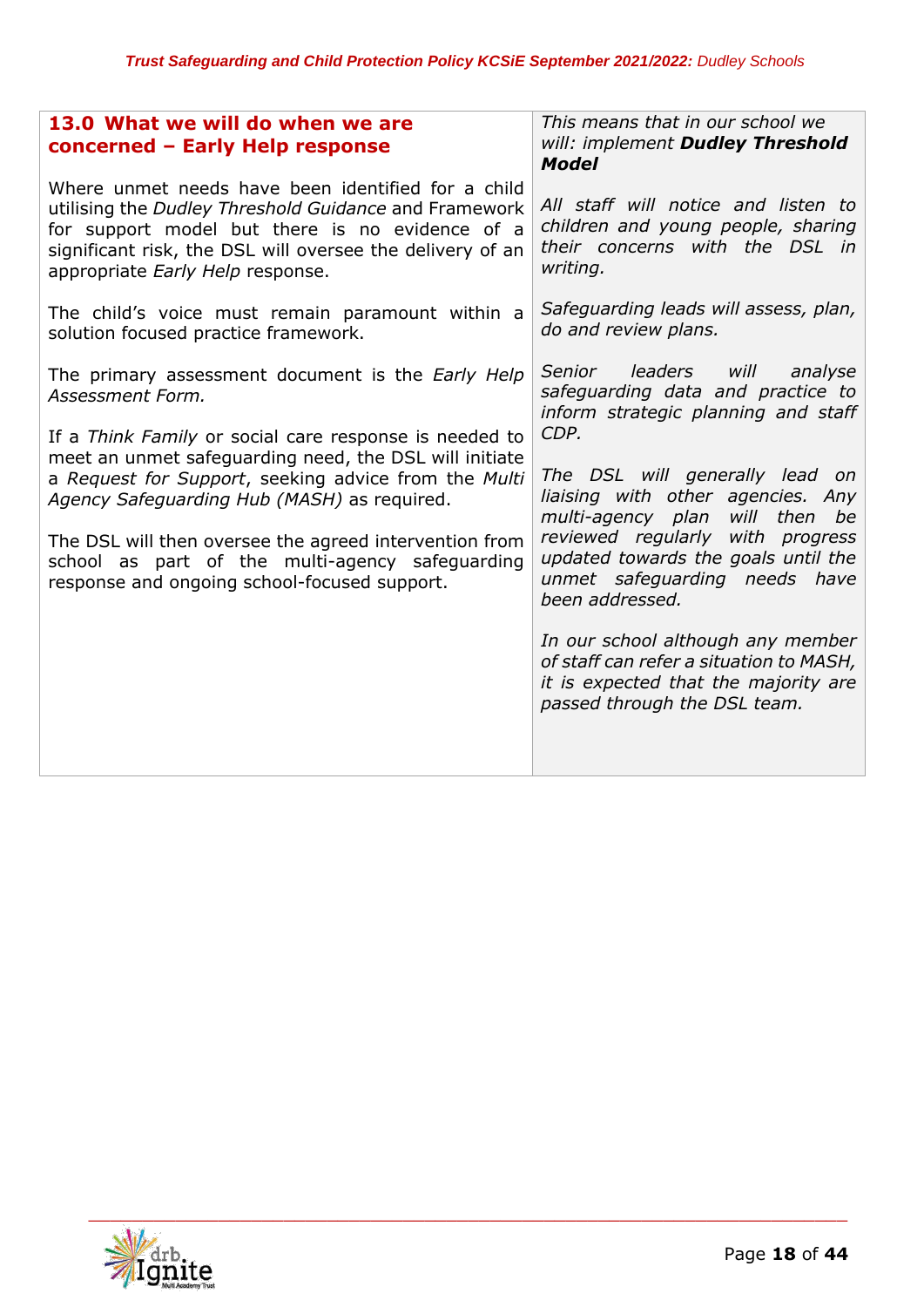#### <span id="page-18-0"></span>**14.0 Safeguarding students who are vulnerable to radicalisation**

From  $1<sup>st</sup>$  July 2015, all schools are subject to the *Prevent Duty* and must have *due regard to the need to prevent people being drawn into terrorism* **For note:** Section 26, Counter Terrorism and Security Act 2015

The current threat from terrorism in the United Kingdom may include the exploitation of vulnerable people, to involve them in terrorism or in activity in support of terrorism. The normalisation of extreme views may also make children vulnerable to future manipulation and exploitation.

Definitions of radicalisation, terrorism and extremism, and indicators of vulnerability to radicalisation are in Appendix 4.

#### *This means that in our school:*

*We value freedom of speech and the expression of beliefs and ideology as fundamental rights underpinning our society's values.*

*Pupils and teachers have the right to speak freely and voice their opinions. However, freedom comes with responsibility and free speech that is designed to manipulate the vulnerable or that leads to violence and harm of others goes against the moral principles in which freedom of speech is valued.* 

*Free speech is not an unqualified privilege; it is subject to laws and policies governing equality, human rights, community safety and community cohesion.*

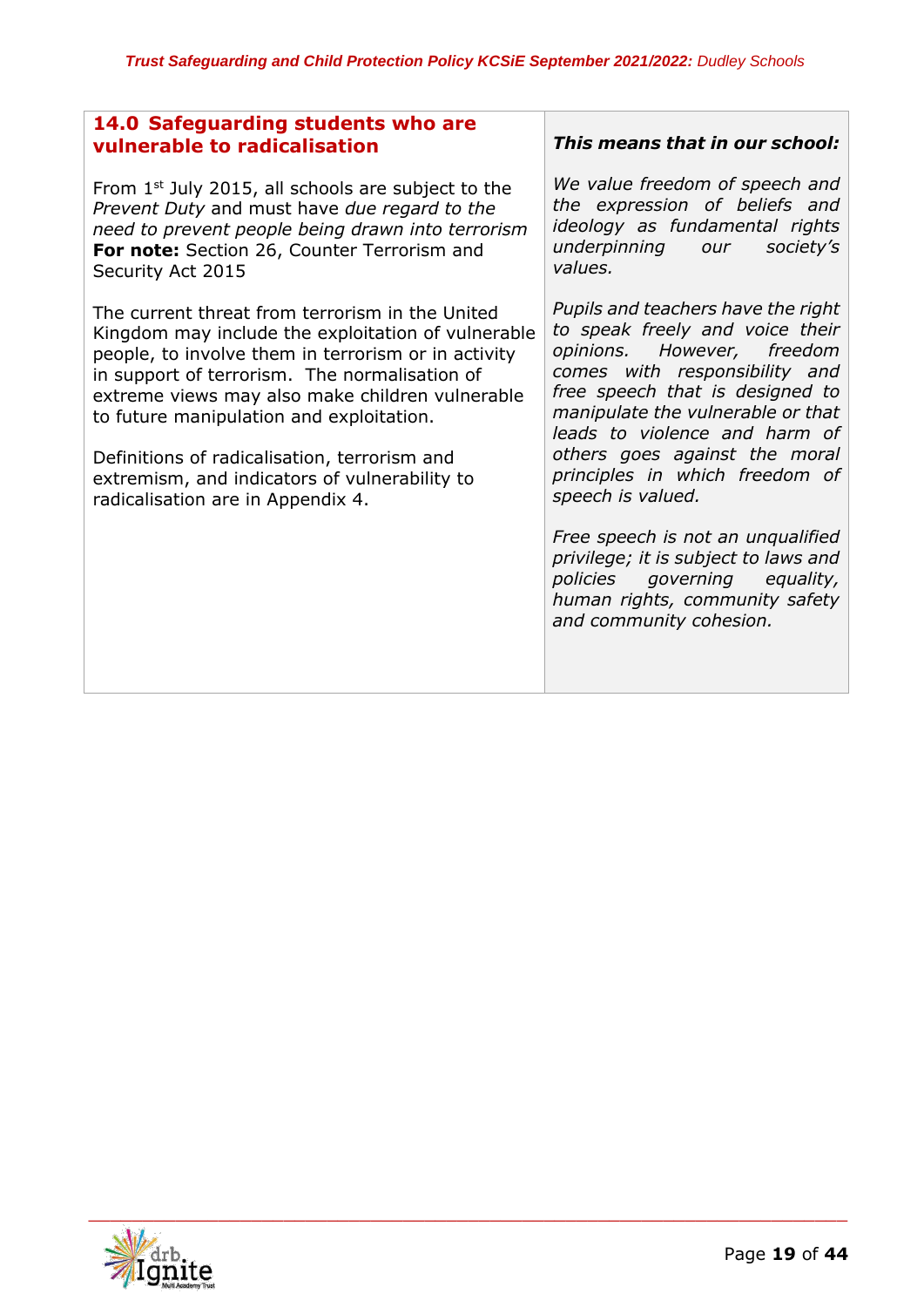#### <span id="page-19-0"></span>**14.1 Risk reduction**

Trustees, senior leaders, headteachers and the DSL will assess the level of risk within the school and put actions in place to reduce that risk. Risk assessment may include consideration of the Trust/ school's RE curriculum, SEND policy, assembly policy, the use of school premises by external agencies, integration of pupils by gender and SEN, anti-bullying policy and other issues specific to the school's profile, community and philosophy. To this end, open-source due diligence checks will be undertaken on all external speakers invited to our school. An example of this can be found **[here](https://www.birmingham.gov.uk/downloads/download/773/the_prevent_duty)**:

School is required to identify a *Prevent Single Point of Contact (SPOC)* who will be the lead within the organisation for safeguarding in relation to protecting individuals from radicalisation and involvement in terrorism: this will normally be the DSL. The responsibilities of the SPOC are described in Appendix 5

The school will monitor online activity within the school to ensure that inappropriate sites are not accessed by pupils or staff.

The school has a duty to cooperate with the *Channel Programme* in the carrying out of its functions, and with the Police in providing information about an individual who is referred to Channel

**For note:** Section 38, Counter Terrorism and Security Act 2015.

# <span id="page-19-1"></span>**14.2 Channel**

*Channel* is a multi-agency approach to provide support to individuals who are at risk of being drawn into terrorist related activity. It is led by the *West Midlands Police Counter-Terrorism Unit*. It aims to:

- Establish an effective multi-agency referral and intervention process to identify vulnerable individuals
- Safeguard individuals who might be vulnerable to being radicalised, so that they are not at risk of being drawn into terrorist-related activity
- Provide early intervention to protect and divert people away from the risks they face and reduce vulnerability.



*The SPOC for our school is: Name: Maggie Bostock*

*The SPOC for Trustees is: Name: Robert Bowater*

*All staff within our school will be alert to changes in a child's behaviour or attitude which could indicate that they are in need of help or protection.*

*We will use specialist online monitoring software, which in this school is called Smoothwall*

*Our school will make referrals to Channel if we are concerned that an individual might be vulnerable to radicalisation.*

*For note: Further guidance about duties relating to the risk of radicalisation is available in the Advice for Schools on [The](https://www.gov.uk/government/publications/protecting-children-from-radicalisation-the-prevent-duty)  [Prevent Duty](https://www.gov.uk/government/publications/protecting-children-from-radicalisation-the-prevent-duty).*

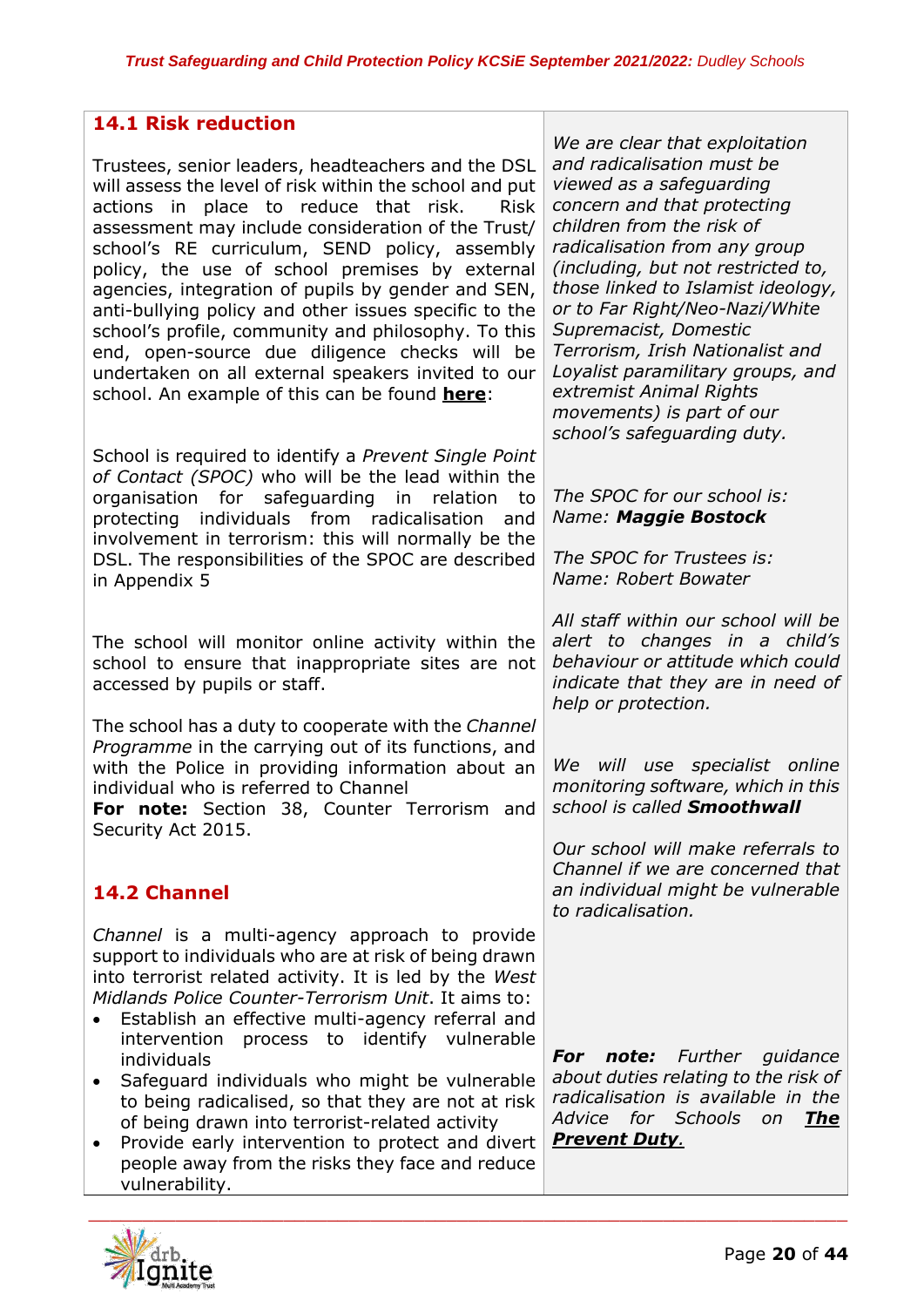<span id="page-20-0"></span>

| 15.0 Pupils vulnerable to exploitation,<br>trafficking, or honour-based abuse                                                                                                                                                                                                                                                                         | This means that in our school<br>we ensure:                                                                                                                                                                |
|-------------------------------------------------------------------------------------------------------------------------------------------------------------------------------------------------------------------------------------------------------------------------------------------------------------------------------------------------------|------------------------------------------------------------------------------------------------------------------------------------------------------------------------------------------------------------|
| With effect from October 2015, all schools are<br>subject to a mandatory reporting requirement in<br>respect of female genital mutilation (FGM). When a<br>teacher suspects or discovers that an act of FGM is<br>going to be or has been carried out on a girl aged<br>18 or under, that teacher has a statutory duty to<br>report it to the Police. | Our staff are supported to talk to<br>families and local communities<br>about sensitive concerns<br>in<br>relation to their children and to<br>ways to address them<br>find<br>together wherever possible. |
| Failure to report such cases will result in disciplinary<br>action.<br>The teacher will also discuss the situation with the<br>DSL who will consult Dudley MASH before a decision                                                                                                                                                                     | All staff are up to date on the<br>latest advice and guidance<br>provided to assist in addressing<br>specific vulnerabilities and forms<br>of exploitation around;<br>Forced marriage<br>$\bullet$<br>FGM  |
| is made as to whether the mandatory reporting duty<br>applies.                                                                                                                                                                                                                                                                                        | Honour based abuse<br>Trafficking<br>$\bullet$<br>Criminal exploitation and<br>gang affiliation                                                                                                            |
|                                                                                                                                                                                                                                                                                                                                                       | Our staff will be supported to<br>recognise<br>warning signs and<br>symptoms in relation to each<br>specific issue, and include such<br>issues, in an age-appropriate<br>way, in their lesson planning.    |

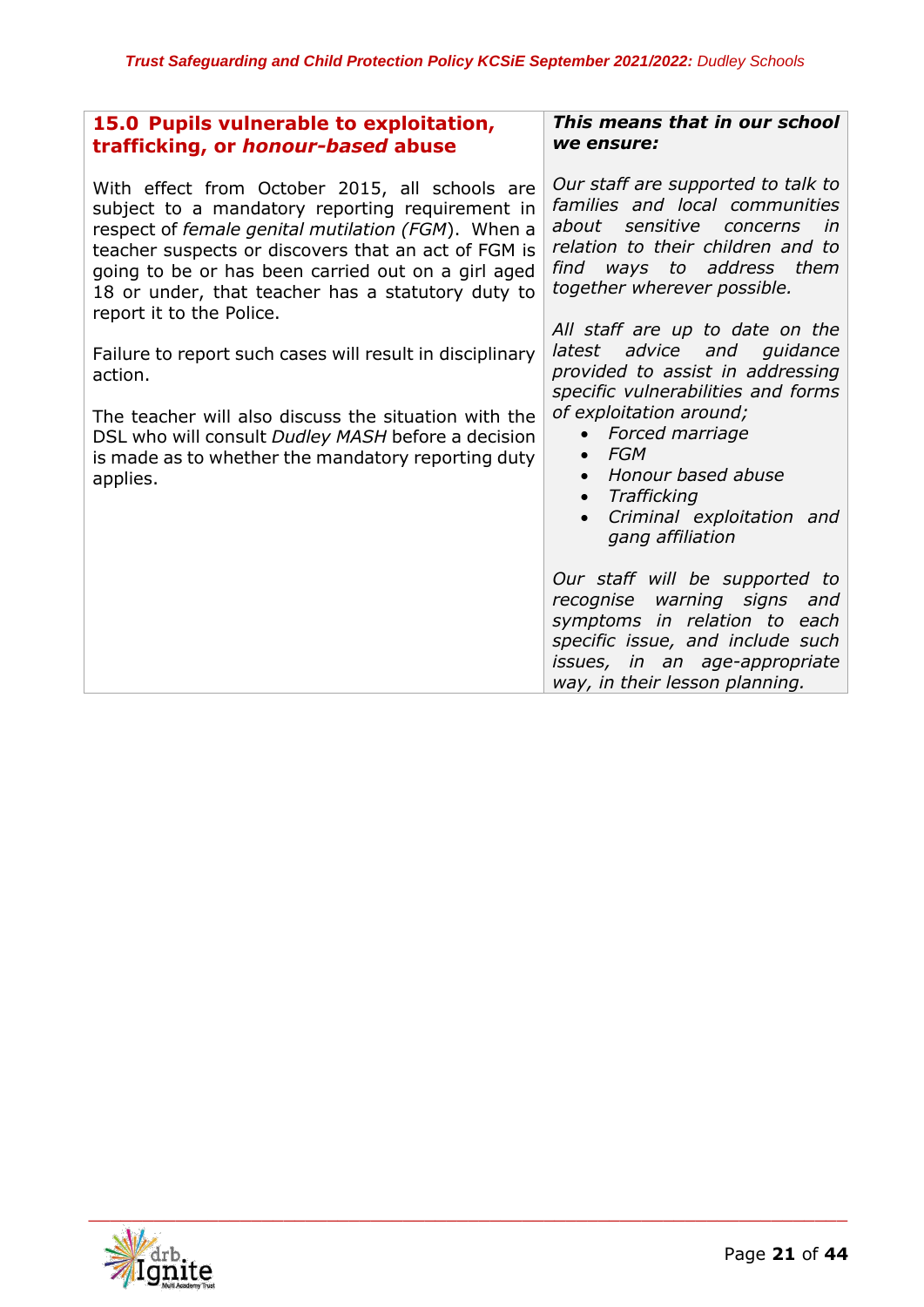<span id="page-21-0"></span>

| <b>16.0 Children Missing Education</b>                                                                  | This means that in our school                                 |
|---------------------------------------------------------------------------------------------------------|---------------------------------------------------------------|
|                                                                                                         | we will:                                                      |
| A child going missing and/or patterns<br>of                                                             |                                                               |
| unauthorised absence, particularly repeatedly, can                                                      | Hold two or more emergency<br>contact numbers for each pupil. |
| act as a vital warning sign of a range of safeguarding<br>risks, including abuse and neglect, which may |                                                               |
| include sexual abuse or exploitation; child criminal                                                    | Ensure all our attendance work                                |
| exploitation; mental health problems; substance                                                         | liaises closely with the DSL.                                 |
| abuse and other issues. Early intervention is                                                           |                                                               |
| necessary to identify the existence of any                                                              | Adapt our attendance monitoring                               |
| underlying safeguarding risks and to help prevent                                                       | on an individual basis to ensure                              |
| the risk of them going missing in future. Work                                                          | the safety of each child.                                     |
| around attendance and children missing from<br>education will be coordinated with safeguarding          | Demonstrate that we have taken                                |
| interventions.                                                                                          | reasonable enquiries to ascertain                             |
|                                                                                                         | the whereabouts of children that                              |
| The school must notify the Trust and local authority                                                    | would be considered 'missing'.                                |
| of any pupil who has been absent without the                                                            |                                                               |
| school's permission for a continuous period of 5                                                        | Work closely with the CME Team,                               |
| days or more after making reasonable enquiries                                                          | School Admissions<br>Service,                                 |
| The school must also notify the Trust and local                                                         | Education Legal Intervention<br>Team, Elective Home Education |
| authority of any pupil who is to be deleted from the                                                    | Team and Dudley Children's                                    |
| admission register under any of the prescribed                                                          | Trust.                                                        |
| regulations outlined in the Education (Pupil                                                            |                                                               |
| Registration) (England) Regulations<br>2016                                                             |                                                               |
| amendments                                                                                              |                                                               |
|                                                                                                         |                                                               |

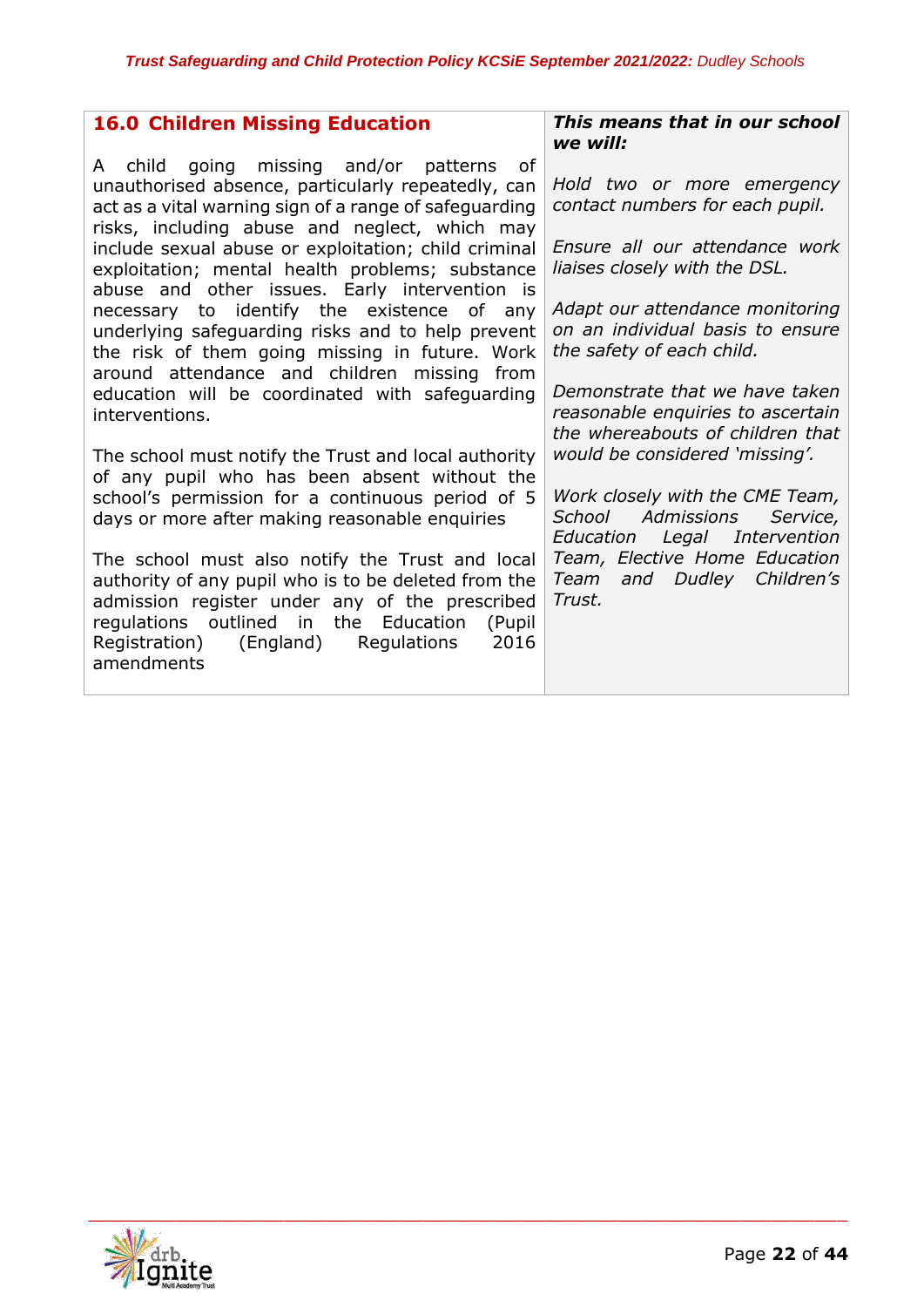<span id="page-22-0"></span>

| 17.0 Peer-on-Peer/Child on Child Abuse                                                                                                                                                                                                                                                                                                                                                                                                                                                                                                                                                                                                                                                                                                                                                                                                                                                                                                  | This means that in our school:                                                                                                                                                                                                                                                                                                                                                                                                                                                                                                                                                                                                     |
|-----------------------------------------------------------------------------------------------------------------------------------------------------------------------------------------------------------------------------------------------------------------------------------------------------------------------------------------------------------------------------------------------------------------------------------------------------------------------------------------------------------------------------------------------------------------------------------------------------------------------------------------------------------------------------------------------------------------------------------------------------------------------------------------------------------------------------------------------------------------------------------------------------------------------------------------|------------------------------------------------------------------------------------------------------------------------------------------------------------------------------------------------------------------------------------------------------------------------------------------------------------------------------------------------------------------------------------------------------------------------------------------------------------------------------------------------------------------------------------------------------------------------------------------------------------------------------------|
| The KCSIE Guidance now requires that additional<br>information about peer-on-peer abuse should be<br>included in schools' and colleges' child protection<br>policies, including para; 144-buletpoint 6 "a<br>statement which makes clear there should be a<br>zero-tolerance approach to abuse,"                                                                                                                                                                                                                                                                                                                                                                                                                                                                                                                                                                                                                                        | All staff will receive training on<br>peer-on-peer abuse.<br>We will adopt the 'whole school<br>approach' to tackling sexism.                                                                                                                                                                                                                                                                                                                                                                                                                                                                                                      |
| It is important that schools and colleges can<br>recognise that children are capable of abusing<br>their peers, and that this abuse can include<br>bullying, physical abuse, sharing nudes and semi-<br>nudes, initiation/hazing, upskirting,<br>sexual<br>violence and harassment.<br>The school's values, ethos and behaviour policies<br>provide the platform for staff and students to<br>clearly recognise that abuse is abuse and it should<br>never be tolerated or diminished in significance. It<br>should be recognised that there is a gendered<br>nature to peer-on-peer abuse i.e., that it is more<br>likely that girls will be victims and boys'<br>perpetrators.<br>Schools should recognise the impact of sexual<br>the fact children<br>violence and<br>can, and<br>sometimes do, abuse their peers in this way.<br>When referring to sexual violence this policy is<br>referring to sexual offences under the Sexual | We fully understand that even if<br>there are no reports of peer-on-<br>peer abuse in school it may be<br>happening. As such all our staff and<br>children are supported to:<br>be alert to peer-on-peer<br>abuse (including sexual<br>harassment).<br>understand how the school<br>views and responds to peer-<br>on-peer abuse<br>stay safe and be confident<br>that reports of such abuse<br>will be taken seriously.<br>We will not tolerate instances of<br>peer-on-peer abuse and will not<br>pass it off as "banter", or "part of<br>growing up".<br>We will recognise that "child on<br>child abuse" can occur between and |
| Offences Act 2003 as described below:<br>Rape: A person (A) commits an offence of rape<br>if: there is intentional penetration of the<br>vagina, anus or mouth of another person (B)<br>with his penis, (B) does not consent to the<br>penetration and (A) does not reasonably<br>believe that (B) consents.<br>Assault by penetration: A person (A) commits<br>an offence if: s/he intentionally penetrates the<br>vagina, anus or mouth of another person (B)<br>with a part of her/his body or anything else,<br>the penetration is sexual, (B) does not consent<br>to the penetration and (A) does not reasonably<br>believe that (B) consents.<br>Sexual assault: A person (A) commits an<br>$\bullet$<br>offence of sexual assault if: s/he intentionally<br>touches another person (B), the touching is<br>sexual, (B) does not consent to the touching<br>and (A) does not reasonably believe that (B)<br>consents.             | across different age ranges.<br>We will follow both national and<br>local guidance and policies to<br>support any children subject to<br>peer-on-peer abuse.<br>We will follow the guidance on<br>managing reports of child-on-child<br>violence<br>sexual<br>and<br>sexual<br>harassment in schools.<br>We will utilise the <b>Children who</b><br>pose a Risk to Children School<br><b>Safety Plan</b> produced by the local<br>authority.<br>Our DSL will follow the local good<br>practice guide "Responding to<br>Sexual Behaviour in Children and<br>Young People" to enable provision                                       |

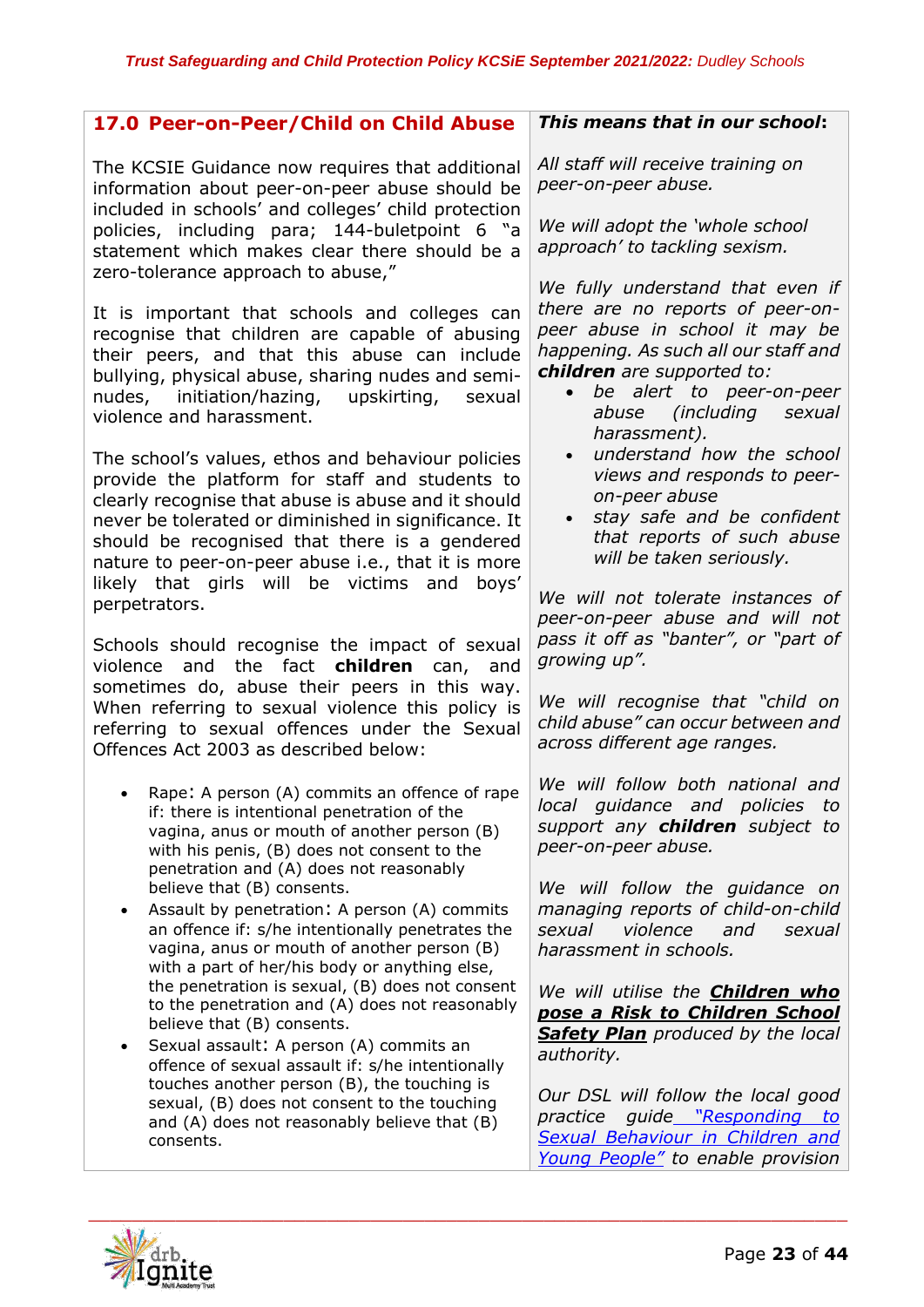| of effective support to any <b>child</b><br>affected by this type of abuse.                                                                                                                                                 |
|-----------------------------------------------------------------------------------------------------------------------------------------------------------------------------------------------------------------------------|
| In assess and responding<br>to to<br>harmful sexualised behaviour we<br>will follow the local Good Practice<br>Guidance: Responding to Sexual<br>Behaviour in Children and Young<br>People-A Whole School Approach-<br>2021 |
| Responding to Sexual Behaviour in<br>Children and Young People - A<br><b>Whole School Approach 2021</b>                                                                                                                     |

<span id="page-23-0"></span>

| <b>18.0 Criminal exploitation</b>                                                                                                                                                                              | This means that in our school we<br>will:                                                                                                                                                                                                 |
|----------------------------------------------------------------------------------------------------------------------------------------------------------------------------------------------------------------|-------------------------------------------------------------------------------------------------------------------------------------------------------------------------------------------------------------------------------------------|
| Both CSE and CCE are forms of abuse and both<br>occur where an individual or group takes<br>advantage of an imbalance in power to coerce,<br>manipulate or deceive a child into sexual or<br>criminal activity | Notice and listen to children showing<br>signs of being drawn in to anti-social<br>or criminal behaviour, use the risk<br>assessment screening tool to support<br>our referrals for any children in our<br>school we are concerned about. |
| <b>For note:</b> Child Sexual Exploitation (CSE) /<br>Child Criminal Exploitation (CCE)                                                                                                                        | Be aware of and work with the Police<br>and local organisations to disrupt as<br>much as possible criminal exploitation<br>activity within our school.                                                                                    |

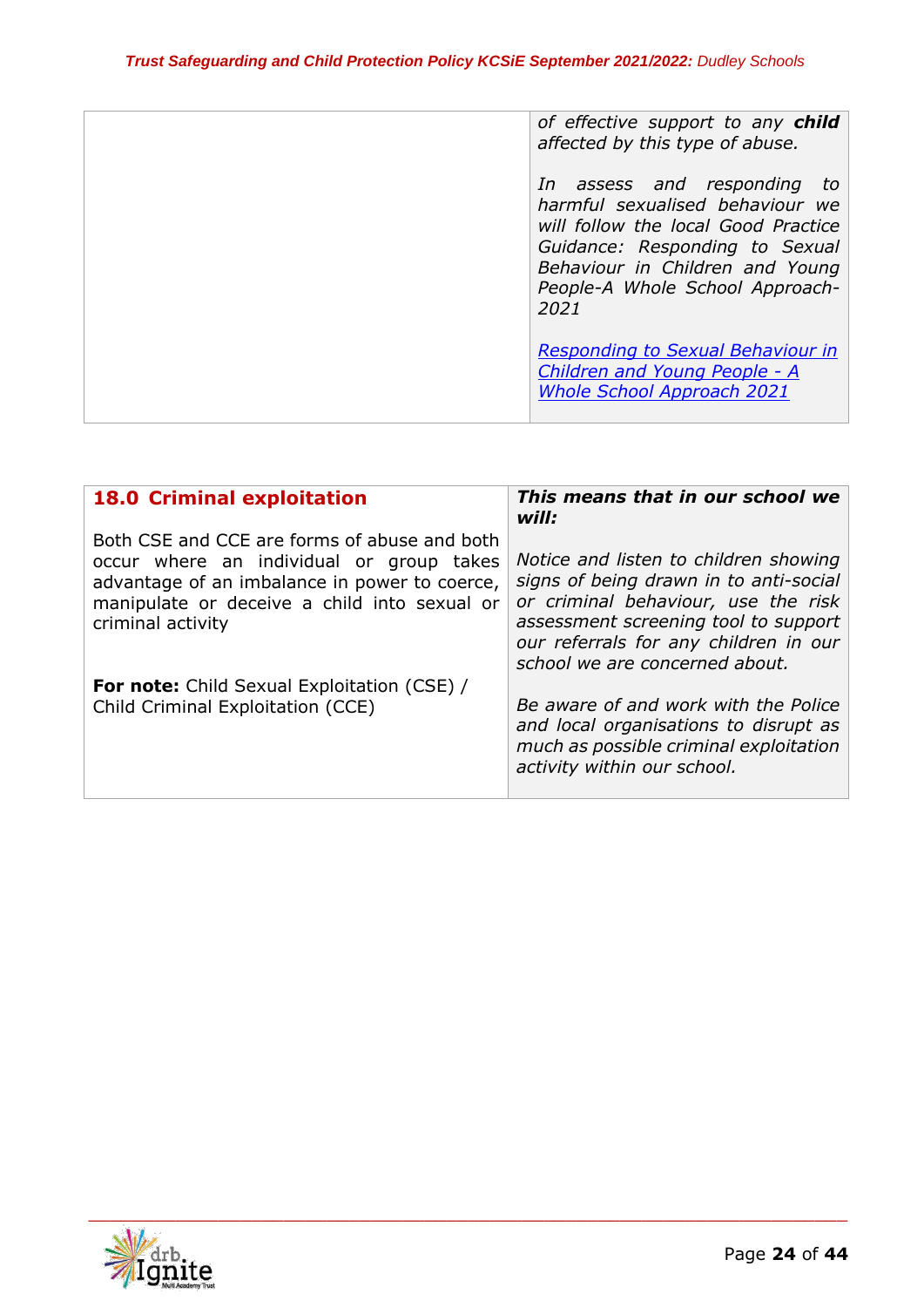#### <span id="page-24-0"></span>**Part 2: Key Procedures**

#### <span id="page-24-1"></span>**19.0 Responding to Concerns About a Child**

In our school **Hob Green Primary School**

Our DSL(s) are **Maggie Bostocl (Lead) Lucy Williams & Amy Humphreys (Deputy)**

Our Safeguarding Trustee is **David Sheldon**

## **CONCERN ABOUT A CHILD:**

- <span id="page-24-2"></span>**1.** Speak to Designated Safeguarding Lead (DSL) if urgent.
	- **2.** Record on electronic recording system **CPOMS**

**3.** Record in writing on **a** *Notice of Concern Form* and hand to DSL if a computer is not accessible

**DSL(s) review concerns and decide next steps referring to Dudley Threshold Guidance**

- Consider discussing concerns with parent / carers and seek consent where appropriate.
- Consider completing Early Help Assessment (EHA).



Multi Agency Safeguarding Hub (MASH) 0300 555 0050

*In case of emergency phone police on 999*



**Universal /**  Continue with early help process using the EHA as appropriate.

Additional Support **Concern Formal Support Complex Concern Formal Structure of Concern Form. The Concern Form Form. In the Concern Form Form. In the Concern Form Form Form. In the Concern Form Form. In the Concern Form F**  $\mathsf{Rep}$   $\leftarrow$  Continue with early help process **Additional Support/Complex Needs** using the EHA as appropriate.

\_\_\_\_\_\_\_\_\_\_\_\_\_\_\_\_\_\_\_\_\_\_\_\_\_\_\_\_\_\_\_\_\_\_\_\_\_\_\_\_\_\_\_\_\_\_\_\_\_\_\_\_\_\_\_\_\_\_\_\_\_\_\_\_\_\_\_\_\_\_

**Acute Statutory/Specialist** MARF submitted to MASH for a multi-agency strategy discussion.

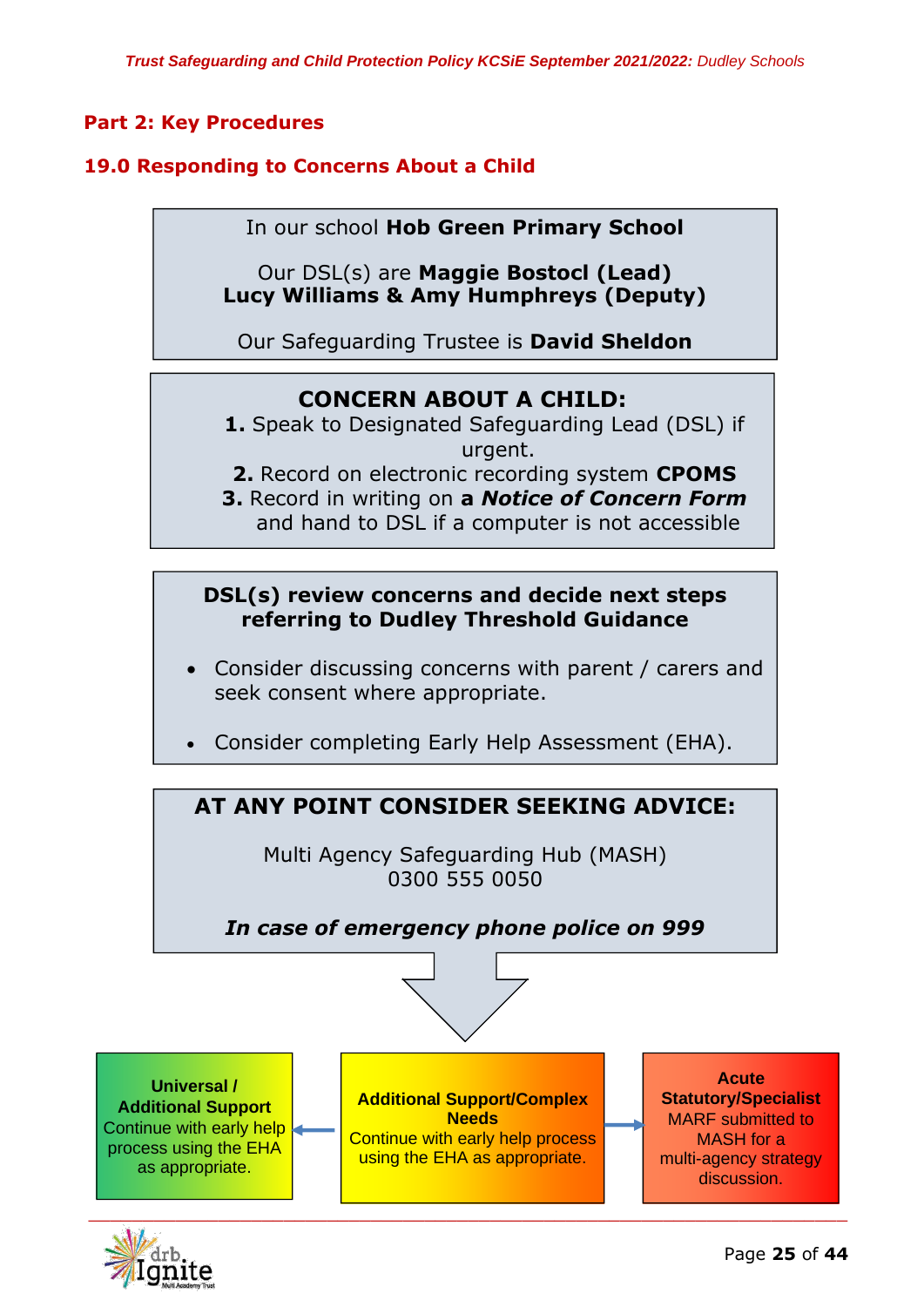#### **20.0 Involving Parents/Carers**

20.1 In general, we will discuss any safeguarding or child protection concerns with parents/carers before approaching other schools or agencies and will seek their consent to making a referral to another agency. Appropriate staff will approach parents/carers after consultation with the DSL.

However, there may be occasions when the school will contact another school or agency before informing parents/carers because it considers that contacting them may increase the risk of significant harm to the child.

20.2 Parents/carers will be informed about our Safeguarding & Child Protection Policy through the Trust and school websites.

#### <span id="page-25-0"></span>**21.0 Multi-Agency Work**

- 21.1 We work in partnership with other agencies in line with *Dudley Threshold Framework* to promote the best interests of our children and keep them as a top priority in all decisions and actions that affect them. Our school will, where necessary, liaise with these agencies to implement or contribute to an *Early Help Assessment* and make *Multi Agency Referral Forms* to Dudley Children and Family's Service. These requests will be made by the DSL to the *Multi Agency Safeguarding Hub (MASH)* – 0300 555 0050. Where the child already has a safeguarding social worker or family support worker, concerns around escalation of risks must be reported immediately to the social/ family support worker, or in their absence, to their team manager.
- 21.2 When invited, the DSL will participate in a MASH strategy meeting, usually by conference phone, adding school-held data and intelligence to the discussion so that the best interests of the child are met.
- 21.3 We will co-operate with any child protection enquiries conducted by *Dudley Children and Family's Services* the school will ensure representation at appropriate interagency meetings such as *Our Family Plan, Children in Need*, *Initial and Review Child Protection Conferences*, and *Core Group meetings*.
- 21.4 We will provide reports as required for these meetings. If the school is unable to attend, a written report will be sent and shared with *Dudley Children and Family's Services* at least 24 hours prior to the meeting.
- 21.5 Where a pupil is subject to an *Inter-agency Child Protection Plan* or a *Multi-agency Risk Assessment Conference (MARAC)* meeting, the school will contribute to the preparation, implementation and review of the plan as appropriate.

#### <span id="page-25-1"></span>**22.0 Our Role in Supporting Children**

22.1 Our school staff will offer appropriate support to individual pupils who have experienced abuse, who have abused others (peer on peer abuse) or who act as Young Carers in their home situation. Our school's contribution to *the Local Domestic Abuse Prevention Strategy 2018-2023* will be through the adoption and implementation of *Operation Encompass.*

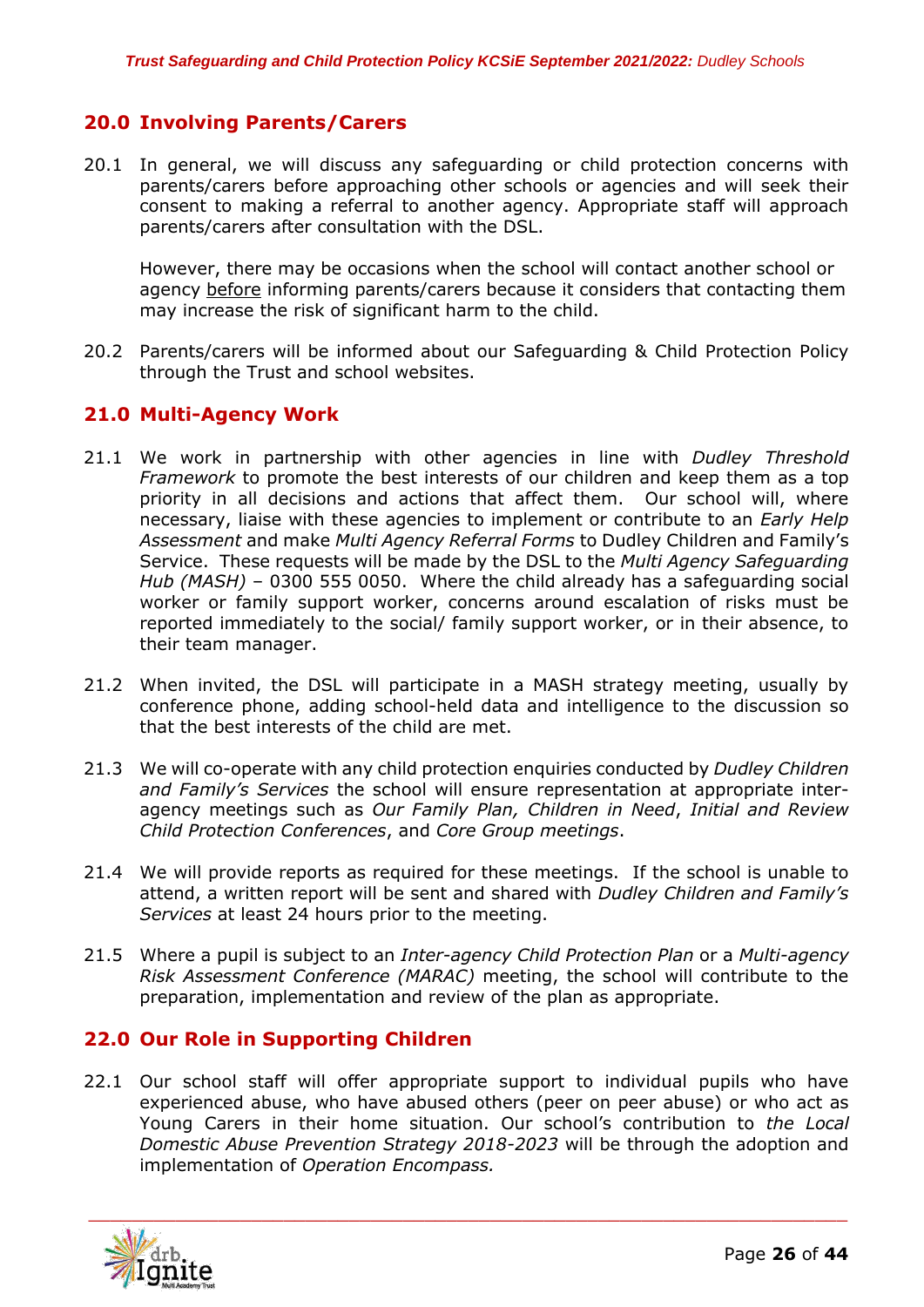- 22.2 A *Multi Agency Plan* will be devised, implemented and reviewed regularly for these children. This Plan will detail areas of support, who will be involved, and the child's wishes and feelings. A copy of the Plan will be kept in the child's safeguarding record.
- 22.3 Children who abuse others will be responded to in a way that meets their needs as well as protecting others within the school community through a multi-agency risk assessment. Within our school we will ensure that the needs of children who abuse others will be considered separately from the needs of their victims.
- 22.4 We will ensure the school works in partnership with parents/carers and other agencies as appropriate.

#### <span id="page-26-0"></span>**23.0 Responding to an Allegation about a Member of Staff**

See also Dudley Safeguarding People Partnership procedures on **allegations against staff and volunteers**.

- 23.1 This procedure must be used in any case in which it is alleged that a member of staff, trustee**,** visiting professional or volunteer has:
	- Behaved in a way that has harmed a child or may have harmed a child
	- Possibly committed a criminal offence against or related to a child
	- Behaved in a way that indicates s/he may not be suitable to work with children
	- Behaved towards a child or children in a way that indicated s/he may pose a risk of harm to children.
	- The new provision as set out in part 4 of KCSIE 2021 should apply to anyone working in the school who has behaved, or may have behaved, *in a way that indicates they may not be suitable to work with children.*
- 23.2 Although it is an uncomfortable thought, it needs to be acknowledged that there is the potential for staff in school to abuse pupils. In our school we also recognise that concerns may be apparent before an allegation is made.
- 23.3 All staff working within the Trust must report any potential safeguarding concerns about an individual's behaviour towards children immediately.
	- 23.3.1 Allegations or concerns about staff, colleagues and visitors (recognising that schools hold the responsibility to fully explore concerns about supply staff) must be reported directly to the Headteacher who will liaise with the Trust and Dudley Designated Officer (LADO) Team who will decide on any action required.
	- 23.3.2 If the concern relates to the Headteacher, it must be reported immediately to the Chair of the Trust Board, who will liaise with the Designated Officer in Dudley (LADO) and they will decide on any action required.

#### <span id="page-26-1"></span>**24.0 Children with Additional Needs**

24.1 Our school recognises that all pupils have a right to be safe. Some pupils may be more vulnerable to abuse, for example those with a disability or special educational need, those living with domestic violence or drug/alcohol abusing parents, etc.

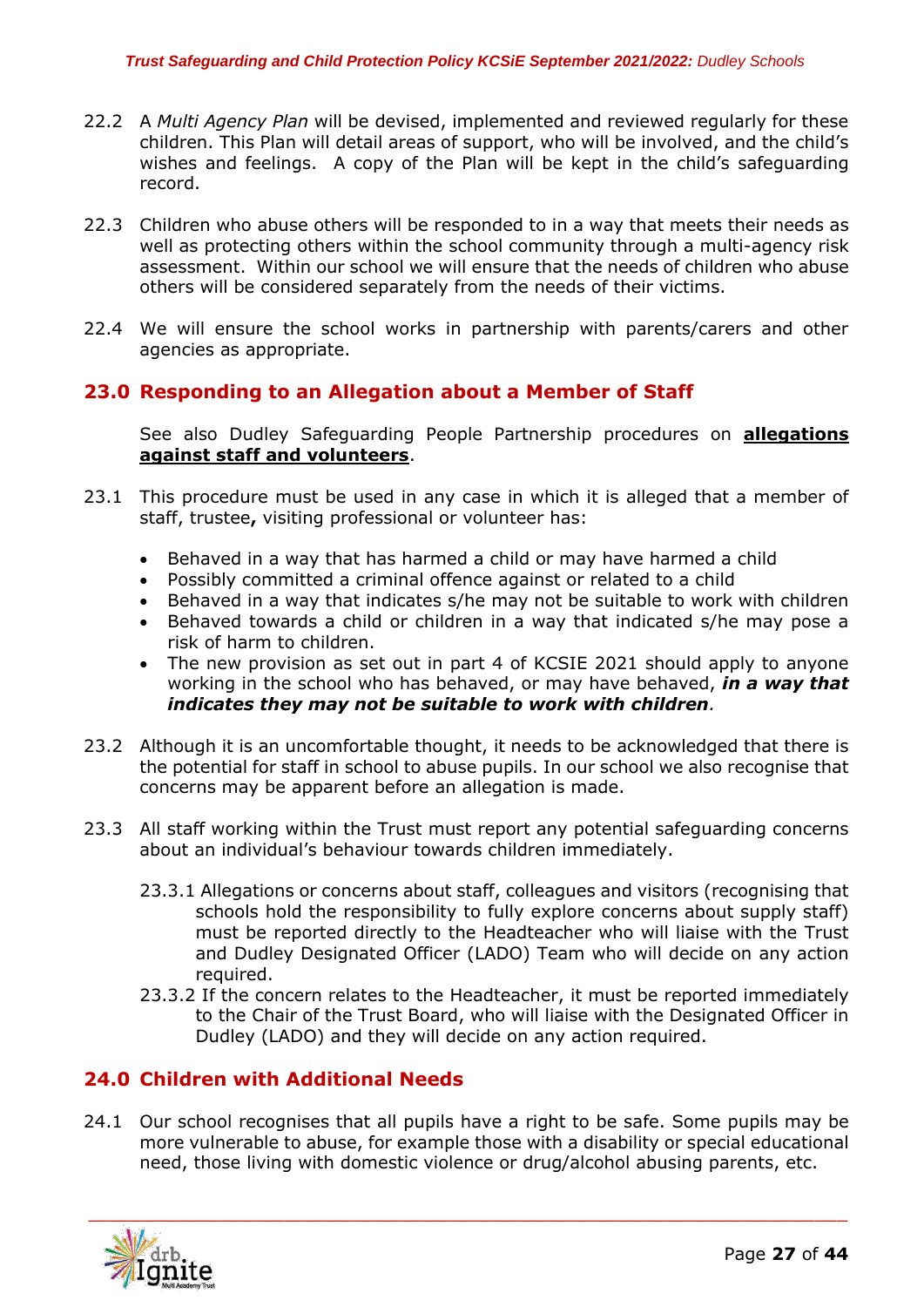24.2 When the school is considering excluding, either for a fixed term or permanently, a vulnerable pupil or one who is the subject of a *Child Protection Plan*, or where there is an existing child protection file, we will conduct an holistic multi-agency risk-assessment prior to making the decision to exclude. The final decision to exclude must be authorised by the Trust CEO. In the event of a one-off serious incident resulting in an immediate decision to exclude, the risk assessment should be completed prior to convening a meeting of the Trustees.

#### <span id="page-27-0"></span>**25.0 Children in Specific Circumstances**

- 25.1 Private Fostering
	- 25.1.1 Many adults find themselves looking after someone else's child without realising that they may be involved in private fostering. A private fostering arrangement is one that is made privately (that is to say without the involvement of *Dudley Children and Families*) for the care of a child under the age of 16 (under 18, if disabled) by someone other than a parent or immediate relative. If the arrangement is to last, or has lasted, for 28 days or more, it is categorised as private fostering.
	- 25.1.2 The Children Act 1989 defines an immediate relative as a grandparent, brother, sister, uncle or aunt (whether of full blood or half blood or by marriage or civil partnership), or a stepparent.
	- 25.1.3 People become involved in private fostering for all kinds of reasons. Examples of private fostering include:
		- Children who need alternative care because of parental illness
		- Children whose parents cannot care for them because their work or study involves long or antisocial hours
		- Children sent from abroad to stay with another family, usually to improve their educational opportunities
		- Unaccompanied asylum seeking and refugee children
		- Children staying with families while attending a school away from their home area.
	- 25.1.4 There is a mandatory duty on the school to inform the Trust and *Dudley Children and Families Team* of a private fostering arrangement. This is done by contacting Dudley Plus (0300 555 2345). The local authority then has a duty to check that the child is being properly cared for and that the arrangement is satisfactory.

#### <span id="page-27-1"></span>**26.0 Links to additional information about safeguarding and forms of abuse**

- 25.1 Staff who work directly with children, and their leadership team should refer to this information
- 26.2 Guidance on children in specific circumstances found in Annex A of KCSIE 2021 and additional resources as listed in the following table:

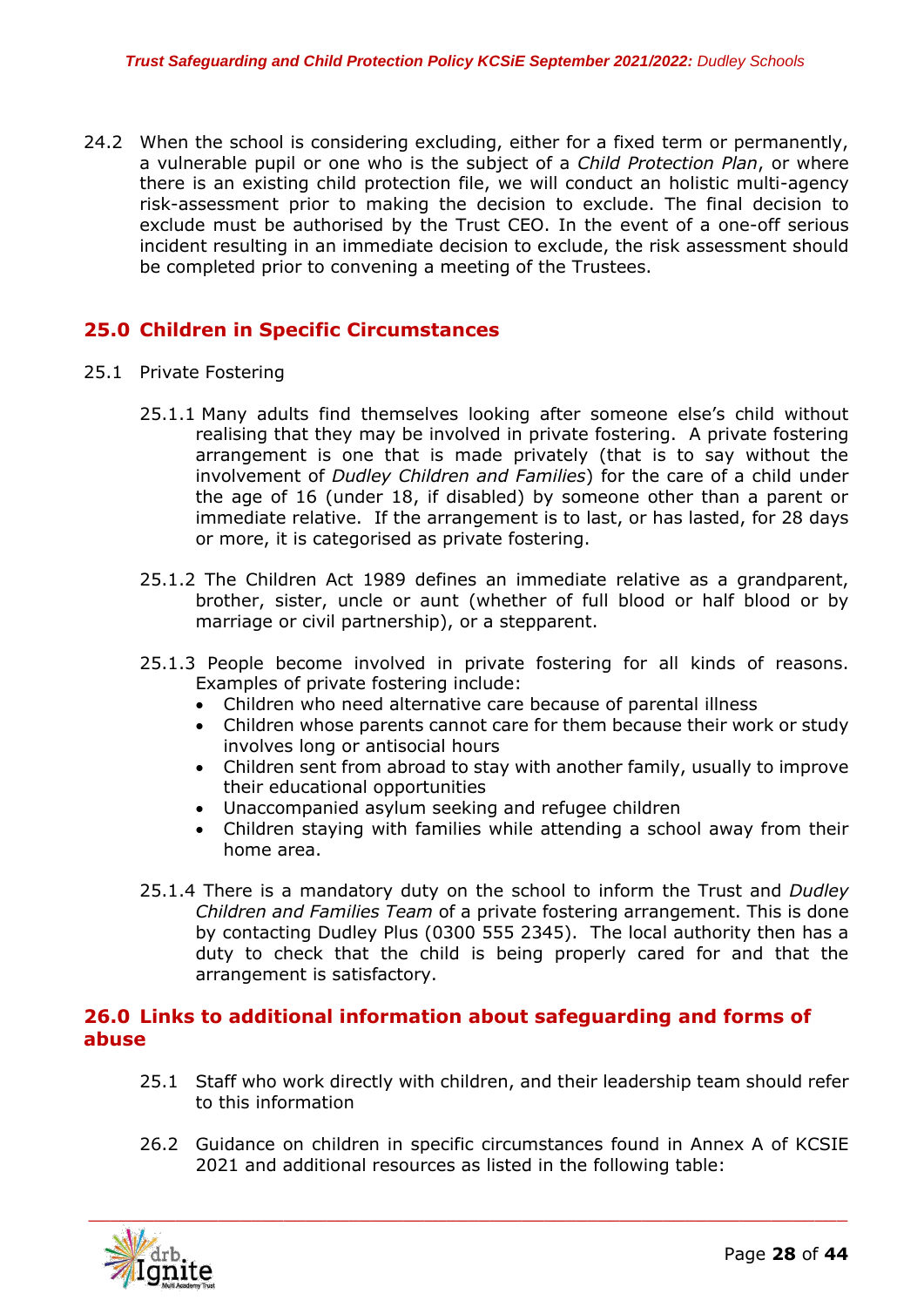| <b>Issue</b>    | <b>Guidance</b>                                          | <b>Source</b>        |
|-----------------|----------------------------------------------------------|----------------------|
| Abuse           | <b>Abuse Linked to Faith or Belief</b>                   | <b>West Midlands</b> |
|                 |                                                          | Safeguarding         |
|                 |                                                          |                      |
|                 | <b>Domestic Violence and Abuse</b>                       | Children             |
|                 |                                                          | Procedures           |
|                 | <b>Neglect</b>                                           |                      |
|                 |                                                          |                      |
|                 |                                                          |                      |
|                 | <b>Children who abuse others   West Midlands</b>         |                      |
|                 | <b>Safeguarding Children Group</b>                       |                      |
|                 |                                                          |                      |
| <b>Bullying</b> | <b>Bullying</b>                                          | <b>West Midlands</b> |
|                 |                                                          | Safeguarding         |
|                 |                                                          | Children             |
|                 |                                                          |                      |
|                 |                                                          | Procedures           |
| Children and    | <b>Young Witness Booklet: 5-11 Year Olds</b>             | M of J advice        |
| the Courts      |                                                          |                      |
|                 | Young Witness Booklet: 12-17 Year Olds                   |                      |
|                 |                                                          |                      |
|                 |                                                          |                      |
| Missing from    | <b>Children Missing from Care, Home and Education</b>    | <b>West Midlands</b> |
| Education,      |                                                          | Safeguarding         |
| Home or Care    | <b>Children Missing Education (CME)</b>                  | Children             |
|                 |                                                          | Procedures           |
|                 |                                                          |                      |
| Family          | <b>Support for Professionals working with offenders'</b> | Barnardo's in        |
| Members in      | children and families                                    | partnership          |
| Prison          |                                                          | with Her             |
|                 |                                                          | Majesty's            |
|                 |                                                          | Prison and           |
|                 |                                                          |                      |
|                 |                                                          | Probation            |
|                 |                                                          | Service              |
|                 |                                                          | (HMPPS)              |
| Drugs           | <b>Children of Parents who Misuse Substance</b>          | <b>Dudley Police</b> |
|                 |                                                          | and Schools          |
|                 |                                                          | Panels               |
|                 |                                                          |                      |
| Domestic        | <b>Domestic Violence and Abuse</b>                       | <b>West Midlands</b> |
| Abuse           |                                                          | Safeguarding         |
|                 |                                                          | Children             |
|                 |                                                          | Procedures           |
|                 |                                                          |                      |
| Child           | <b>Child Sexual Exploitation</b>                         | <b>West Midlands</b> |
| Exploitation    |                                                          | Safeguarding         |
|                 |                                                          | Children             |
|                 |                                                          | Procedures           |
|                 |                                                          |                      |
|                 |                                                          |                      |
|                 |                                                          |                      |
|                 |                                                          | WMP, BCSP,           |
|                 |                                                          | <b>BCT</b>           |
| Homelessness    | <b>Homelessness Reduction Act</b>                        | <b>HCLG</b>          |
|                 |                                                          |                      |
|                 |                                                          | <b>West Midlands</b> |
| Health          | <b>Self-Harm and Suicidal Behaviour</b>                  |                      |
| & Wellbeing     |                                                          | Safeguarding         |
|                 |                                                          | Children             |
|                 |                                                          | Procedures           |
|                 |                                                          |                      |
|                 |                                                          |                      |
|                 |                                                          | Dudley               |
|                 |                                                          | Education            |
|                 |                                                          | Safeguarding         |
| Online          | <b>Searching, Screening and Confiscation</b>             |                      |
|                 |                                                          | Dudley               |

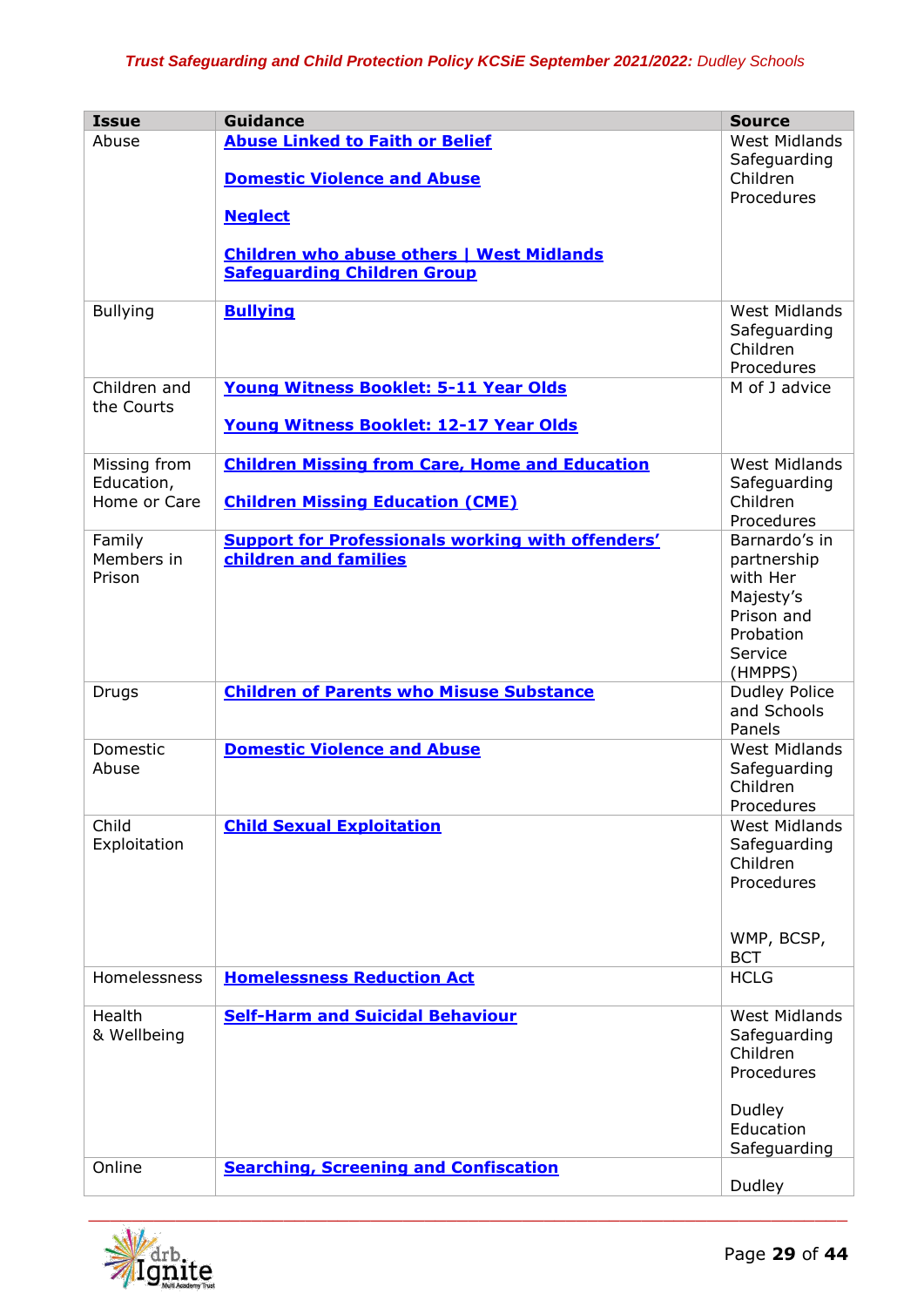| <b>Issue</b>         | <b>Guidance</b>                                                                                                               | <b>Source</b>                                                  |
|----------------------|-------------------------------------------------------------------------------------------------------------------------------|----------------------------------------------------------------|
|                      | <b>Online safety: Children exposed to abuse through</b><br>digital media   West Midlands Safeguarding Children                | Education<br>Safeguarding                                      |
|                      | <b>Group</b>                                                                                                                  |                                                                |
|                      | <b>Teaching online safety in school</b>                                                                                       | <b>DfE</b>                                                     |
| Private<br>Fostering | <b>Private Fostering- A Guide for Professionals</b>                                                                           | Dudley                                                         |
| Radicalisation       | Safeguarding children and young people against<br>radicalisation and violent extremism                                        | <b>West Midlands</b><br>Safeguarding<br>Children<br>Procedures |
| Violence             | <b>Sexual Activity in Children and Young People</b><br><b>Children Affected by Exploitation and Trafficking</b>               | <b>West Midlands</b><br>Safeguarding<br>Children<br>Procedures |
|                      | <b>Violence Against Women and Girls</b><br><b>Honour-based violence   West Midlands Safequarding</b><br><b>Children Group</b> | Dudley<br>Education<br>Safeguarding                            |
|                      |                                                                                                                               | <b>Dudley Police</b><br>and Schools<br>Panels                  |

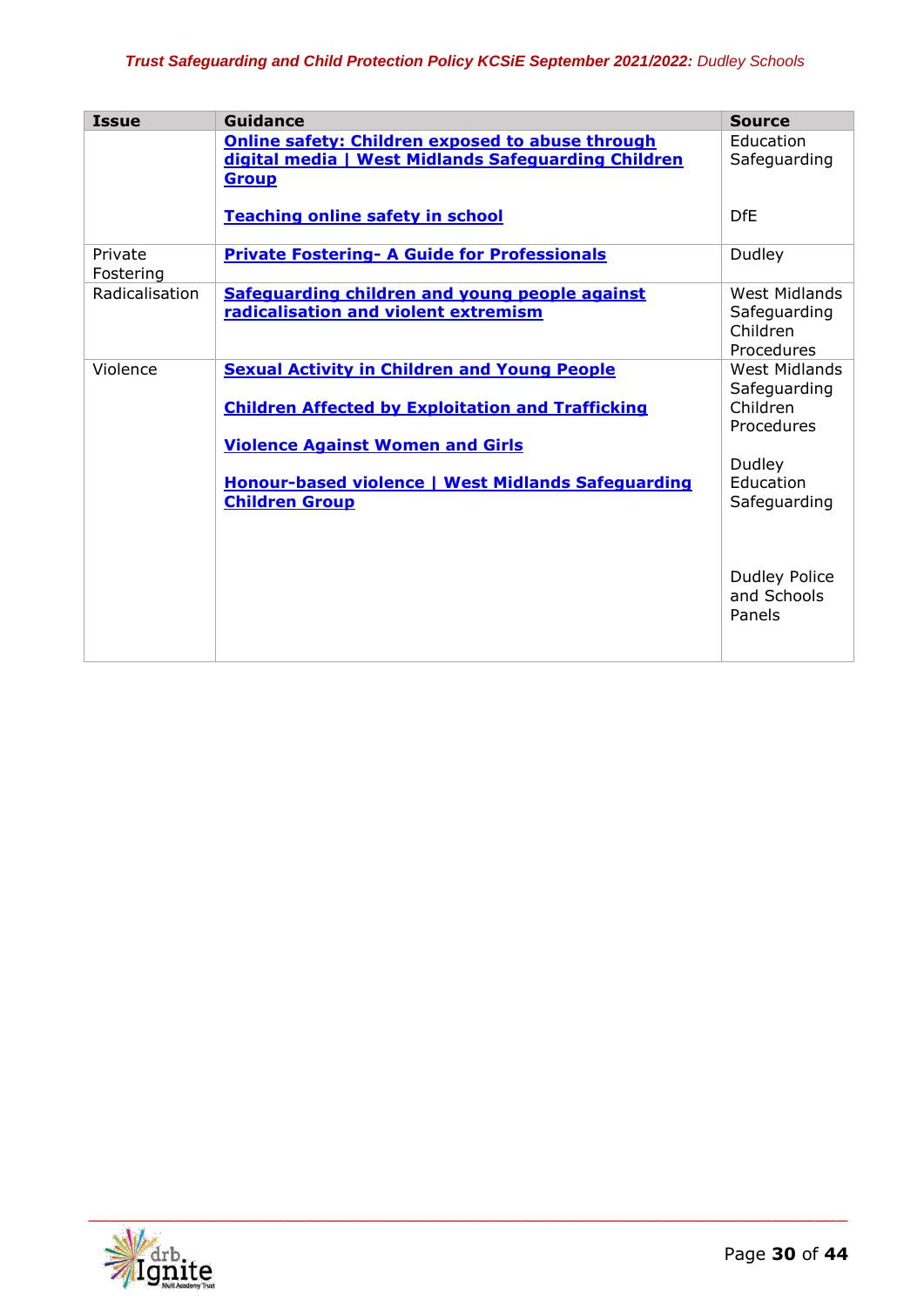## <span id="page-30-1"></span><span id="page-30-0"></span>**Part 3: Quality Assurance 27.0 Quality Assurance**

Quality assurance is about assessing the quality of the work we undertake in safeguarding children and understanding the impact of this work in terms of its effectiveness in helping children feel safe.

This *Quality Assurance Framework* is aimed at:

- Ensuring that data and quality assurance outputs are regularly reviewed through s.175/157 audits and related governance and challenge arrangements.
- Ensuring that the safeguarding data schools generate is of good quality and contributes to a culture of continuous learning and improvement whereby key learning is embedded into practice, policies and guidance (see Appendix 7).

#### *This means that in our school:*

*We will complete the s175/157 audits on time, implement and review the resulting Action Plan with a view to reporting to relevant governance and challenge arrangements.*

*We will contribute quality data to inform multi-agency audits and practice reviews.*

*We will participate in activities that demonstrate the strength of partnership working and contribute our data to identify aspects that could have been better.*

*Safeguarding leads will not only assess, plan, do and review plans but also regularly audit the quality of these against the agreed quality assurance framework:*

*1. How much did we do? (Numbers) 2. How well did we do it? (Whole school; File and themed audits, partner agency, pupil/parent feedback) 3. Are there opportunities to learn and improve? (Could Do Better Still;) reflective-learning case studies; local Safeguarding-Practice-Reviews, complaints; inspections) 4. Is anyone better off? (Impact)*

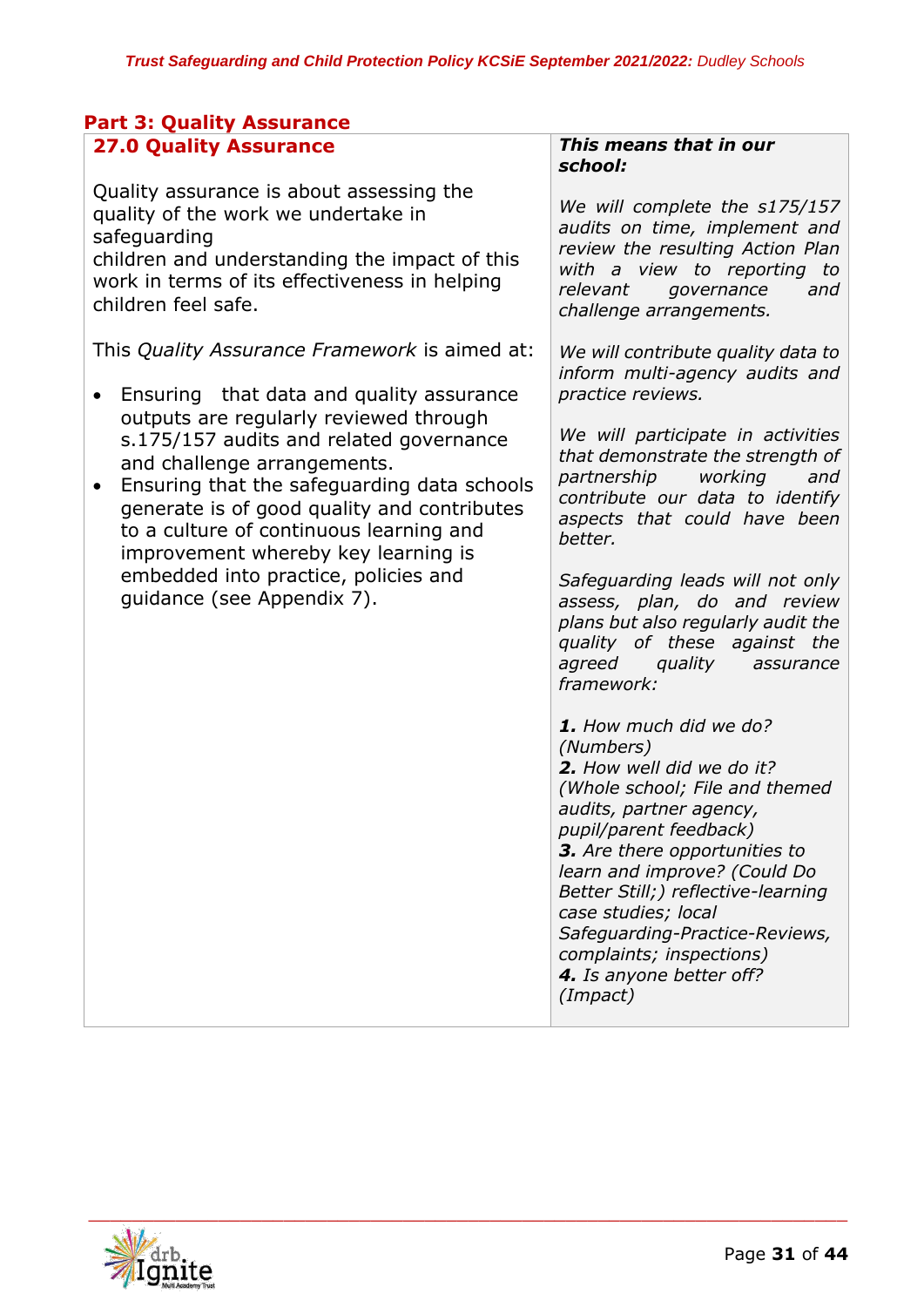| 27.1 Child Safeguarding Practice Reviews, Domestic<br><b>Homicide Reviews and Lessons Learnt Reviews</b>                                                                                                                                                                                                                            | This<br>that<br>in<br>means<br>our<br>school:                                                                                                                                                                                                                                                                                                                                                                                                                                                                                                                                                                    |
|-------------------------------------------------------------------------------------------------------------------------------------------------------------------------------------------------------------------------------------------------------------------------------------------------------------------------------------|------------------------------------------------------------------------------------------------------------------------------------------------------------------------------------------------------------------------------------------------------------------------------------------------------------------------------------------------------------------------------------------------------------------------------------------------------------------------------------------------------------------------------------------------------------------------------------------------------------------|
| We will ensure that the DSL updates all staff at<br>least annually about the relevant outcomes and<br>findings of local and national Child Safeguarding<br>Practice Reviews, Domestic Homicide Reviews and<br>Lessons Learnt Reviews.<br>We will collaborate with Dudley Safeguarding<br>Children Partnership to share information. | Senior leaders will analyse<br>safeguarding data and practice<br>to ensure that all staff receive<br>updates about the relevant<br>outcomes and findings of local<br>and national Child Safeguarding<br>Practice Reviews, Domestic<br><b>Homicide Reviews and Lessons</b><br>Learnt Reviews at least once per<br>year.<br>Where a case is relevant to our<br>school, we will ensure that we<br>fully support Child Safeguarding<br>Practice Reviews, Domestic<br><b>Homicide Reviews and Lessons</b><br>Learnt Reviews with all<br>necessary information and<br>implement the resulting actions<br>and learning. |

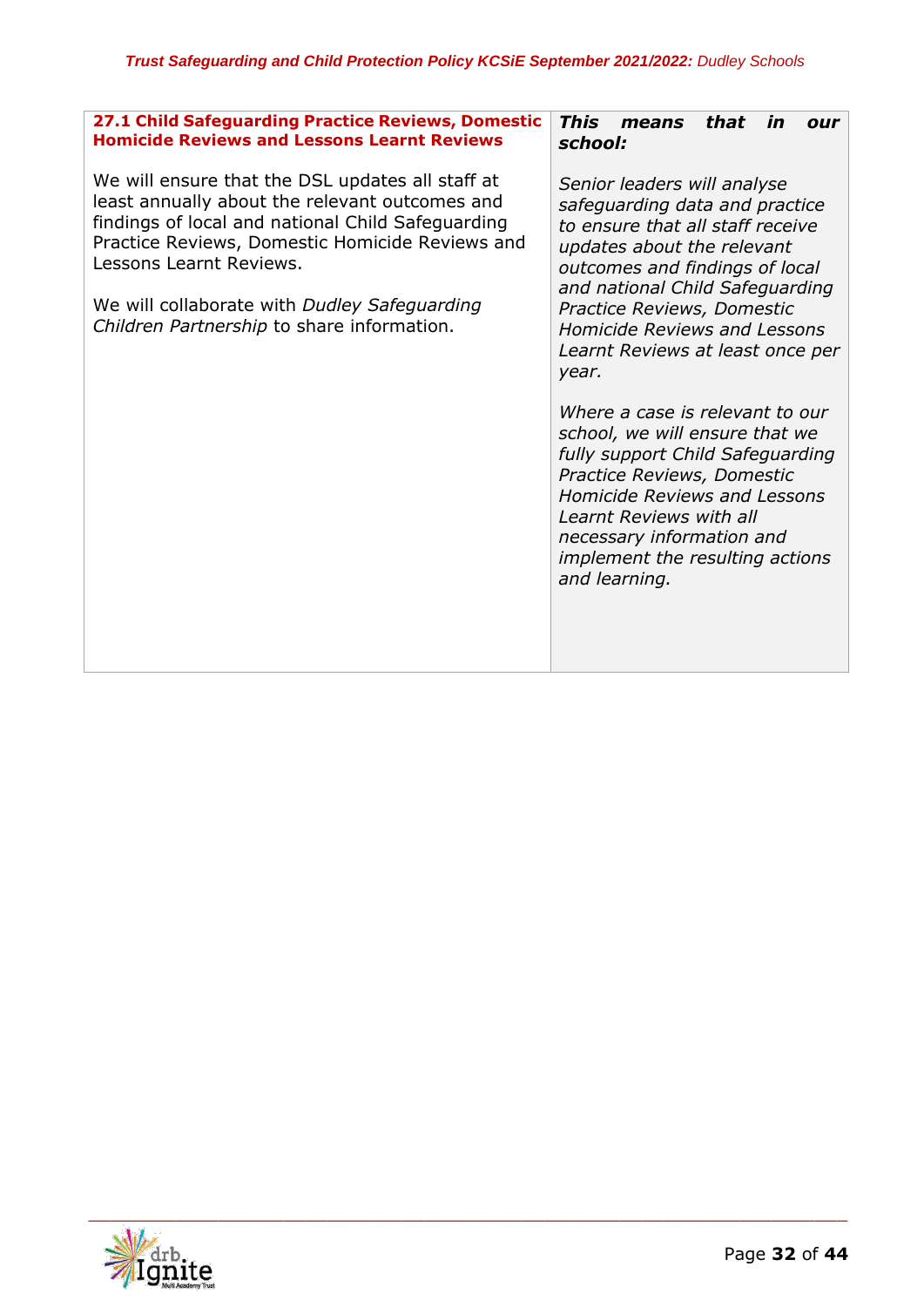#### <span id="page-32-0"></span>**Part 4: Appendices**

#### <span id="page-32-1"></span>**Appendix 1**

#### <span id="page-32-2"></span>**Definitions and indicators of abuse**

#### <span id="page-32-3"></span>**1. Neglect**

Neglect is the persistent failure to meet a child's basic physical and/or psychological needs, likely to result in the serious impairment of the child's health or development. Neglect may occur during pregnancy as a result maternal substance abuse. Once a child is born, neglect may involve a parent or carer failing to:

- Provide adequate food, clothing and shelter (including exclusion from home or abandonment);
- Protect a child from physical and emotional harm or danger;
- Ensure adequate supervision (including the use of inadequate care-givers); or
- Ensure access to appropriate medical care or treatment.

It may also include neglect of, or unresponsiveness to, a child's basic emotional needs.

The following may be indicators of neglect (this is not designed to be used as a checklist):

- Constant hunger
- Stealing, scavenging and/or hoarding food
- Frequent tiredness or listlessness
- Frequently dirty or unkempt
- Often poorly or inappropriately clad for the weather
- Poor school attendance or often late for school
- Poor concentration
- Affection or attention seeking behaviour
- Illnesses or injuries that are left untreated
- Failure to achieve developmental milestones, for example growth, weight
- Failure to develop intellectually or socially
- Responsibility for activity that is not age appropriate such as cooking, ironing, caring for siblings
- The child is regularly not collected or received from school
- The child is left at home alone or with inappropriate carers

#### <span id="page-32-4"></span>**2. Physical Abuse**

Physical abuse may involve hitting, shaking, throwing, poisoning, burning or scalding, drowning, suffocating or otherwise causing physical harm to a child. Physical harm may also be caused when a parent or carer fabricates the symptoms of, or deliberately induces, illness in a child.

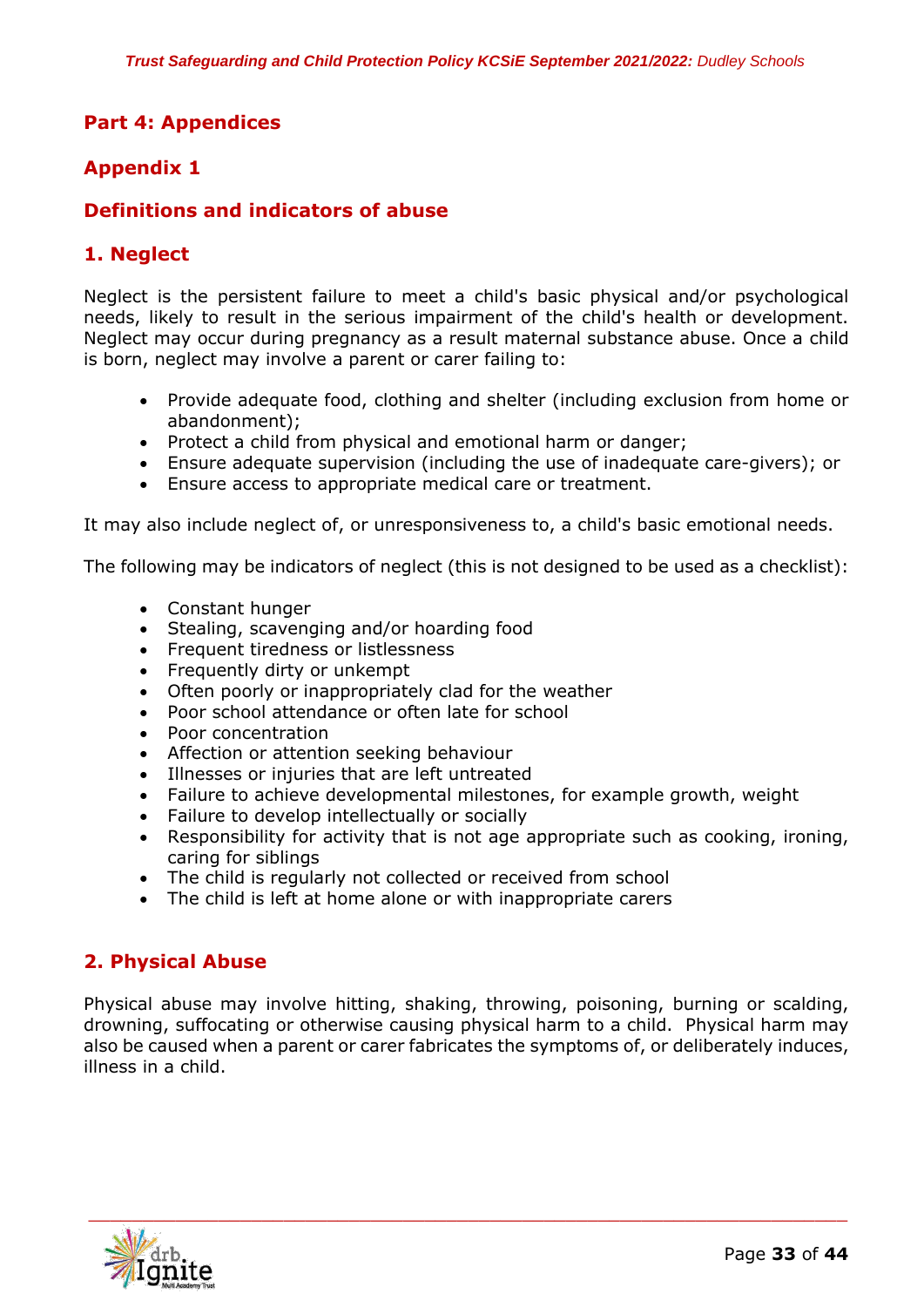The following may be indicators of physical abuse (this is not designed to be used as a checklist):

- Multiple bruises in clusters, or of uniform shape
- Bruises that carry an imprint, such as a hand or a belt
- Bite marks
- Round burn marks
- Multiple burn marks and burns on unusual areas of the body such as the back, shoulders or buttocks;
- An injury that is not consistent with the account given
- Changing or different accounts of how an injury occurred
- Bald patches
- Symptoms of drug or alcohol intoxication or poisoning
- Unaccountable covering of limbs, even in hot weather
- Fear of going home or parents being contacted
- Fear of medical help
- Fear of changing for PE
- Inexplicable fear of adults or over-compliance
- Violence or aggression towards others including bullying
- Isolation from peers

#### <span id="page-33-0"></span>**3. Sexual Abuse**

Sexual abuse involves forcing or enticing a child or young person to take part in sexual activities, not necessarily involving a high level of violence, whether or not the child is aware of what is happening. The activities may involve physical contact, including assault by rape and/or penetration or non-penetrative acts such as masturbation, kissing, rubbing and touching outside of clothing*.* They may also include non-contact activities, such as involving children in looking at, or in the production of, sexual images, watching sexual activities, encouraging children to behave in sexually inappropriate ways, or grooming a child in preparation for abuse (including via the internet). Sexual abuse is not solely perpetrated by adult males. Women can also commit acts of sexual abuse, as can other children.

The following may be indicators of sexual abuse (this is not designed to be used as a checklist):

- Sexually explicit play or behaviour or age-inappropriate knowledge
- Anal or vaginal discharge, soreness or scratching
- Reluctance to go home
- Inability to concentrate, tiredness
- Refusal to communicate
- Thrush, persistent complaints of stomach disorders or pains
- Eating disorders, for example anorexia nervosa and bulimia
- Attention seeking behaviour, self-mutilation, substance abuse
- Aggressive behaviour including sexual harassment or molestation
- Unusual compliance
- Regressive behaviour, enuresis, soiling
- Frequent or openly masturbating, touching others inappropriately

- Depression, withdrawal, isolation from peer group
- Reluctance to undress for PE or swimming

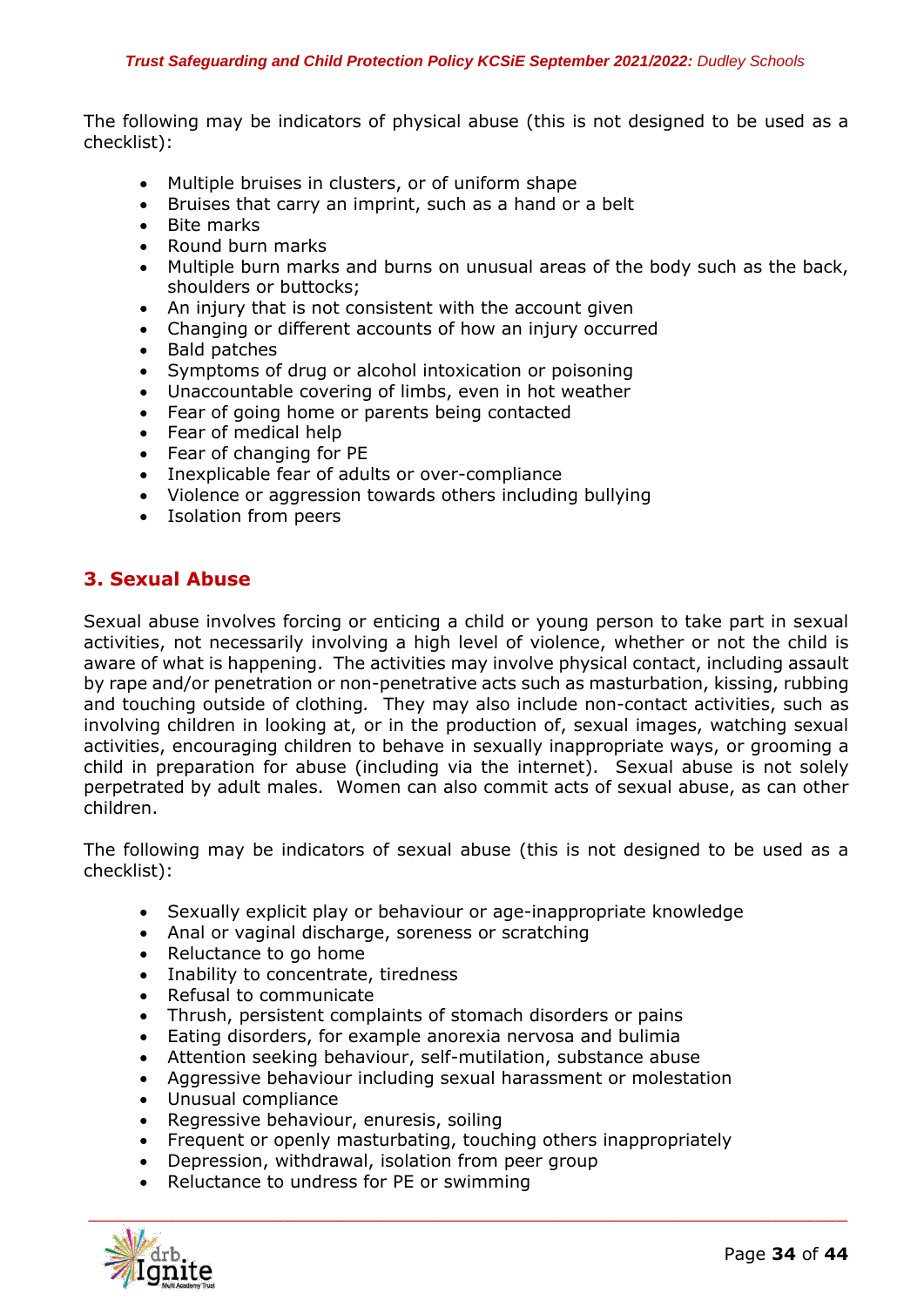• Bruises or scratches in the genital area

#### <span id="page-34-0"></span>**4. Sexual Exploitation**

Child sexual exploitation occurs when a child or young person, or another person, receives "something" (for example food, accommodation, drugs, alcohol, cigarettes, affection, gifts, money) as a result of the child/young person performing sexual activities, or another person performing sexual activities on the child/young person.

The presence of any significant indicator for sexual exploitation should trigger a referral to Dudley Children's Trust. The significant indicators are:

- Having a relationship of concern with a controlling adult or young person (this may involve physical and/or emotional abuse and/or gang activity)
- Entering and/or leaving vehicles driven by unknown adults
- Possessing unexplained amounts of money, expensive clothes or other items
- Frequenting areas known for risky activities
- Being groomed or abused via the Internet and mobile technology; and
- Having unexplained contact with hotels, taxi companies or fast-food outlets.
- Missing for periods of time (CSE and county lines)

#### <span id="page-34-1"></span>**5. Emotional Abuse**

Emotional abuse is the persistent emotional maltreatment of a child/young person such as to cause severe and persistent adverse effects on the child/young person's emotional development. It may involve conveying to children/young people that they are worthless or unloved, inadequate, or valued only insofar as they meet the needs of another person. It may include not giving the child/young person opportunities to express their views, deliberately silencing them or 'making fun' of what they say or how they communicate. It may feature age or developmentally inappropriate expectations being imposed on children. These may include interactions that are beyond the child/young person's developmental capability, as well as overprotection and limitation of exploration and learning, or preventing the child/young person participating in normal social interaction. It may also involve seeing or hearing the ill-treatment of another person. It may involve serious bullying (including cyber bullying)*,* causing children/young people frequently to feel frightened or in danger, or the exploitation or corruption of children/young people. Some level of emotional abuse is involved in all types of maltreatment.

The following may be indicators of emotional abuse (this is not designed to be used as a checklist):

- The child consistently describes him/herself in very negative ways as stupid, naughty, hopeless, ugly
- Over-reaction to mistakes
- Delayed physical, mental or emotional development
- Sudden speech or sensory disorders
- Inappropriate emotional responses, fantasies
- Neurotic behaviour: rocking, banging head, regression, tics and twitches

- Self-harming, drug or solvent abuse
- Fear of parents being contacted

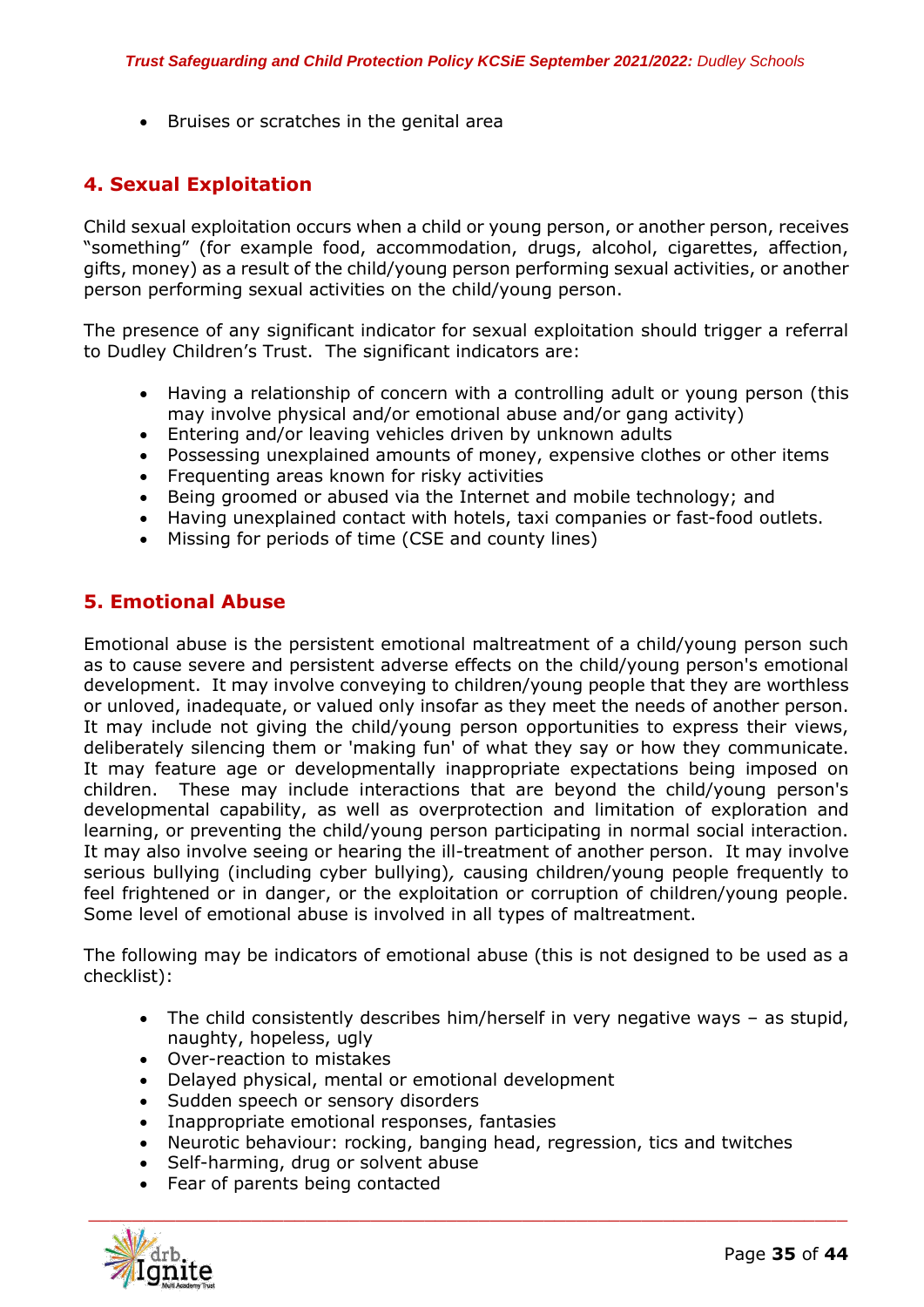- Running away
- Compulsive stealing
- Appetite disorders anorexia nervosa, bulimia; or
- Soiling, smearing faeces, enuresis.

N.B: Some situations where children stop communicating suddenly (known as "traumatic mutism") can indicate maltreatment.

#### <span id="page-35-0"></span>**6. Responses from Parents/Carers**

Research and experience indicate that the following responses from parents may suggest a cause for concern across all five categories:

- Delay in seeking treatment that is obviously needed
- Unawareness or denial of any injury, pain or loss of function (for example, a fractured limb)
- Incompatible explanations offered, several different explanations or the child is said to have acted in a way that is inappropriate to her/his age and development
- Reluctance to give information or failure to mention other known relevant injuries
- Frequent presentation of minor injuries
- A persistently negative attitude towards the child
- Unrealistic expectations or constant complaints about the child
- Alcohol misuse or other drug/substance misuse
- Parents request removal of the child from home; or
- Violence between adults in the household
- Evidence of coercion and control

#### <span id="page-35-1"></span>**7. Disabled Children**

When working with children with disabilities, practitioners need to be aware that additional possible indicators of abuse and/or neglect may also include:

- A bruise in a site that may not be of concern on an ambulant child such as the shin, maybe of concern on a non-mobile child
- Not getting enough help with feeding leading to malnourishment
- Poor toileting arrangements
- Lack of stimulation
- Unjustified and/or excessive use of restraint
- Rough handling, extreme behaviour modification such as deprivation of medication, food or clothing, disabling wheelchair batteries
- Unwillingness to try to learn a child's means of communication
- Ill-fitting equipment, for example, callipers, sleep boards, inappropriate splinting

- Misappropriation of a child's finances; or
- Inappropriate invasive procedures.

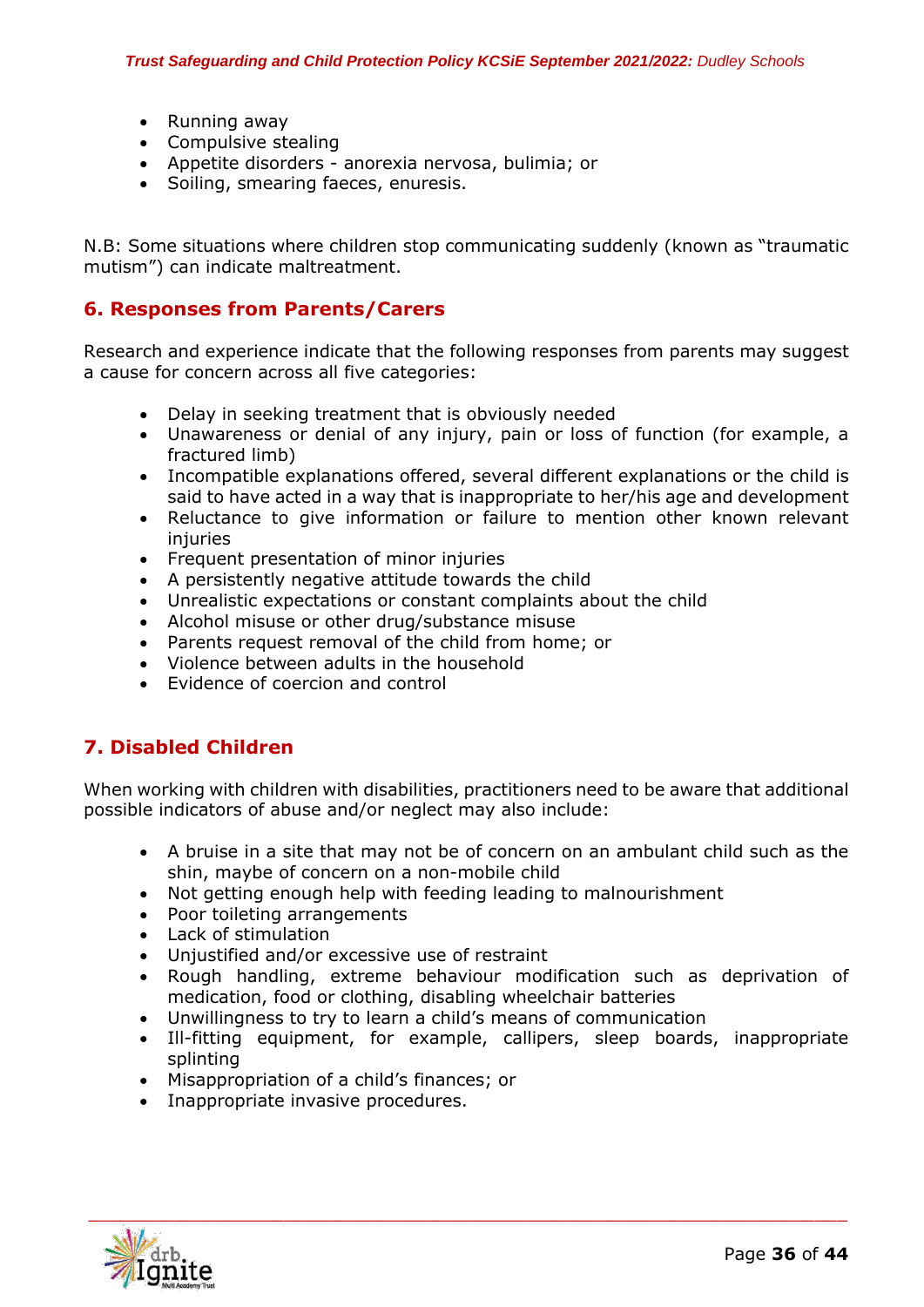#### <span id="page-36-1"></span><span id="page-36-0"></span>**Dealing with a Disclosure of Abuse**

*When a pupil tells me about abuse, they have suffered, what should I remember?*

- ✓ Stay calm.
- ✓ Do not communicate shock, anger or embarrassment.
- $\checkmark$  Reassure the child. Tell them you are pleased that they are speaking to you.
- $\checkmark$  Never enter into a pact of secrecy with the child. Assure her/him that you will try to help but let the child know that you will have to tell other people in order to do this. State who this will be and why.
- $\checkmark$  Tell her/him that you believe them. Children very rarely lie about abuse; but s/he may have tried to tell others and not been heard or believed.
- $\checkmark$  Tell the child that it is not her/his fault.
- $\checkmark$  Encourage the child to talk but do not ask "leading questions" or press for information.
- $\checkmark$  Listen and remember.
- $\checkmark$  Check that you have understood correctly what the child is trying to tell you.
- ✓ Praise the child for telling you. Communicate that s/he has a right to be safe and protected.
- $\checkmark$  Do not tell the child that what s/he experienced is dirty, naughty or bad.
- $\checkmark$  It is inappropriate to make any comments about the alleged offender.
- $\checkmark$  Be aware that the child may retract what s/he has told you. It is essential to record in writing, all you have heard, though not necessarily at the time of disclosure.
- $\checkmark$  At the end of the conversation, tell the child again who you are going to tell and why that person or those people need to know.
- $\checkmark$  As soon as you can afterwards, make a detailed record of the conversation using the child's own language. Include any questions you may have asked. Do not add any opinions or interpretations.
- $\checkmark$  If the disclosure relates to a physical injury do not photograph the injury but record in writing as much detail as possible.

NB - it is not education staff's role to seek disclosures. Their role is to observe that something may be wrong, ask about it, listen, be available and try to make time to talk.

#### <span id="page-36-2"></span>**Immediately After a Disclosure**

You should not deal with this yourself. Clear indications or disclosure of abuse must be reported to *Dudley MASH* without delay, by the Headteacher, DSL or in exceptional circumstances by the staff member who has raised the concern.

Children making a disclosure may do so with difficulty, having chosen carefully to whom they will speak. Listening to and supporting a child who has been abused can be traumatic for the adults involved. Support for you will be available from your DSL or Headteacher.

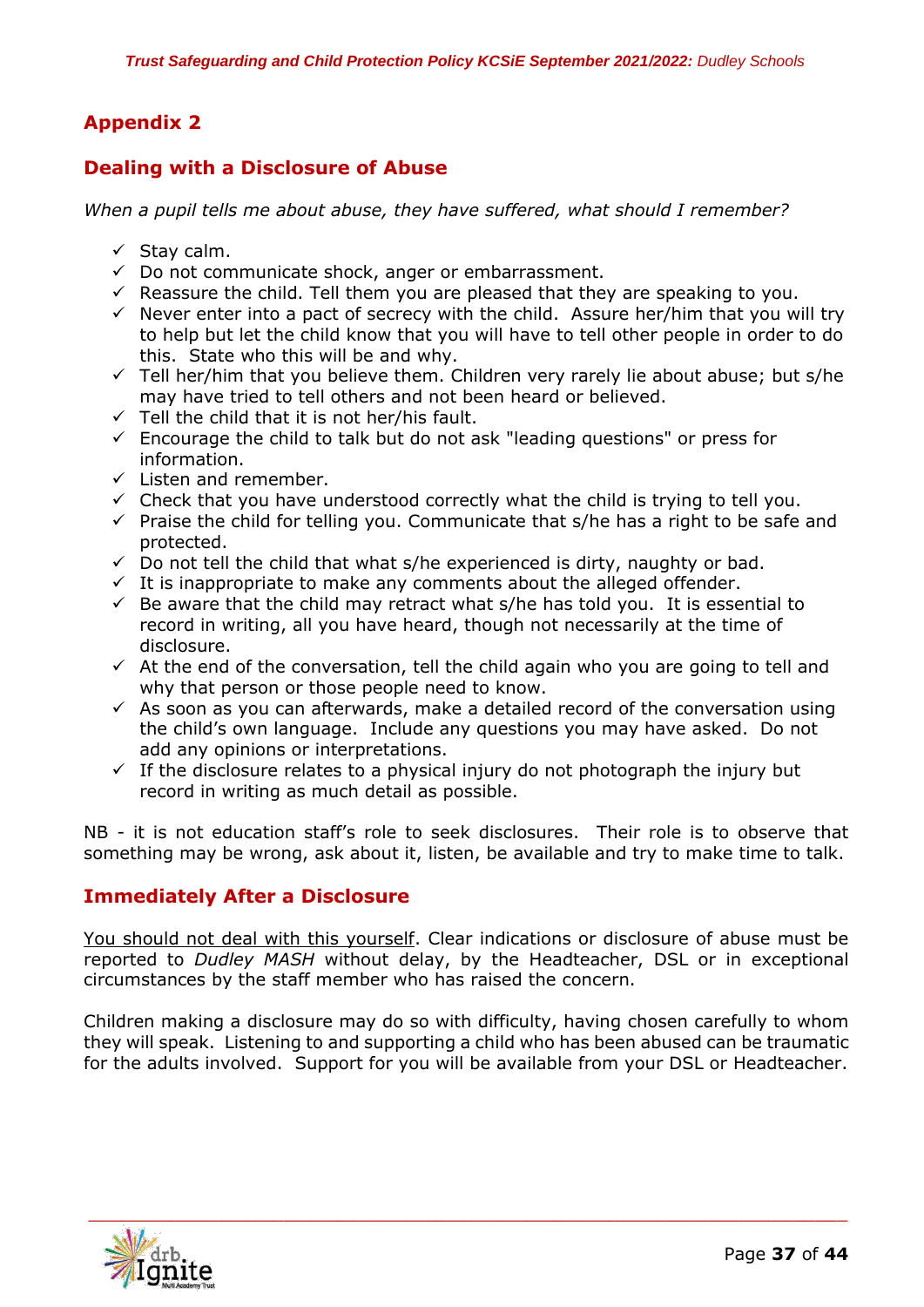#### <span id="page-37-1"></span><span id="page-37-0"></span>**Allegations about a Member of Staff, Trustee or Volunteer**

- 1. Inappropriate behaviour by staff/volunteers could take the following forms:
	- Physical
	- For example, the intentional use of force as a punishment, slapping, use of objects to hit with, throwing objects, or rough physical handling.
	- Emotional
	- For example, intimidation, belittling, scapegoating, sarcasm, lack of respect for children's rights, and attitudes that discriminate on the grounds of race, gender, disability or sexuality.
	- Sexual
	- For example, sexualised behaviour towards pupils, sexual harassment, inappropriate phone calls and texts, images via social media, sexual assault and rape.
	- Neglect
	- For example, failing to act to protect children/young people, failing to seek medical attention or failure to carry out an appropriate risk assessment.
	- Spiritual Abuse
	- For example, using undue influence or pressure to control individuals or ensure obedience, follow religious practices that are harmful such as beatings or starvation.
- 2. If a child makes an allegation about a member of staff, trustee, visitor or volunteer the Headteacher must be informed immediately. The Headteacher must carry out an urgent initial consideration in order to establish whether there is substance to the allegation. The Headteacher should not carry out the investigation him/herself or interview pupils. However, they should ensure that all investigations including for supply staff are completed appropriately.
- 3. The Headteacher should exercise and be accountable for their professional judgement on the action to be taken as follows:
	- If the actions of the member of staff, and the consequences of the actions, raise credible child protection concerns the Headteacher will notify *Dudley Children and Families Designated Officer (LADO) Team* (Tel: 01384 813061). The LADO Team will liaise with the Trust Chair and advise about action to be taken and may initiate internal referrals within *Dudley Children and Families Services* to address the needs of children likely to have been affected.
	- If the actions of the member of staff, and the consequences of the actions, do not raise credible child protection concerns, but do raise other issues in relation to the conduct of the member of staff or the pupil. These should be addressed through the Trust/school's own internal procedures.
	- If the Headteacher decides that the allegation is without foundation and no further formal action is necessary, all those involved should be informed of this conclusion, and the reasons for the decision should be recorded on the child's safeguarding file. The allegation should be removed from personnel records.
- 4. Where an allegation has been made against the Headteacher, then the Trust Chair takes on the role of liaising with the *LADO Team* in determining the appropriate way forward. For details of this specific procedure see the Section on **[Allegations against Staff and](http://westmidlands.procedures.org.uk/ykpzy/statutory-child-protection-procedures/allegations-against-staff-or-volunteers)  [Volunteers](http://westmidlands.procedures.org.uk/ykpzy/statutory-child-protection-procedures/allegations-against-staff-or-volunteers)** in the West Midlands Child protection procedures.

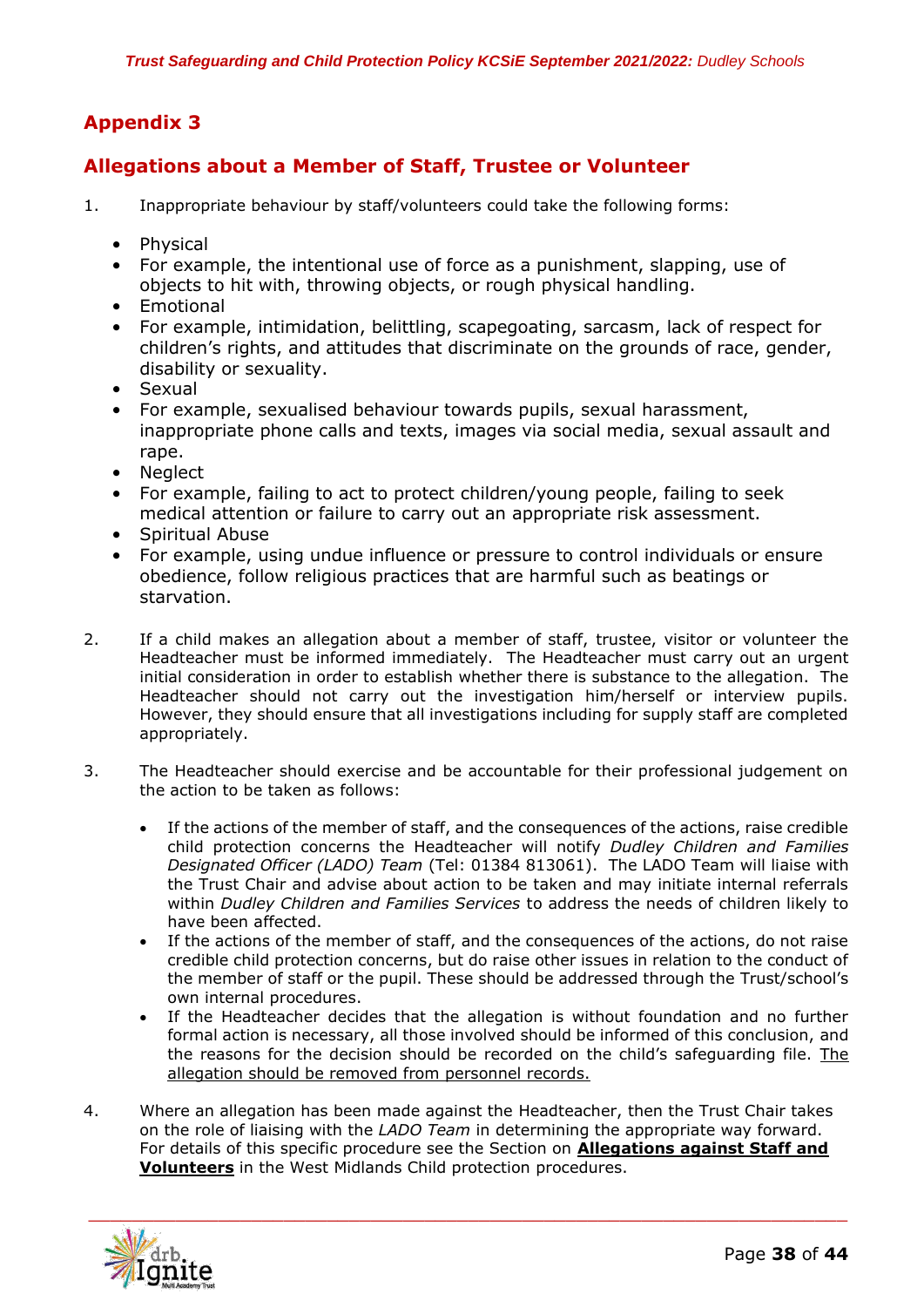#### <span id="page-38-1"></span><span id="page-38-0"></span>**Indicators of Vulnerability to Radicalisation**

Radicalisation is defined in *KCSiE 202*1 as:

*'The process by which a person comes to support terrorism and extremist ideologies associated with terrorist groups.'*

Extremism is defined by the government in the *Prevent Strategy* as:

*'Vocal or active opposition to fundamental British values, including democracy, the rule of law, individual liberty and mutual respect and tolerance of different faiths and beliefs. We also include in our definition of extremism calls for the death of members of our armed forces, whether in this country or overseas*.'

Extremism is defined by the *Crown Prosecution Service* as:

*'The demonstration of unacceptable behaviour by using any means or medium to express views which:*

encourage, justify or glorify terrorist violence in furtherance of particular beliefs; seek to provoke others to terrorist acts; encourage other serious criminal activity or seek to provoke others to serious criminal acts; or foster hatred which might lead to inter-community violence in the UK.'

*KCSiE 2021* describes terrorism as an action that endangers or causes serious violence to a person/people; causes serious damage to property; or seriously interferes or disrupts an electronic system. The use or threat must be designed to influence the government or to intimidate the public and is made for the purpose of advancing a political, religious or ideological cause.

**For note:** There is no such thing as a *typical extremist*. Those who become involved in extremist actions come from a range of backgrounds and experiences, and most individuals, even those who hold radical views, do not become involved in violent extremist activity.

Pupils may become susceptible to radicalisation through a range of social, personal and environmental factors - it is known that violent extremists exploit vulnerabilities in individuals to drive a wedge between them and their families and communities. It is vital that school staff are able to recognise those vulnerabilities.

Indicators of vulnerability include:

<span id="page-38-2"></span>**Identity Crisis** - the pupil is distanced from their cultural/religious heritage and experiences discomfort about their place in society

<span id="page-38-3"></span>**Personal Crisis** - the pupil may be experiencing family tensions; a sense of isolation; and low self-esteem; they may have dissociated from their existing friendship group and become involved with a new and different group of friends; they may be searching for answers to questions about identity, faith and belonging

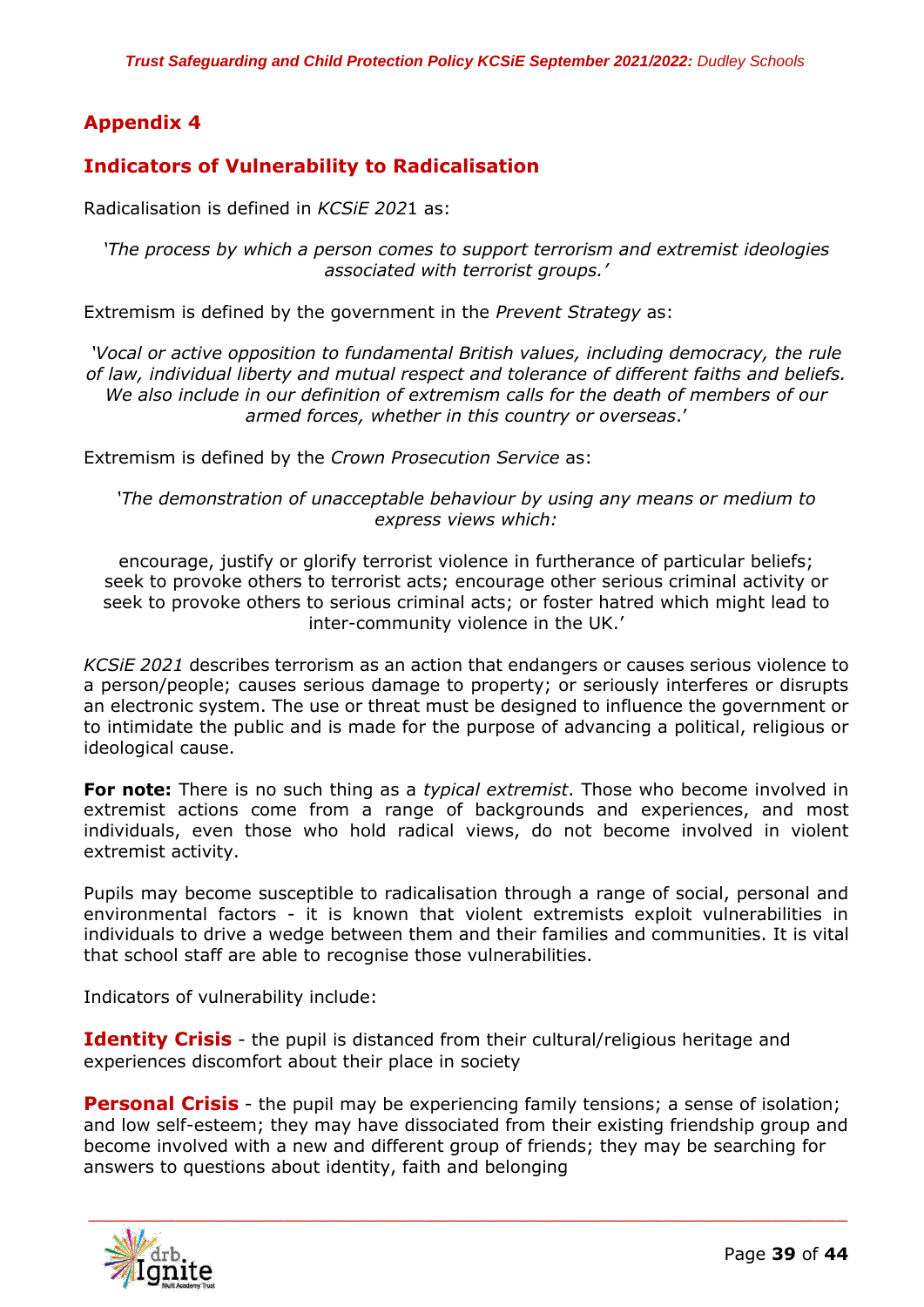<span id="page-39-0"></span>**Personal Circumstances** - migration; local community tensions; and events affecting the student/pupil's country or region of origin may contribute to a sense of grievance that is triggered by personal experience of racism or discrimination or aspects of government policy

<span id="page-39-1"></span>**Unmet Aspirations** - the pupil may have perceptions of injustice; a feeling of failure; rejection of civic life

<span id="page-39-2"></span>**Experiences of Criminality** - which may include involvement with criminal groups, imprisonment, and poor resettlement/reintegration

<span id="page-39-3"></span>**Special Educational Need** - pupils may experience difficulties with social interaction, empathy with others, understanding the consequences of their actions and awareness of the motivations of others.

This list is not exhaustive, nor does it mean that all children experiencing the above are at risk of radicalisation for the purposes of violent extremism.

More critical risk factors could include:

- Being in contact with extremist recruiters
- Family members convicted of a terrorism act or subject to a Channel intervention
- Accessing violent extremist websites, especially those with a social networking element
- Possessing or accessing violent extremist literature
- Using extremist narratives and a global ideology to explain personal disadvantage
- Justifying the use of violence to solve societal issues
- Joining or seeking to join extremist organisations
- Significant changes to appearance and/or behaviour; and
- Experiencing a high level of social isolation resulting in issues of identity crisis and/or personal crisis.

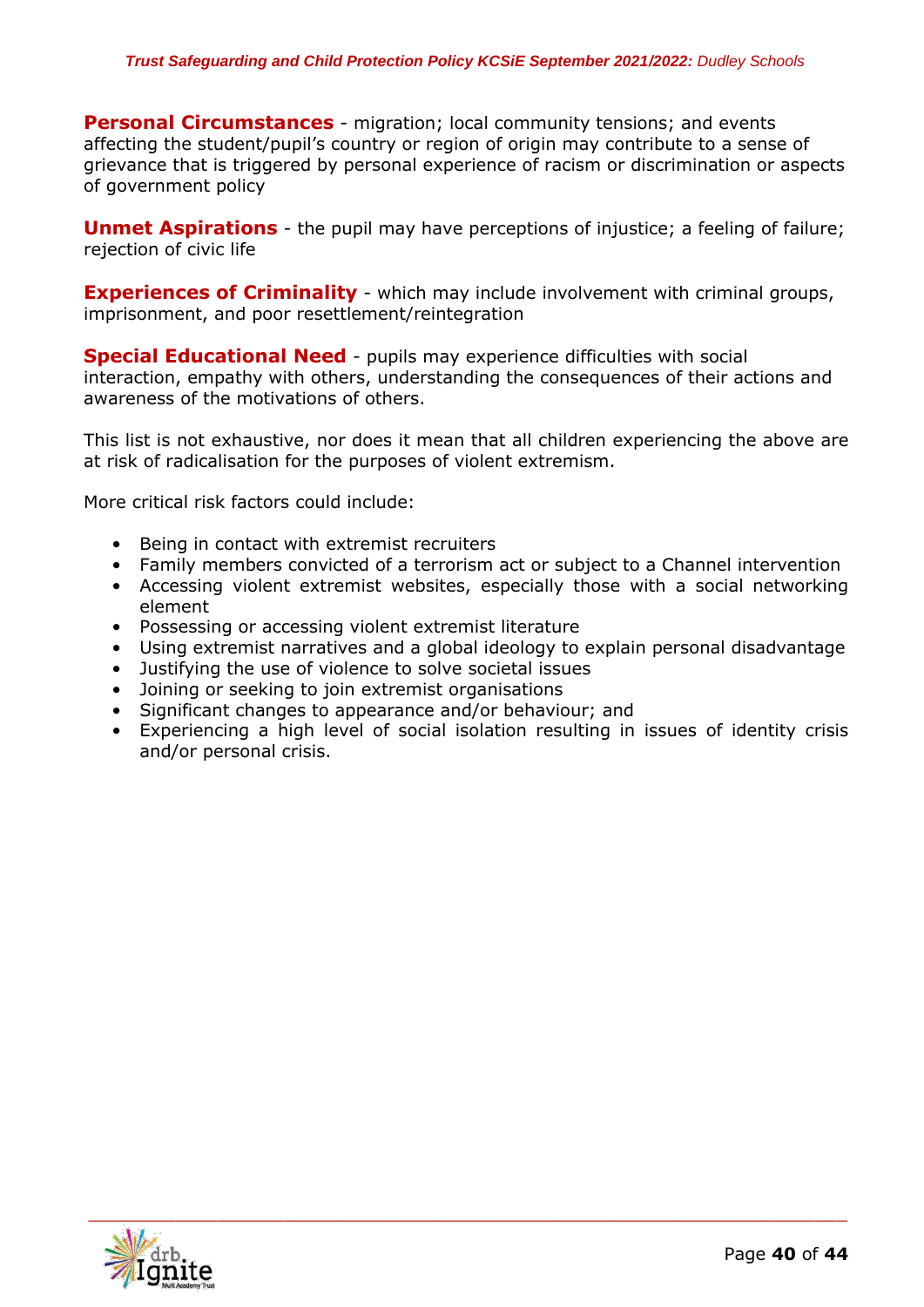#### <span id="page-40-1"></span><span id="page-40-0"></span>**Roles and Responsibilities of the Single Point of Contact (SPOC)**

The SPOC for the Trust is **Robert Bowater**. The SPOC for **Hob Green Primary School** is **Maggie Bostock**, who is responsible for:

- Ensuring that school staff are aware that you are the SPOC in relation to protecting pupils from radicalisation and involvement in terrorism.
- Maintaining and applying a good understanding of the relevant guidance in relation to preventing pupils from becoming involved in terrorism and protecting them from radicalisation by those who support terrorism or forms of extremism which lead to terrorism.
- Raising awareness about the role and responsibilities of school in relation to protecting pupils from radicalisation and involvement in terrorism.
- Monitoring the effect in practice of the school's RE curriculum and assembly policy to ensure that they are used to promote community cohesion and tolerance of different faiths and beliefs.
- Raising awareness within the school about the safeguarding processes relating to protecting pupils from radicalisation and involvement in terrorism.
- Acting as the first point of contact within the school for case discussions relating to pupils who may be at risk of radicalisation or involved in terrorism.
- Collating relevant information in relation to referrals of vulnerable pupils into the *Channel<sup>1</sup>* process.
- Attending *Channel* meetings as necessary and carrying out any actions as agreed.
- Reporting progress on actions to the *Channel Co-ordinator*; and sharing any relevant additional information in a timely manner.

- Establish an effective multi-agency referral and intervention process to identify vulnerable individuals;
- Safeguard individuals who might be vulnerable to being radicalised, so that they are not at risk of being drawn into terrorist-related activity; and
- Provide early intervention to protect and divert people away from the risks they face and reduce vulnerability.



**For note:** <sup>1</sup> Channel is a multi-agency approach to provide support to individuals who are at risk of being drawn into terrorist related activity. It is led by the West Midlands Police Counter-Terrorism Unit, and it aims to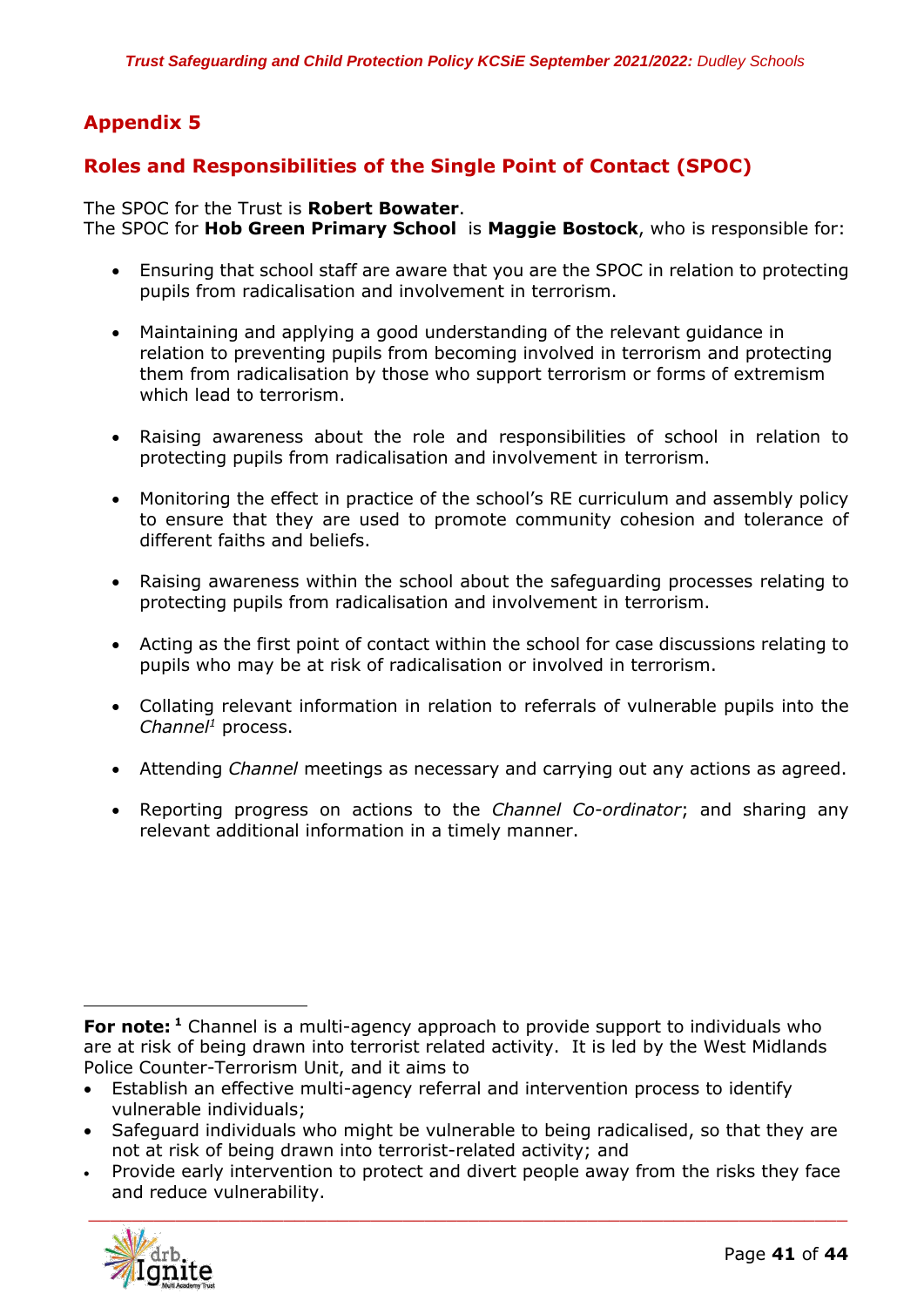#### <span id="page-41-0"></span>**Appendix 6 – COVID-19 and Safeguarding**

Schools must have regard to the statutory safeguarding guidance, **[Keeping Children](https://www.gov.uk/government/publications/keeping-children-safe-in-education--2)  [Safe in Education](https://www.gov.uk/government/publications/keeping-children-safe-in-education--2)** and should refer to the current updated safeguarding procedures in [line with DfE updates.](https://www.gov.uk/government/publications/actions-for-schools-during-the-coronavirus-outbreak)

#### <span id="page-41-1"></span>**Online safety**

**[Coronavirus \(COVID-19\): Keeping Children Safe Online](https://www.gov.uk/government/publications/coronavirus-covid-19-keeping-children-safe-online) -** All schools should continue to consider the safety of their children when they are asked to work online. The starting point for online teaching should be that the same principles as set out in the school's staff *Code of Conduct* should be followed. This Policy amongst other things, includes acceptable use of technologies, staff/pupil relationships and communication including the use of social media. The Policy applies equally to any existing or new online and distance learning arrangements which are introduced.

Schools should, as much as is reasonably possible, consider if their existing policies adequately reflect that some children (and in some cases staff) continue to work remotely online. Please see the Trust's *Covid-19 Safeguarding Addendum* for more information.

The principles set out in the **[guidance for safer working practice for those working](https://www.saferrecruitmentconsortium.org/)  [with children and young people in education settings](https://www.saferrecruitmentconsortium.org/)** published by the Safer Recruitment Consortium may help schools satisfy themselves that their staff behaviour policies are robust and effective. In some areas the Trust and schools may be able to seek support from their local authority when planning online lessons/activities and considering online safety.

Schools should continue how to ensure any use of online learning tools and systems is in line with privacy and data protection requirements.

An essential part of the online planning process will be ensuring children who are being asked to work online have very clear reporting routes in place so they can raise any concerns whilst online. As well as reporting routes back to the school this should also signpost children to age-appropriate practical support from the likes of:

- **[Childline](https://www.childline.org.uk/?utm_source=google&utm_medium=cpc&utm_campaign=UK_GO_S_B_BND_Grant_Childline_Information&utm_term=role_of_childline&gclsrc=aw.ds&&gclid=EAIaIQobChMIlfLRh-ez6AIVRrDtCh1N9QR2EAAYASAAEgLc-vD_BwE&gclsrc=aw.ds)** for support
- **[UK Safer Internet Centre](https://reportharmfulcontent.com/)** to report and remove harmful online content
- **[CEOP](https://www.ceop.police.uk/safety-centre/)** for advice on making a report about online abuse

Schools are likely to be in regular contact with parents and carers. Those communications should continue to be used to reinforce the importance of children being safe online. It will be especially important for parents and carers to be aware of what their children are being asked to do online, including the sites they will asked to access and be clear who from the school or college (if anyone) their child is going to be interacting with online.

Parents and carers may choose to supplement the school online offer with support from online companies and in some cases individual tutors. In their communications with parents and carers, schools should emphasise the importance of securing online support from a reputable organisation/individual who can provide evidence that they are safe and can be trusted to have access to children.

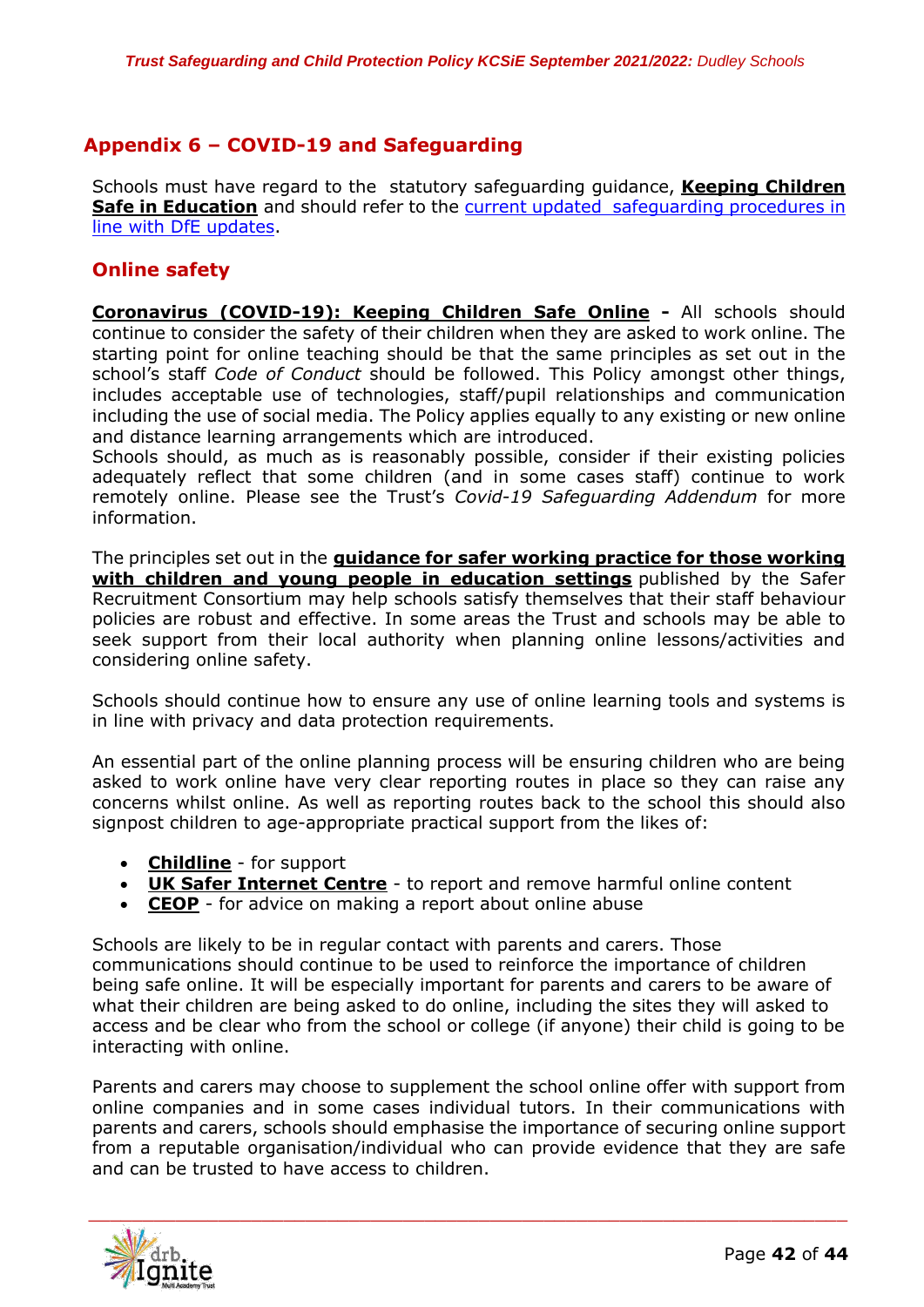Support for parents and carers to keep their children safe online includes:

- **[Thinkuknow](http://www.thinkuknow.co.uk/)** provides advice from the National Crime Agency (NCA) on staying safe online.
- **[Parent info](https://parentinfo.org/)** is a collaboration between Parentzone and the NCA providing support and guidance for parents from leading experts and organisations.
- **[Childnet](https://www.childnet.com/parents-and-carers/parent-and-carer-toolkit)** offers a toolkit to support parents and carers of children of any age to start discussions about their online life, to set boundaries around online behaviour and technology use, and to find out where to get more help and support.
- **[Internet Matters](https://www.internetmatters.org/?gclid=EAIaIQobChMIktuA5LWK2wIVRYXVCh2afg2aEAAYASAAEgIJ5vD_BwE)** provides age-specific online safety checklists, guides on how to set parental controls on a range of devices, and a host of practical tips to help children get the most out of their digital world.
- **[London Grid for Learning](http://www.lgfl.net/online-safety/)** has support for parents and carers to keep their children safe online, including tips to keep primary aged children safe online.
- **[Net-aware](https://www.net-aware.org.uk/)** has support for parents and carers from the NSPCC and O2, including a guide to social networks, apps and games.
- **[Let's Talk About It](https://www.ltai.info/staying-safe-online/)** has advice for parents and carers to keep children safe from online radicalisation.
- **[UK Safer Internet Centre](https://www.saferinternet.org.uk/advice-centre/parents-and-carers)** has tips, advice, guides and other resources to help keep children safe online, including parental controls offered by home internet providers and safety tools on social networks and other online services.

Government has also provided:

**[Support to stay safe online](https://www.gov.uk/guidance/covid-19-staying-safe-online)** includes security and privacy settings, blocking unsuitable content, and parental controls.

The Department (DfE) encourages schools to share this support with Parents and Carers.